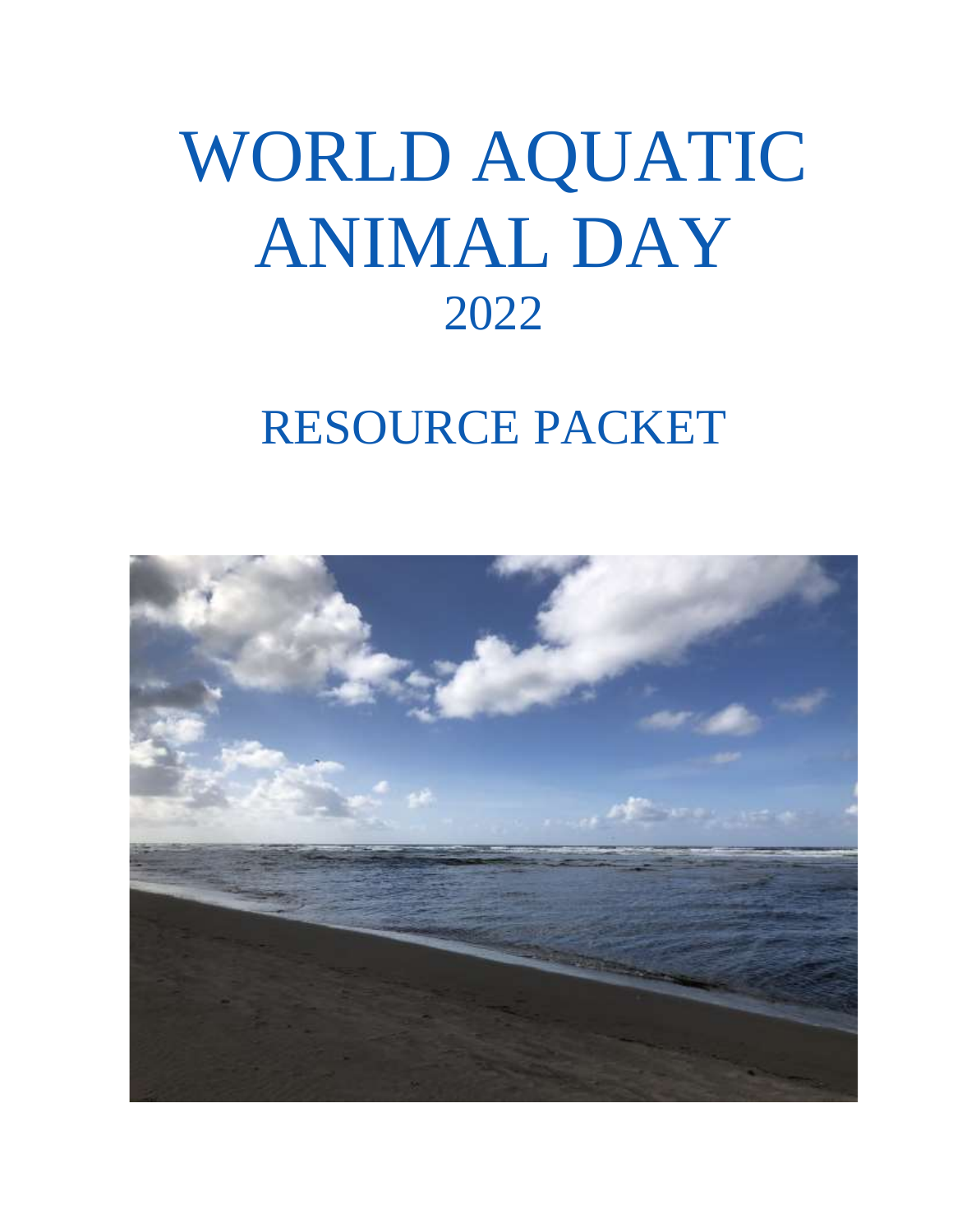### **Table of Contents**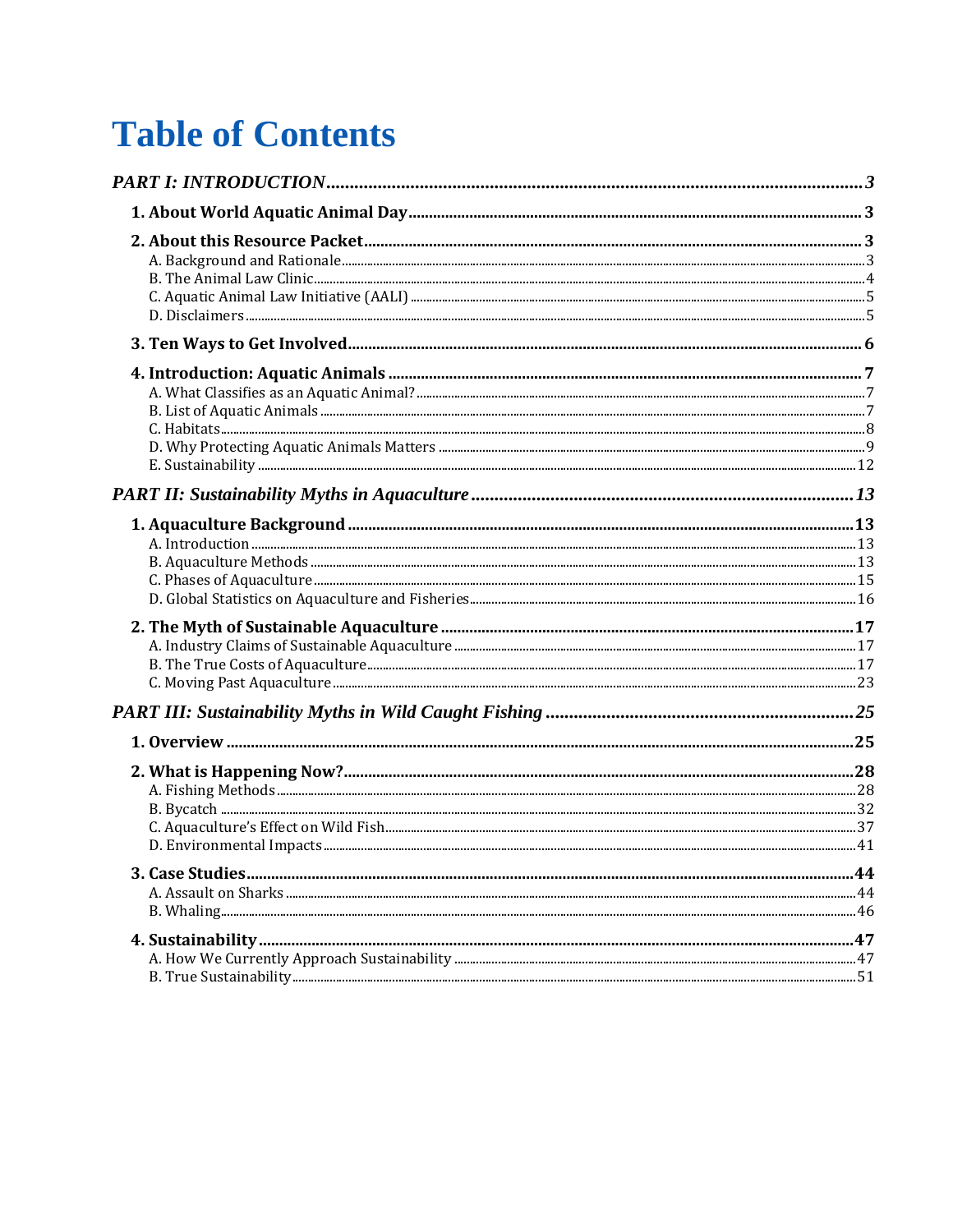## <span id="page-2-0"></span>PART I: INTRODUCTION

### <span id="page-2-1"></span>1. About World Aquatic Animal Day

#worldaquaticanimalday

World Aquatic Animal Day is an annual day dedicated to aquatic animals, launched for the first time on April 3, 2020. Each year, we work to raise global awareness about these often-forgotten nonhuman animals.

Aquatic animals play a critical role in our societies and ecosystems. They are important as species, but they also have value and intrinsic worth as individuals. By "aquatic animals" we mean not only fishes or whales but also the many other animals who require aquatic habitats such as: amphibians, marine mammals, crustaceans, reptiles, mollusks, aquatic birds, aquatic insects, starfish, and corals.

Aquatic animals urgently need to be properly considered in policy initiatives, education, advocacy, the law, and good stewardship of the earth. Efforts to raise awareness of aquatic animals' plight must rise to meet the immense challenges they face. We must consider our interactions with aquatic animals, our treatment of them, and the often-devastating impacts we are having on them and on their habitats.

Join us on April 3<sup>rd</sup> each year as we celebrate these creatures and call for action to protect them through education, law, policy, outreach, and other avenues. With a different focus each year, we will highlight and work to address the issues aquatic animals face.

The theme for 2022 is "The Myth of Sustainability in Fishing and Aquaculture."

This Resource Packet and other information are on our website: [WorldAquaticAnimalDay.org.](https://law.lclark.edu/centers/animal_law_studies/animal_law_clinics/aali/worldaquaticanimalday/)

### <span id="page-2-2"></span>2. About this Resource Packet

#### <span id="page-2-3"></span>**A. Background and Rationale**

This Resource Packet has written been by Natassia Tuhovak and Jessica Dantzler, with help from Rebecca Critzer, of the Aquatic Animal Law Initiative (AALI), and Animal Law Clinic at Lewis & Clark Law School (Clinic), and Clinical Professor Kathy Hessler. It is divided into three main parts along with various sub-sections: Part I offers an introduction to the Clinic, our work, aquatic animals, and their habitats; Part II focuses on aquaculture; and Part III addresses wild-caught fishing.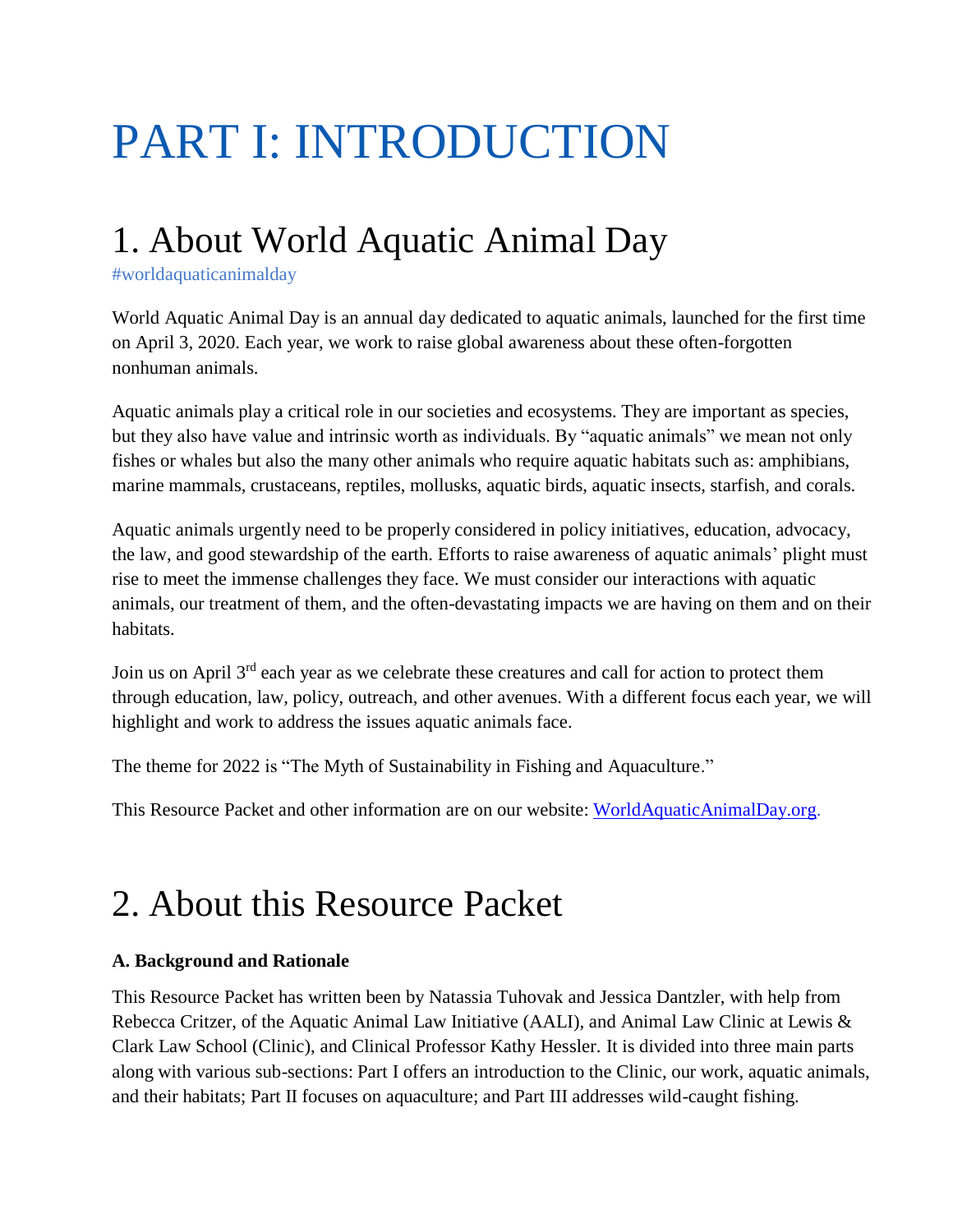The purpose of the Resource Packet is to provide an overview of some of the issues faced by aquatic animals and in particular, to set out some of the regulations that apply to these animals. In addition, this document contains links to additional resources that might be helpful to others in their work.

As mentioned above, aquatic animals are often invisible victims—yet they account for the largest number of animals impacted by humans—directly and indirectly. By making these animals and the threats they face more visible, we hope to increase awareness and efforts to address them.

Legally, animals are typically categorized as property, which makes establishing protection for animals difficult. Some of the protections available to animals require proving cruelty, which is very difficult in the case of aquatic animals who are often out of sight when abuse happens. Even if this requirement were met, it would fail to protect aquatic animals because they are not included in most of the animal cruelty laws.

Failure to address the welfare of aquatic animals in regulation has led to problematic consequences. It is important to note that use of aquatic animals not only impacts the animals themselves, but also wild animals, workers, consumers, and the environment. Thus, it is important to pay careful attention to the issues involved in the use of aquatic animals. This is especially true as it is projected that a variety of these uses will continue to significantly rise in the foreseeable future.

Efforts to protect aquatic animals are increasing. In response, governments and industry leaders have been looking for ways to offer minimal protections for these animals while continuing to use them at astronomical rates. One response has been to frame fishing and aquaculture as sustainable. Though there are instances of sustainable use, they are far from the norm. And even where use is less harmful, it still neglects the fundamental welfare of the animals, and treats them as a resource to be used rather than as fellow living beings. The Resource Packet this year addresses some of this conversation.

#### <span id="page-3-0"></span>**B. The Animal Law Clinic**

World Aquatic Animal Day is one project of the Clinic which also works on local, state, national, and international animal law issues. The Clinic was established in 2008. It serves as a training ground for students interested in a full range of legal issues related to animal interests, through the direct representation of clients. Students conduct legal research, analyze legal problems, develop persuasive written works, further the field of animal law through clinic projects, and encourage consideration of animal interests in legal decision-making.

The Clinic promotes the academic and professional growth of its students by working to:

- i. Foster the transition from law student to lawyer;
- ii. Create life-long learners who are excellent and effective advocates;
- iii. Create respectful dialogue on difficult conversations; and
- iv. Invite and engage different perspectives.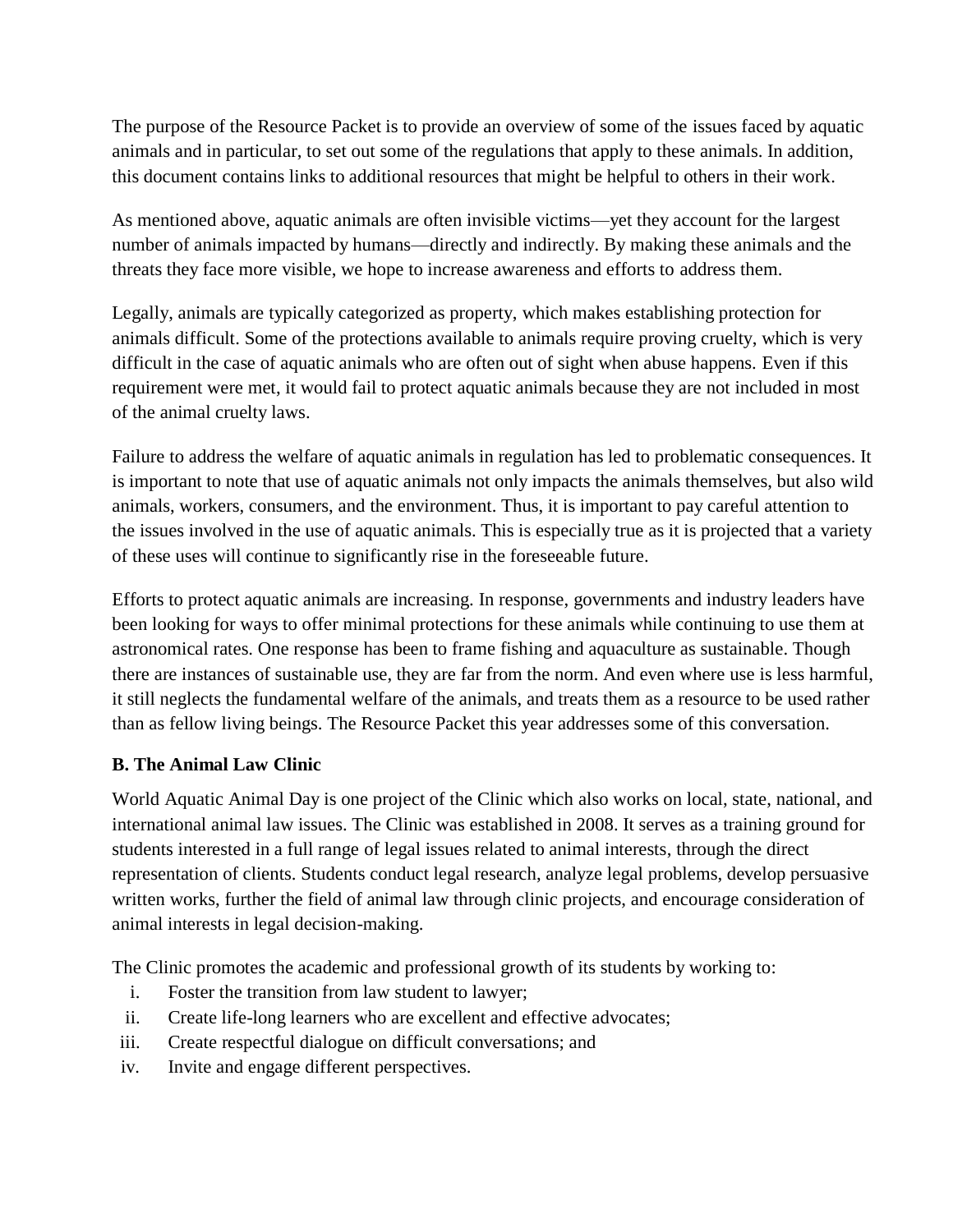#### <span id="page-4-0"></span>**C. Aquatic Animal Law Initiative (AALI)**

The Aquatic Animal Law Initiative works to protect and promote the interests of aquatic animals by:

- i. Advocating on their behalf through the legal system;
- ii. Promoting their value to the public by providing education about their cognitive, emotional, and physiological capacities; and
- iii. Harmonizing human, animal, and environmental interests.

Legal and regulatory frameworks often leave out aquatic animals even though these systems provide some protection to other non-human animals. Too little is understood about the potential issues related to aquatic animal welfare along with the environmental health and safety issues associated with their use and production. Likewise, the public and policymakers are unaware of the everevolving scientific data relating to the complex lives of aquatic animals. The critical role aquatic animals play within ecosystems along with the individual capacities and biological needs they possess need to be considered when making life-altering decisions related to their well-being.

Aquatic animals have been used extensively to promote the goals of humans. However, their use has rarely been accompanied by consideration for the aquatic animals as individuals. Species level concerns are usually raised only after the animal population has suffered greatly and the human-use has become impacted. Before 2016, no entity dedicated to the legal analysis of the issues affecting aquatic animals existed. Thus, AALI was created in order to consider the legal as well as scientific and economic contours of issues resulting from the use of aquatic animals.

#### <span id="page-4-1"></span>**D. Disclaimers**

The Resource Packet is provided by the Clinic for informational and educational purposes only. It is not a complete source of information of the issues addressed. The resources provided are not exhaustive; they are illustrative and thus limited in scope. Law students, who are not legal professionals or experts in the subject matter covered herein, have compiled this research.

*Nothing contained in the Resource Packet is intended to constitute legal advice, and readers should not construe any of the information presented as legal advice. The Clinic recommends consulting an attorney for specific advice that is tailored to particular legal needs.* 

The Resource Packet includes legal information from different jurisdictions. It is important to note that the issues addressed may be regulated at international, federal, state, tribal, and local levels and can vary widely among different jurisdictions within and across countries. Specific laws and regulations may also apply to different species of animals.

The content of the Resource Packet is provided "as is" at the date of publication, March 2022.

The Resource Packet contains resources created by the Clinic itself and by other organizations. Any mistakes in attribution are unintentional. The Clinic is not affiliated with the organizations referenced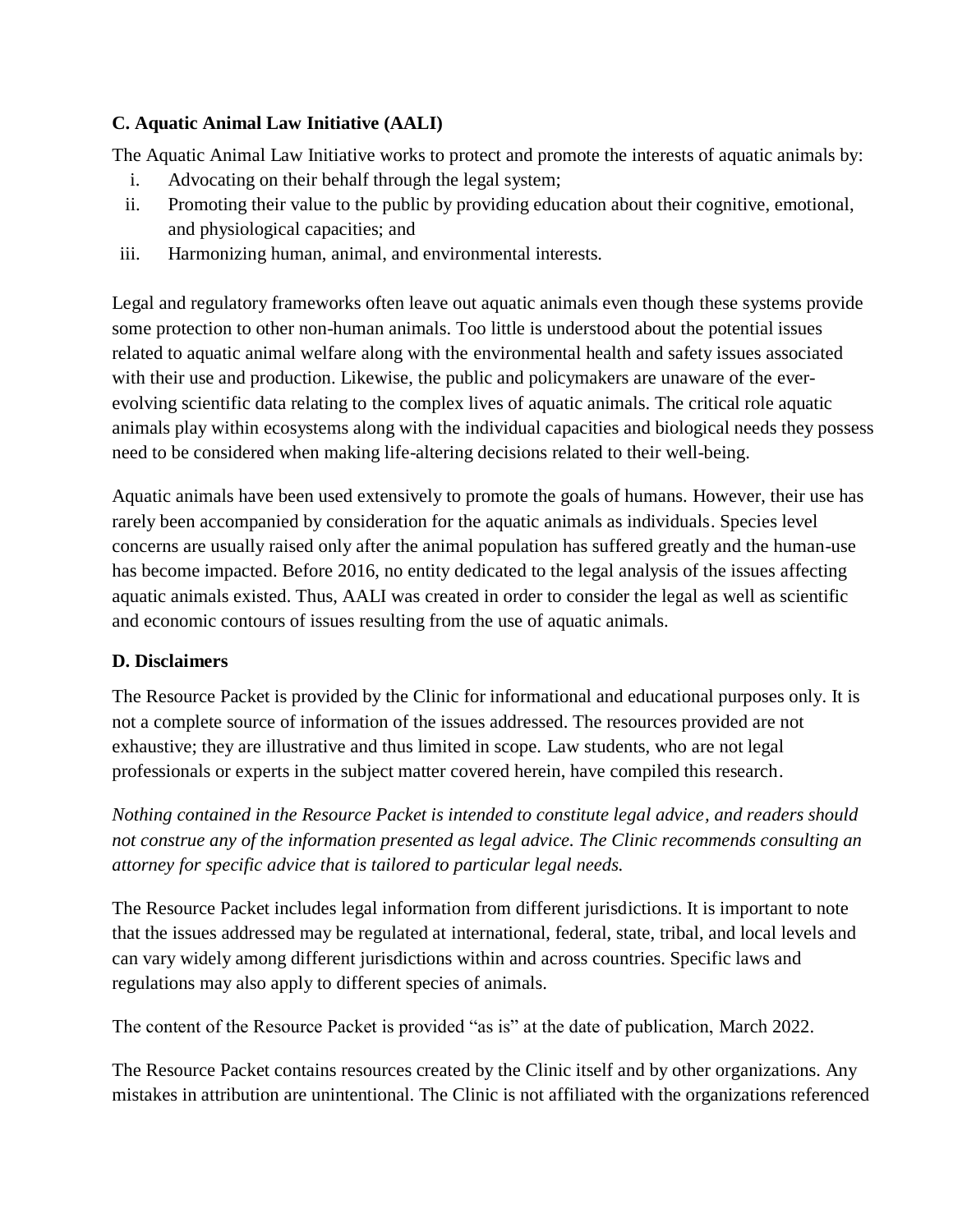in the Resource Packet. Inclusion of information or documentation from the organizations referenced should not be construed as an endorsement of any organization, its views, or its practices.

The Clinic makes no representation or warranty of any kind, express or implied, including, without limitation to, any warranties of merchantability, fitness for a particular purpose, title, and/or noninfringement. The Clinic does not accept responsibility for any loss or damage suffered by any person as a result of reliance on the contents of the Resource Packet.

Some international and foreign resources have been included herein. We do not make any warranties as to the accuracy of these sources, translations, or the information contained therein.

For the sake of brevity, we sometimes utilize the term "fish" as inclusive of other aquatic animals. Additionally, we are generally using the term fishes (which more properly indicates that there are many types and large numbers) instead of fish.

While we encourage action for this class of animals, we are not otherwise affiliated with organizations that choose to participate in this day nor do we endorse their actions. We encourage all to be respectful and to follow the relevant procedures, laws, regulations, and policies that apply to any given action or circumstance.

This subject is complicated, and we note that various dimensions exist within it, including but not limited to: political, economic, social, cultural, technological, environmental, legal, and otherwise. We cannot hope to cover all these complexities and considerations but trust that the Resource Packet provides a starting point for information relating to aquatic animals. We encourage readers to engage in further research on these and other subjects of interest. We have included some additional resources to assist in further exploration of these topics.

We encourage you to take a look at our previous World Aquatic Animal Day Resource Packets, with further information and resources, which can be found [here.](https://law.lclark.edu/centers/animal_law_studies/animal_law_clinics/aali/worldaquaticanimalday/) Some of the information and resources from the 2020 and 2021 Resource Packet have been included here.

### <span id="page-5-0"></span>3. Ten Ways to Get Involved

April 3<sup>rd</sup> is a day to consider aquatic animals and how you may be able to help them. Consider, for example, the impact human activity has on aquatic animals and their habitats. Consider the way your community interacts with, treats, and uses aquatic animals. While we know that many people understandably feel overwhelmed with all of the other crises in the world, we also know that some people are looking for new ways to continue their education and new opportunities to advocate for others.

Anyone can be an advocate for aquatic animals no matter who or where you are. Below is a list of ten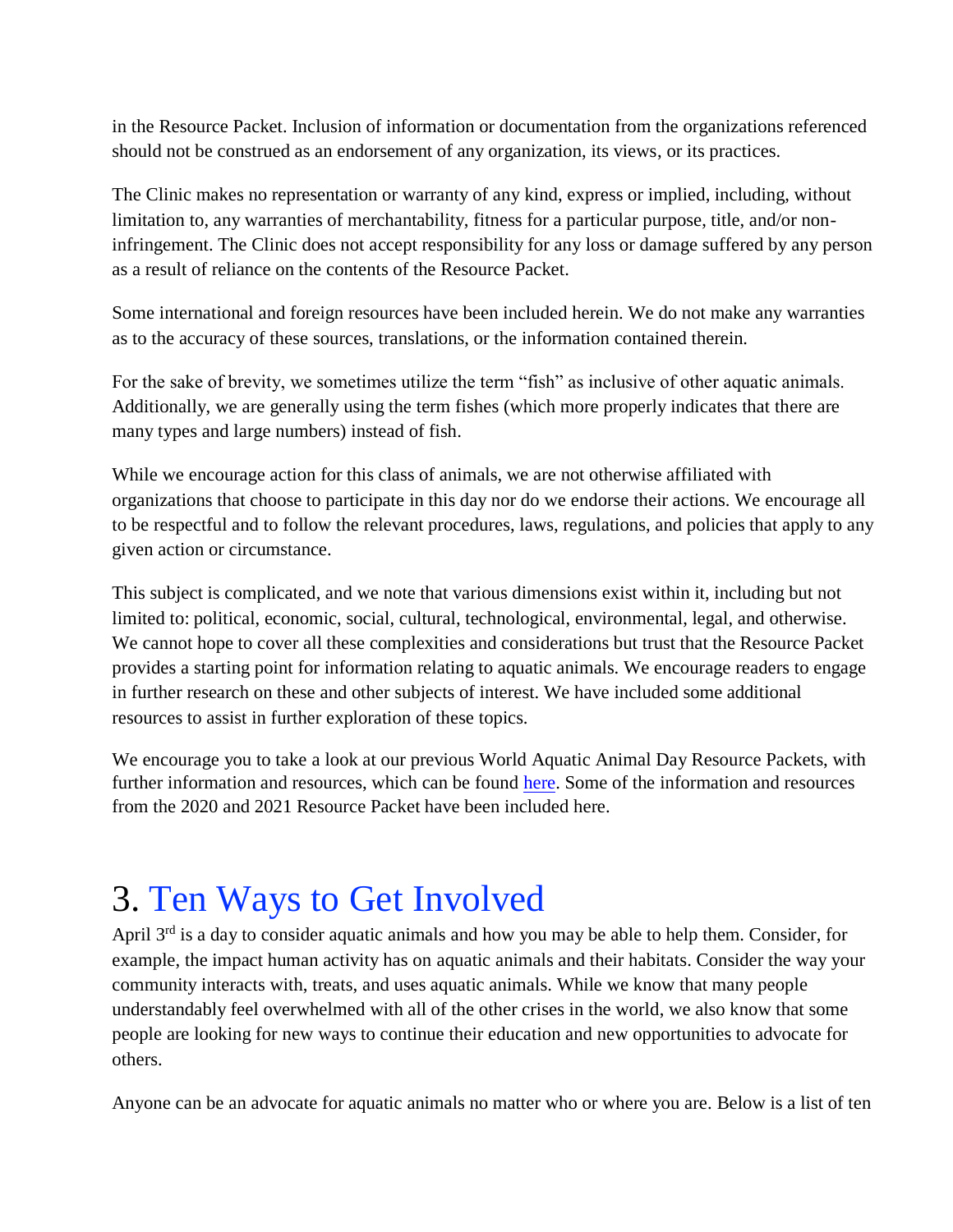ways you can participate in World Aquatic Animal Day. And there are many other ways you can get involved—be creative, think local, and be sensitive to issues raised by the pandemic, as well as economic, political, and social upheaval.

Regardless of how you decide to get involved, and whether it is on World Aquatic Animal Day or any other day of the year, let us know what you did and how you chose to participate by taking a photo of your action and sharing on social media and elsewhere using the hashtag #worldaquaticanimalday.

### <span id="page-6-0"></span>4. Introduction: Aquatic Animals

#### <span id="page-6-1"></span>**A. What Classifies as an Aquatic Animal?**

When one thinks of aquatic animals, "fin" fishes may come to mind.<sup>1</sup> However, it is helpful to understand that the term "aquatic animals" encompasses a diverse group of animal species.

The term "aquatic animals" refers to any animal that primarily lives in a body of water, which is termed an aquatic habitat.<sup>2</sup> "Aquatic habitats may be freshwater, marine, or brackish water."<sup>3</sup> For example, oceans, seas, rivers, lakes, and ponds are all considered aquatic habitats.<sup>4</sup>

Although many aquatic animals absorb oxygen by pushing water over their gills, a significant number of aquatic animals breathe air including dolphins, whales, manatees, diving bell spiders, mayflies, caddisflies, lungfish, and many more. 5

Below is a list of aquatic animals–some you may find surprising! This list is not comprehensive, but it highlights the depth of diversity included within the aquatic animal group.

#### <span id="page-6-2"></span>**B. List of Aquatic Animals**

- i. **Amphibians:** frogs; toads; newts; salamanders
- ii. **Crustaceans:** crabs; lobsters; shrimp; krill; barnacles; wood lice; water fleas
- iii. **Finfishes:** sharks; other finfishes
- iv. **Marine mammals:** cetaceans; pinnipeds; polar bears; otters, badgers, beavers; manatees; dugongs

<sup>&</sup>lt;sup>1</sup> "Term used to describe the strictly classified biological group of fishes, sometimes called true fishes to distinguish them from other aquatic life whose common names also end in "fish", including mollusks (e.g., cuttlefish), crustaceans (e.g., crayfish), echinoderms (e.g., starfish), and other animals (e.g., jellyfish); or any other aquatic life harvested in [fisheries](https://www.iss-foundation.org/glossary/fishery/) or aquaculture (e.g. shellfish)." *Finfish*, INT'L SEAFOOD SUSTAINABILITY FOUND., https://www.issfoundation.org/glossary/finfish/.

<sup>2</sup> *Aquaculture*, BIOLOGY ONLINE, https://www.biologyonline.com/dictionary/aquatic (last visited Mar. 20, 2020).

<sup>3</sup> *Id.* 4 *Id.*

<sup>&</sup>lt;sup>5</sup> *How Do Fish Breathe?*, IOWA DEP'T OF NAT. RES. (2017), [https://www.iowadnr.gov/About-DNR/DNR-News-](https://www.iowadnr.gov/About-DNR/DNR-News-Releases/ArticleID/1454/How-do-fish-breathe)[Releases/ArticleID/1454/How-do-fish-breathe;](https://www.iowadnr.gov/About-DNR/DNR-News-Releases/ArticleID/1454/How-do-fish-breathe) *Air Breathing Animals That Live Under Water*, ANIMALLOGIC (Jan. 11, 2020), https://animalogic.ca/blog/air- breathing-animals-that-live-under-water.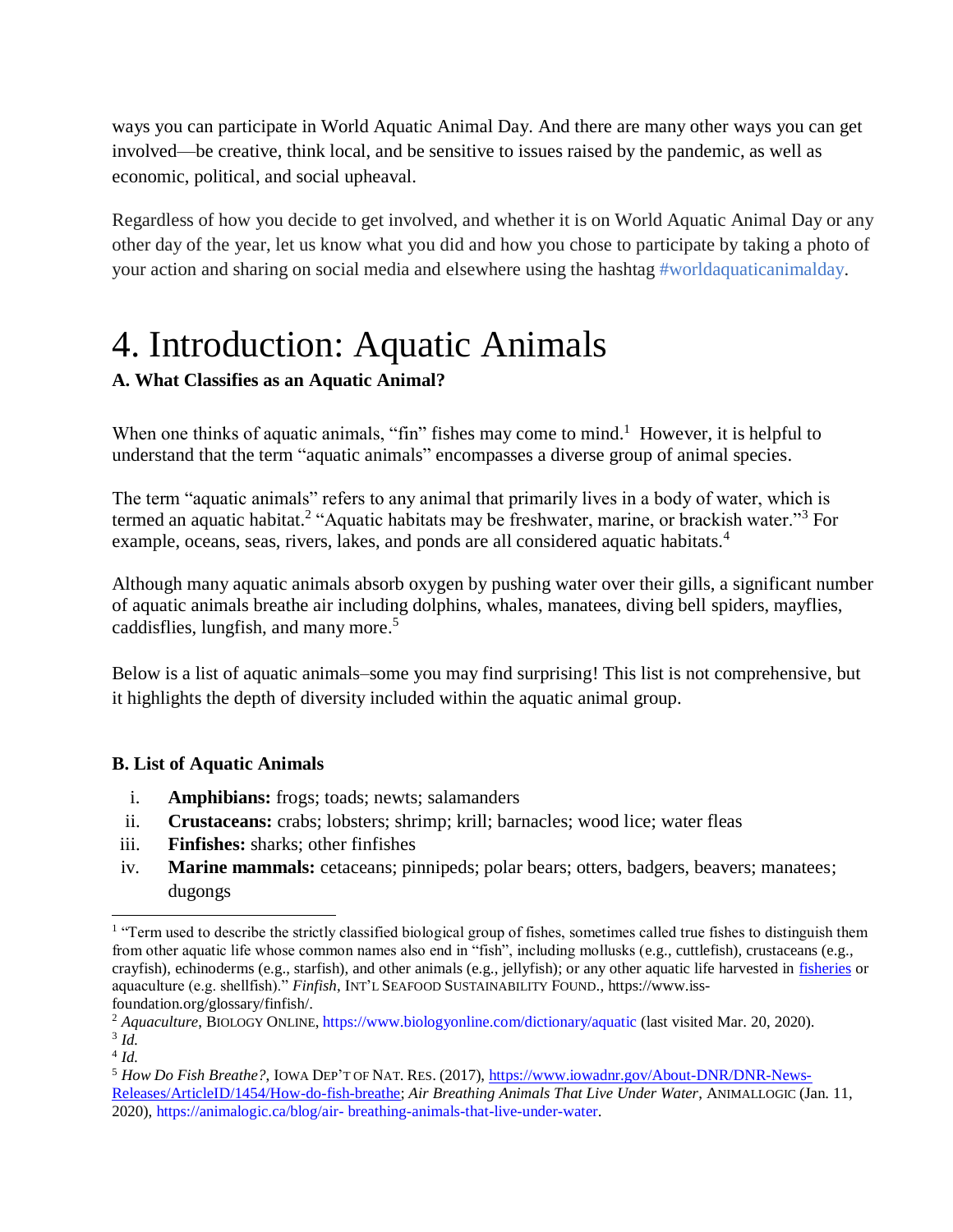- v. **Mollusks:** scallops; mussels; cockles; oysters; clams
- vi. **Cephalopods:** nautiluses; squids; octopuses and cuttlefish
- vii. **Reptiles:** turtles; snakes; iguanas; crocodiles; alligators; geckos
- viii. **Echinoderms**: sea stars; sea urchins; sand dollars; sea cucumbers
- ix. **Cnidaria:** corals and jellyfish<sup>6</sup>
- x. **Porifera:** sponges
- xi. **Birds:** penguins; flamingos; seagulls; pelicans; ducks; geese; albatross; puffins
- xii. **Aquatic insects:** zooplankton

....and many, many more!

#### <span id="page-7-0"></span>**C. Habitats**

One may predominantly think of the ocean when thinking of aquatic animal habitats. While the ocean covers a large portion of relevant habitats, there are other habitats to consider as well. Aquatic animals can be found in a variety of bodies of water, both freshwater and marine. "The aquatic biome includes habitats around the world dominated by water. Aquatic ecosystems are divided into two main groups based on their salinity—freshwater habitats and marine habitats."<sup>7</sup> In addition, there are a large number of aquatic animals in captive situations.

i. Bodies of water

Aquatic animals inhabit almost every kind of body of water regardless of salinity content.

"Freshwater habitats are aquatic habitats with low levels of salt, less than one percent. They include rivers, lakes, streams, ponds, swamps, wetlands, bogs and lagoons. Marine habitats are aquatic habitats with salt concentrations of more than one percent. They include oceans, seas and coral reefs. Some habitats exist where saltwater and freshwater mix together. These include mud flats, mangroves and salt marshes."<sup>8</sup>

#### ii. Farming

Aquafarming—more commonly known as aquaculture—refers to the process of "breeding, rearing, and harvesting fishes, shellfish, algae, and other types of organisms in all types of water

<sup>6</sup> Jellyfish are scientifically referred to as sea jellies. *Jellyfish or Sea Jellies Which Is Correct?*, SEAUNSEEN (Feb. 23, 2016), [https://seaunseen.com/jellyfish-sea-jellies/.](https://seaunseen.com/jellyfish-sea-jellies/)

<sup>7</sup> *Aquatic Habitats*, WORLD ANIMAL FOUND. (Dec. 19, 2019)[, https://www.worldanimalfoundation.com/advocate/wild](https://www.worldanimalfoundation.com/advocate/wild-earth/params/post/1286151/aquatic-habitats)[earth/params/post/1286151/aquatic-habitats.](https://www.worldanimalfoundation.com/advocate/wild-earth/params/post/1286151/aquatic-habitats)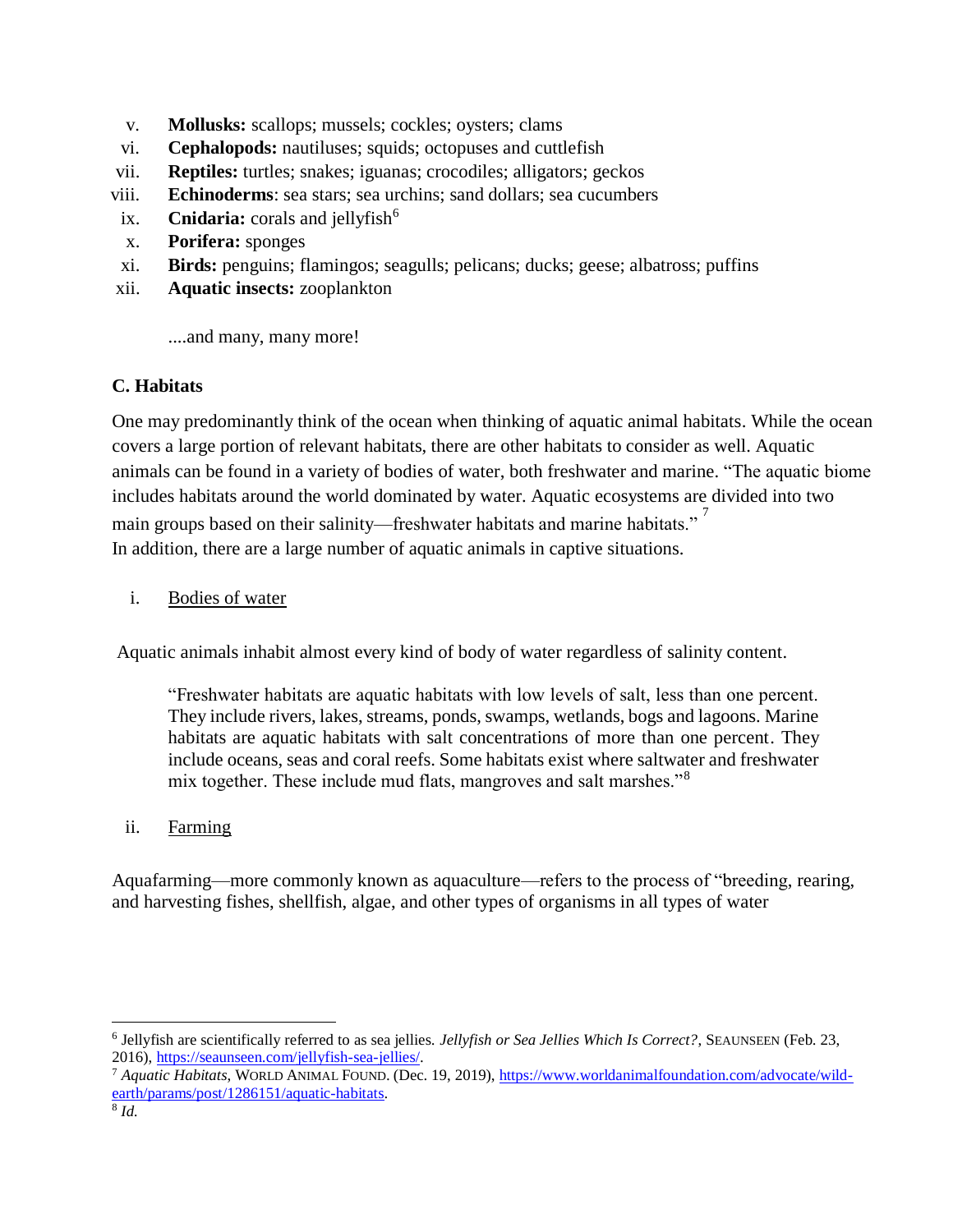environments."<sup>8</sup> Aquaculture occurs offshore and on land.<sup>9</sup> Further information on the aquaculture industry will be discussed in Part II of this Research Packet.

#### iii. Captivity

In addition to keeping and raising aquatic animals for food, it is important to note that millions of these animals are living in other forms of captivity such as aquaria, restaurants, offices, and zoos. These range from small finfishes to large aquatic mammals such as orcas.

Aquariums may appear to the public as if they are concerned with the welfare of aquatic animals. However, even large aquariums cannot provide environmental diversity and novelty that aquatic animals would have in the wild.<sup>9</sup> This deprivation can cause physical and psychological problems in captive aquatic animals. $10$ 

Aquatic animals also live in many households around the world. Consider goldfish and reptiles kept as companion animals and koi fishes or frogs kept in ponds. Other animals are found in offices, businesses, and schools for entertainment, food, or educational uses. Fish tanks "are designed to keep fishes in captivity for human enjoyment. . . . Sadly, most captive fishes live short lives and are easily replaced with new "stock." This creates a constant demand that feeds a cycle of collection/production, acquisition, and death."<sup>11</sup>

#### <span id="page-8-0"></span>**D. Why Protecting Aquatic Animals Matters**

Protecting, conserving, and reducing or refraining from using aquatic animals is in the best interests of aquatic animals, humans, and the environment itself.

i. Ability to Feel Pain

In the 1600s, René Descartes asserted that animals felt no pain and more closely resembled machines than humans.<sup>10</sup> Descartes went so far as experimenting on fully conscious animals to attempt to prove his hypothesis.<sup>11</sup> During these vivisections, Descartes attributed an animal's reaction to pain to mere programmed responses.<sup>12</sup> Much work has been required over a long period of time to evolve beyond this thinking.

<sup>8</sup> *What Is Aquaculture?*, NAT'L OCEANIC & ATMOSPHERIC ADMIN., [https://oceanservice.noaa.gov/facts/aquaculture.html.](https://oceanservice.noaa.gov/facts/aquaculture.html) <sup>9</sup> Simon Funge-Smith & Michael Phillips, *Aquaculture Systems and Species*, FOOD & AGRIC. ORG. OF THE U.N., [https://www.fao.org/3/ab412e/ab412e07.htm.](https://www.fao.org/3/ab412e/ab412e07.htm)

<sup>9</sup> *Ethical and Ecological Implications of Keeping Fish in Captivity*, ANIMAL WELFARE INST., [https://awionline.org/awi](https://awionline.org/awi-quarterly/2015-fall/ethical-and-ecological-implications-keeping-fish-captivity)[quarterly/2015-fall/ethical-and-ecological-implications-keeping-fish-captivity](https://awionline.org/awi-quarterly/2015-fall/ethical-and-ecological-implications-keeping-fish-captivity) (last visited Mar. 20, 2020).  $^{10}$  *Id.* 

<sup>11</sup> *Id.*

<sup>10</sup> Ross Pomeroy, *Scientists Have Learned from Cases of Animal Cruelty*, REAL CLEAR SCI. (Jan. 23, 2012), [https://www.realclearscience.com/blog/2012/01/scientists-can-be-cruel.html.](https://www.realclearscience.com/blog/2012/01/scientists-can-be-cruel.html)

 $\overline{11}$   $\overline{Id}$ .

<sup>12</sup> *Id.*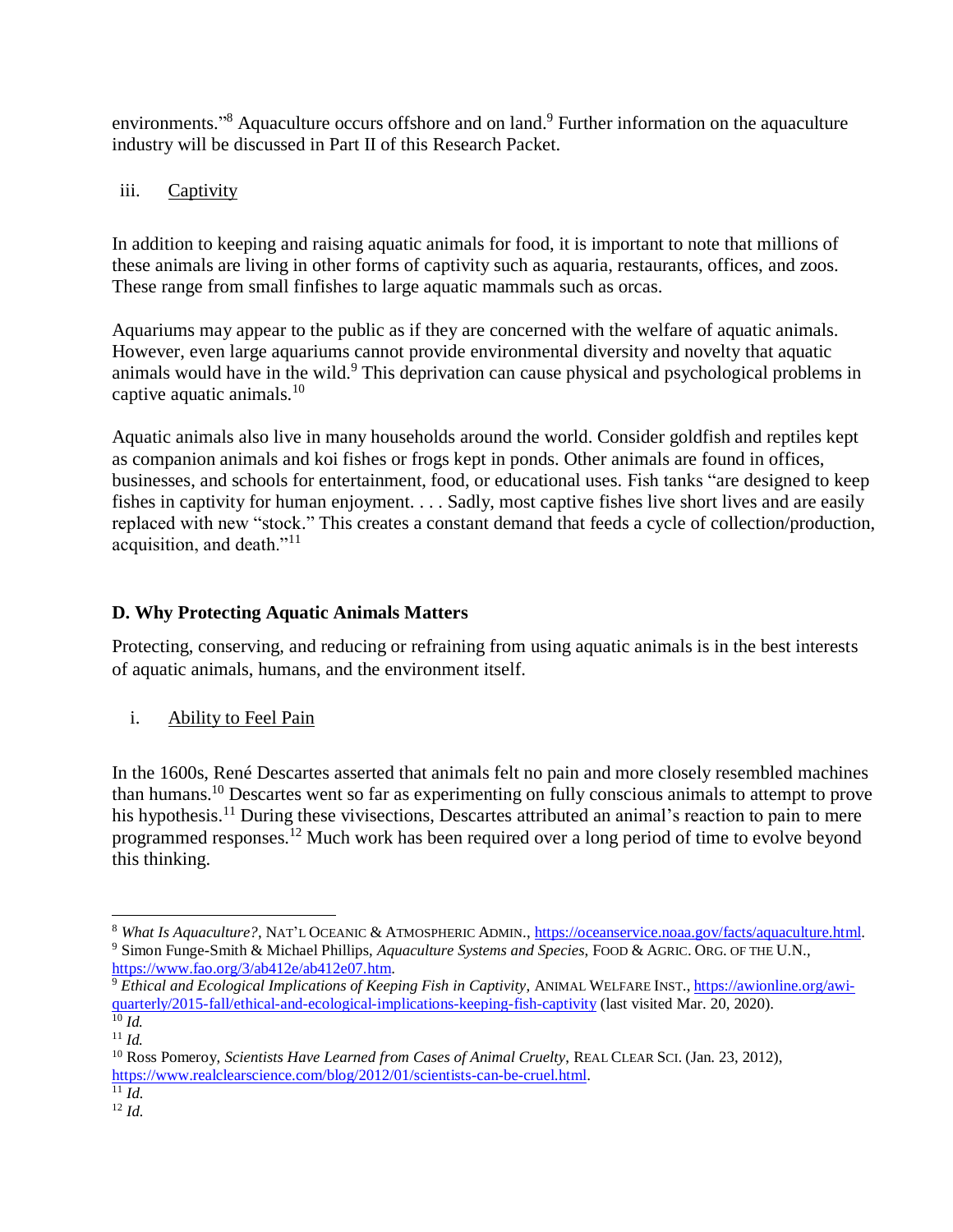While a majority of scientists have long acknowledged that mammals feel pain,<sup>13</sup> scientific consensus that fishes also feel pain has been reached only recently. <sup>14</sup> Some scientists still argue that fishes do not feel pain because they do not possess the same structures in the brain that cause humans to feel pain.<sup>15</sup> However, many scientists challenge these claims, explaining that fishes have developed their own unique structures in the brain to detect pain.<sup>16</sup> Proponents maintain that possessing the ability to feel pain is an evolutionary necessity to survival.<sup>17</sup> If fishes were not able to detect dangerous environments, they would be less likely to survive due to predation, over-exhaustion, or injury.<sup>18</sup>

The conversation regarding the ability of fishes to perceive pain relates to only one of the many fish capabilities that are the subject of numerous scientific studies. Furthermore, researchers have described approximately 30,000 species of fishes, representing an enormous diversity in morphology, behavior, nutrition, reproduction, and environmental habitats.<sup>19</sup> In addition, morphological, physiological, and behavioral changes may occur in a particular species at different periods of its life.<sup>20</sup> Currently, there are many unknowns around the lived experience of fishes, and this has complicated scientists' ability to understand fishes' perception of pain. However, the majority of scientific and ethical experts agree that the evidence indicates that all fishes likely feel pain.

Researchers have supported these hypotheses with many studies showing responses in fishes that indicate fishes reaction to a noxious event.<sup>21</sup> Some of the responses included avoiding an area in the tank where the fishes were electrically shocked, refusing to eat after receiving lip injections, and increasing gill ventilation rates when injected with noxious chemicals.<sup>22</sup> Additionally, fishes given painful treatments have been found to choose the unfavorable area containing analgesia compared to the more favorable area containing no analgesia.<sup>23</sup> In contrast, fishes who did not undergo painful treatments spent a majority of their time in the favorable area with no analgesia compared to the unfavorable area with analgesia.<sup>24</sup> Fishes have also been found to have higher levels of cortisol when out of water and they can stay conscious for up to two hours on dry land.<sup>25</sup>

BIOLOGY 967–76 (2015), [https://www.wellbeingintlstudiesrepository.org/acwp\\_asie/55/.](https://www.wellbeingintlstudiesrepository.org/acwp_asie/55/)

 $\overline{a}$ 

<sup>&</sup>lt;sup>13</sup> The Cambridge Declaration on Consciousness, July 7, 2012,

[http://fcmconference.org/img/CambridgeDeclarationOnConsciousness.pdf.](http://fcmconference.org/img/CambridgeDeclarationOnConsciousness.pdf)

<sup>14</sup> Ferris Jabr, *It's Official: Fish Feel Pain*, HAKAI (Jan. 2018), [https://www.smithsonianmag.com/science-nature/fish-feel](https://www.smithsonianmag.com/science-nature/fish-feel-pain-180967764/)[pain-180967764/;](https://www.smithsonianmag.com/science-nature/fish-feel-pain-180967764/) Jennifer Jacquet et al., *The Great Fish Pain Debate*, 36 ISSUES IN SCI. & TECH. 49–53 (2020), [https://issues.org/the-great-fish-pain-debate/.](https://issues.org/the-great-fish-pain-debate/)

<sup>15</sup> Brian Key, *Why Fish Do Not Feel Pain*, 3 ANIMAL SENTIENCE (2016)[, https://www.wellbeingintlstudiesrepository.org/](https://www.wellbeingintlstudiesrepository.org/cgi/viewcontent.cgi?article=1011&context=animsent)  [cgi/viewcontent.cgi?article=1011&context=animsent.](https://www.wellbeingintlstudiesrepository.org/cgi/viewcontent.cgi?article=1011&context=animsent)

<sup>16</sup> Isabelle Maccio-Hage, *Pain in Fish* (2005)[, http://www.fair-fish.ch/media/filer\\_public/c8/41/c841966b-11d3-4673-](http://www.fair-fish.ch/media/filer_public/c8/41/c841966b-11d3-4673-9476-fbd93c5ab3c6/tmpimport0eseir.pdf) [9476-fbd93c5ab3c6/tmpimport0eseir.pdf;](http://www.fair-fish.ch/media/filer_public/c8/41/c841966b-11d3-4673-9476-fbd93c5ab3c6/tmpimport0eseir.pdf) Lynne U. Sneddon, *Pain in Aquatic Animals*, 218 J. OF EXPERIMENTAL

<sup>17</sup> Sneddon, *supra* note 16.

<sup>18</sup> *Id.*

<sup>19</sup> Stephen A. Smith & Laura E. Noll, *Testing the Waters: IACUC Issues Associated with Fish*, 50 INST. FOR LAB'Y ANIMAL RSCH. J. 397 (Oct. 2009)[, https://academic.oup.com/ilarjournal/article/50/4/397/868677.](https://academic.oup.com/ilarjournal/article/50/4/397/868677)

<sup>20</sup> *Id.*

<sup>21</sup> Sneddon, *supra* note 16.

<sup>22</sup> *Id.*

<sup>23</sup> *Id.*

<sup>24</sup> *Id.*

<sup>25</sup> *Do Fish Feel Pain? Growing Research Says Yes*, HUMANE LEAGUE (Dec. 14, 2020), [https://thehumaneleague.org/article/do-fish-feel-pain.](https://thehumaneleague.org/article/do-fish-feel-pain)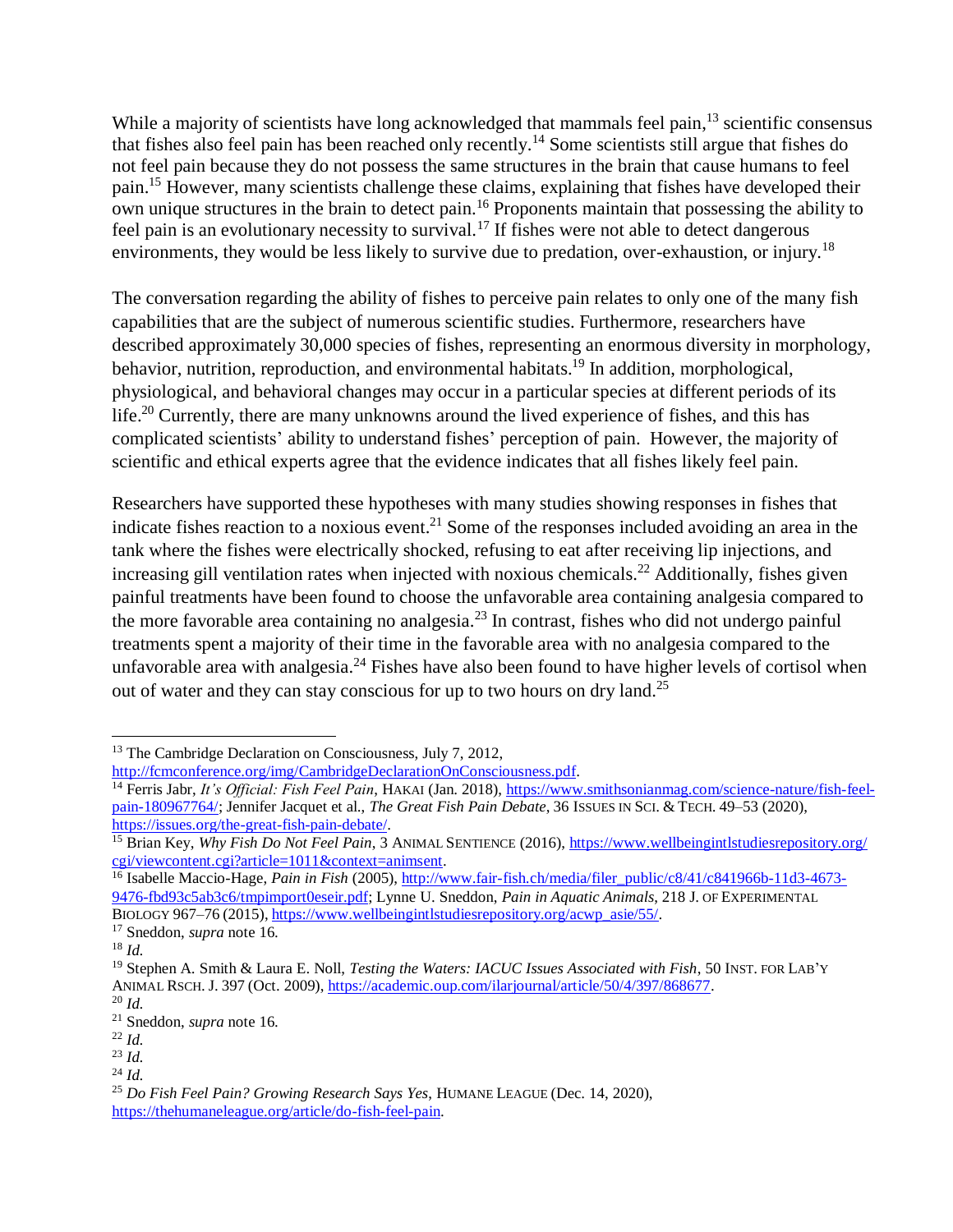From these studies, it is highly likely that fishes feel pain when either being caught and killed by fishers<sup>26</sup> or raised and slaughtered in aquaculture facilities. Legislatures, fishing industries, and fish farms must contend with these new discoveries and create strategies, employing the precautionary principle, to help minimize pain in fishes when engaging in fishing or farming, or go so far as to stop these practices all together.

#### ii. Fish Intelligence

Many people still believe fishes do not possess intelligence and therefore justify eating fishes over other land animals. However, many studies have debunked this idea.<sup>27</sup> Fishes have been found to learn from other fishes,  $28$  possess long working memories,  $29$  develop complex social structures,  $30$  and even transmit culture to their young.<sup>31</sup>

The argument that fishes are lesser, unintelligent beings cannot continue to be used as a justification for eating them, especially now that there is scientific evidence to the contrary. Fishes have complex inner and social lives and suffer great harm at the hands of humans. Any industry utilizing fishes needs to be re-examined; this is especially true within the wild-caught fishing and aquaculture industry where the largest proportions of fishes suffer.

#### iii. Environmental Impacts

Overfishing has caused drastic declines in fish populations and has even led to the extinction of several species.<sup>32</sup> For instance, the Hong Kong Grouper, Knobsnout parrotfish, and Blackspot tuskfish have been declared commercially extinct.<sup>33</sup> Top-predator species including tuna, shark,

 $\overline{a}$ <sup>26</sup> While fishermen is normally used when referring to people who fish, the Clinic intended on using a gender neutral term for this practice.

<sup>27</sup> Joseph Stromberg, *Are Fish Far More Intelligent Than We Realize?*, VOX (Aug. 4, 2014), [https://www.vox.com/2014/8/4/5958871/fish-intelligence-smart-research-behavior-pain.](https://www.vox.com/2014/8/4/5958871/fish-intelligence-smart-research-behavior-pain) 

<sup>28</sup> Guppies can learn from other guppies to go through a door to obtain food. Culum Brown & Kevin N. Laland, *Social Learning of a Novel Avoidance Task in the Guppy: Conformity and Social Release*, 64 ANIMAL BEHAVIOUR 41–47 (Jan. 2002), [https://www.sciencedirect.com/science/article/abs/pii/S0003347202930216.](https://www.sciencedirect.com/science/article/abs/pii/S0003347202930216)

<sup>&</sup>lt;sup>29</sup> Rainbowfish remember how to escape traps they have encountered one year ago. Culum Brown & Kevin Warburton, *Differences in Timidity and Escape Responses Between Prey-naive and Predator-sympatric Rainbowfish Populations*, 105 ETHOLOGY 491–502 (June 1999), [https://onlinelibrary.wiley.com/doi/abs/10.1046/j.1439-0310.1999.00442.x.](https://onlinelibrary.wiley.com/doi/abs/10.1046/j.1439-0310.1999.00442.x)

<sup>&</sup>lt;sup>30</sup> Rainbowfish can observe attacks between two individuals and the observers of the attack have a preference in later attacking the fish who lost the attack compared to the winner. Mathieu Colleter & Culum Brown, *Personality Traits Predict Hierarchy Rank in Male Rainbowfish Social Groups*, 81 ANIMAL BEHAVIOUR 1231–37 (June 2011), [https://www.sciencedirect.com/science/article/abs/pii/S0003347211001084.](https://www.sciencedirect.com/science/article/abs/pii/S0003347211001084)

 $31$  French grunts normally migrate out to foraging patches. If a French grunt is transplanted to a different area, they will follow the local French grunts to the foraging patches. However, if a French grunt is transplanted with no other French grunts in the area, the individual will go in the same direction as they would have at home, and subsequently struggle to find foraging areas. Gene Helfman & Eric T. Schultz, *Social Transmission of Behavioural Traditions in Coral Reef Fish*, 32 ANIMAL BEHAVIOUR 379–84 (May 1984), [https://www.sciencedirect.com/science/article/abs/pii/S0003347284802729.](https://www.sciencedirect.com/science/article/abs/pii/S0003347284802729) <sup>32</sup> *Overfishing*, REVOLUTION, [https://therevolutionmovie.com/index.php/open-your-eyes/overfishing/impacts/.](https://therevolutionmovie.com/index.php/open-your-eyes/overfishing/impacts/) <sup>33</sup> *Id.*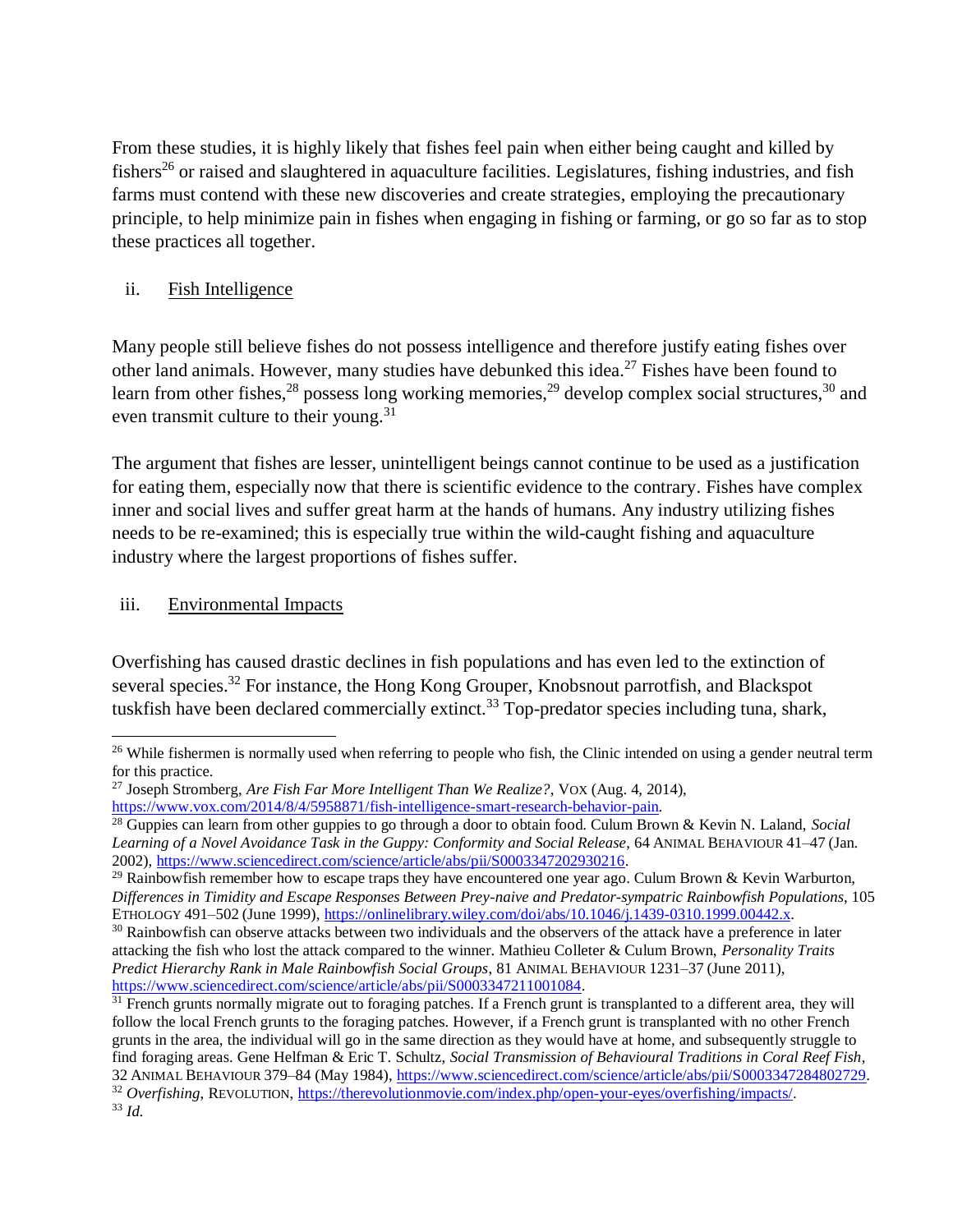swordfish, cod, and halibut are near extinction with only 10% of their original populations in the oceans today.<sup>34</sup> The loss of top-predators allows smaller fish populations to grow exponentially, which results in drastic changes to the ecosystem.<sup>35</sup> These changes include the depletion of coral coinciding with an increase in algae.<sup>36</sup> Algae overgrowth prevents light and oxygen from reaching plants underneath the water and causes many plant species—along with the animals who rely on these plants for food—to die.<sup>37</sup> Areas with algae overgrowth are termed dead zones because hardly any life exists in these areas.<sup>38</sup>

#### <span id="page-11-0"></span>**E. Sustainability**

This year's World Aquatic Animal Day focuses on the myth of sustainability in fishing and aquaculture. The United Nations defined sustainability in 1987 as "meeting the needs of the present without compromising the ability of future generations to meet their own needs."<sup>39</sup> However, this definition has some shortcomings because it tends to be read from an anthropocentric lens which fails to consider non-human animals' needs. A broader and more helpful understanding would suggest explicitly considering the interests of non-human animals and the environment to protect future generations of humans and non-human animals alike.

As fish populations become increasingly depleted, alternatives to taking them need to be created to protect the animals and their water habitats from an ecological collapse that will severely impact economies. Companies have begun to move towards what they call sustainably caught fishing methods and aquaculture to meet with the growing demand for seafood products, but these actions do not offer long-lasting solutions to the problem. Often, these are misleading labels that do not reflect truly sustainable operations. It is quite difficult for industrial systems to be sustainable. Ultimately, the demand for seafood must be lowered. Creating an industrialized system of housing fishes to keep up with the demand will only shift resource problems—to eliminate them, whereas plant-based or other alternatives provide a more beneficial path.

<sup>38</sup> *Id.*

 $\overline{a}$ <sup>34</sup> *Id.*

<sup>35</sup> *Id.*

<sup>36</sup> *Id.*

<sup>37</sup> *The Effects: Dead Zones and Harmful Algal Blooms*, ENV'T PROT. AGENCY, [https://www.epa.gov/nutrientpollution/](https://www.epa.gov/nutrientpollution/effects-dead-zones-and-harmful-algal-blooms)  [effects-dead-zones-and-harmful-algal-blooms.](https://www.epa.gov/nutrientpollution/effects-dead-zones-and-harmful-algal-blooms) 

<sup>39</sup> *Sustainability*, UNITED NATIONS, [https://www.un.org/en/academic-impact/sustainability.](https://www.un.org/en/academic-impact/sustainability)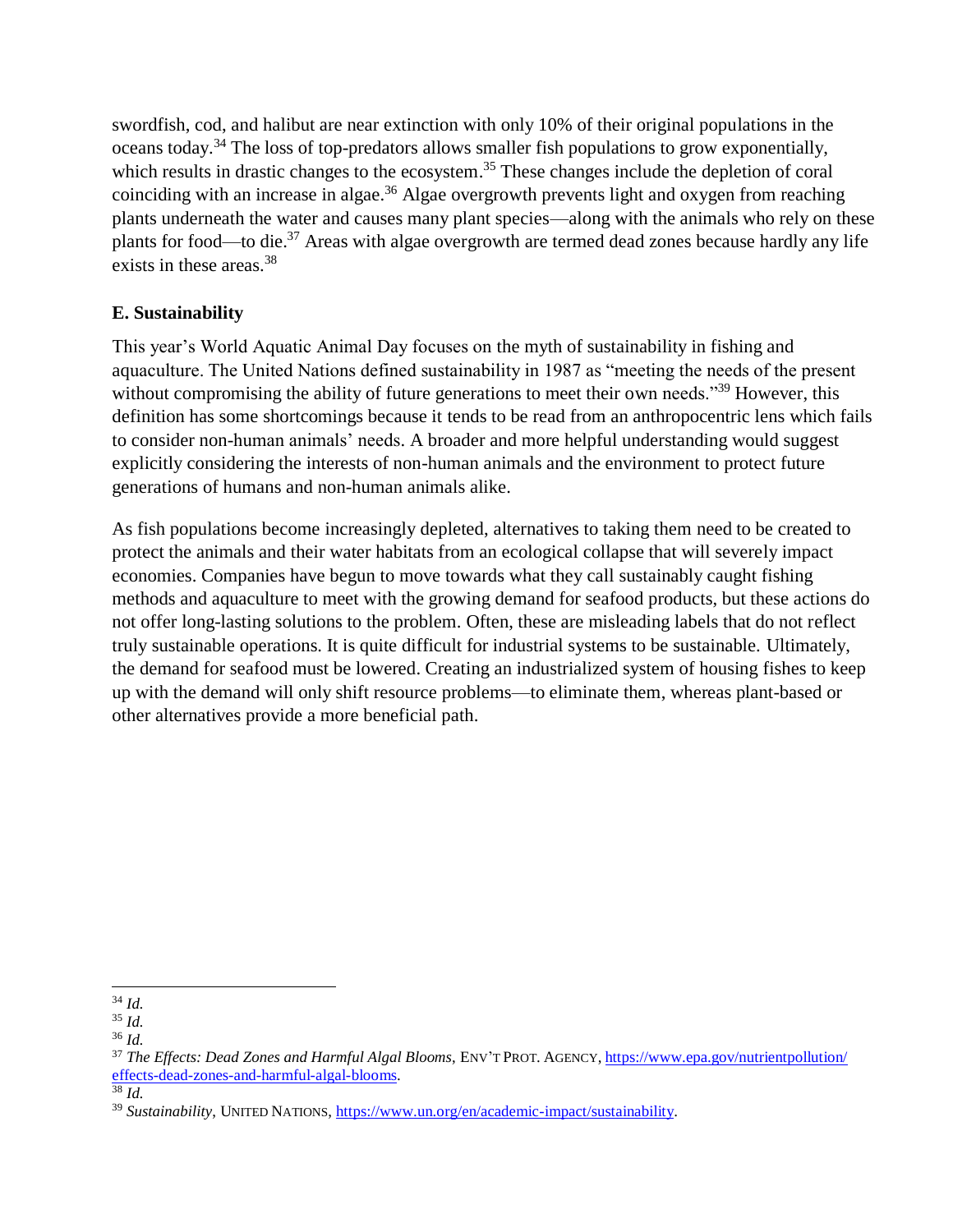## <span id="page-12-0"></span>PART II: Sustainability Myths in Aquaculture

### <span id="page-12-1"></span>1. Aquaculture Background

#### <span id="page-12-2"></span>**A. Introduction**

"Aquaculture is the breeding, rearing, and harvesting of fish, shellfish, algae, and other organisms in all types of water environments."<sup>40</sup> Aquaculture has taken the industrialized practices used within the animal agriculture system and has applied it to the seafood industry.<sup>41</sup> Aquaculture began to grow in the 1990s due to developments in fish breeding, hatchery technology, disease control, and nutrition.<sup>42</sup> Today, aquatic species used in aquaculture include finfishes, crustaceans, mollusks, seaweeds, macrophytes, echinoderms, coelenterates, and seahorses.<sup>43</sup>

As the world's insatiable appetite for seafood increases, and due to the impacts of wild-caught fishing (discussed below), aquaculture is being promoted as the future of producing fishes. <sup>44</sup> Fishes raised in aquaculture systems accounted for 53% of the total seafood consumed by humans in 2016.<sup>45</sup> China has led the movement towards implementing aquaculture practices and accounts for 61.5% of the total aquaculture production.<sup>46</sup>

#### <span id="page-12-3"></span>**B. Aquaculture Methods**

Aquaculture practices vary depending on the species and type of water in which aquatic animals are raised. Aquaculture practices occur in marine water, freshwater, brackish water, and even in facilities on land. Facilities raise aquatic animals in the middle of the ocean, in protected bays, in manmade ponds, and in indoor facilities.

Confinement methods for aquatic animals used in aquaculture include floating cages, net enclosures, earth ponds, and constant water circulation systems.<sup>47</sup> However, some aquaculture harvesting

<sup>40</sup> *What Is Aquaculture?*, *supra* note 8.

<sup>41</sup> Conner Bailey & Nhuong Tran, *Aquatic CAFOs: Aquaculture and the Future of Seafood Production*, *in* GLOBAL MEAT SOCIAL AND ENVIRONMENTAL CONSEQUENCES OF THE EXPANDING MEAT INDUSTRY, 55–74 (Bill Winders & Elizabeth Ransom eds., 2019).

<sup>42</sup> *Id.*

<sup>43</sup> Funge-Smith & Phillips, *supra* note 9.

<sup>44</sup> Bailey & Tran, *supra* note 41.

<sup>45</sup> *Id.*

<sup>46</sup> *Id.*

<sup>47</sup> *Id.*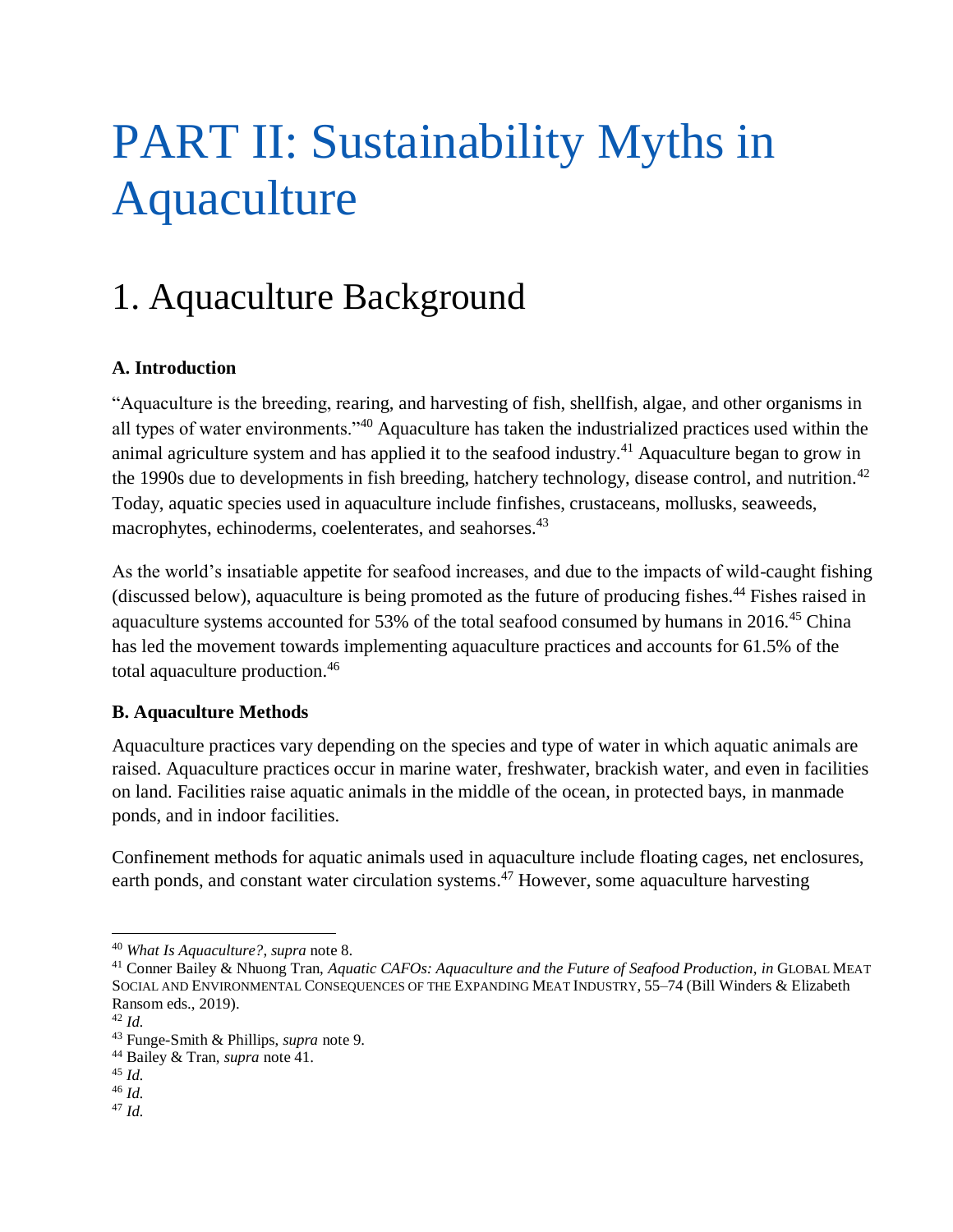methods do not even require confinement.<sup>48</sup>

Farmers may simply provide equipment to enhance the reproduction and growth of aquatic species naturally.<sup>49</sup> For example, farmers have returned old oyster shells to waters to help encourage new oysters to regenerate in these shells.<sup>50</sup> Another practice is providing ropes, which gives mussels and scallops a place to grow and multiply with little human interference.<sup>51</sup> Because these species are stationary enclosures are not necessary.

In contrast, mobile species, including shrimp and fishes, require enclosures to prevent them from escaping into the wild, and as a result, require supplementary feedings.<sup>52</sup> Floating cages are normally used in choppy waters because they can handle wave movements.<sup>53</sup> However, cages are also used in deep freshwater as an easier alternative to catching free-roaming fishes with nets.<sup>54</sup>

Net enclosures section off large areas of sheltered bays to maintain aquatic animal stocks.<sup>55</sup> However, nets can become corroded, which can lead to frequent and costly repairs as well as environmental pollution.<sup>56</sup> Supplementary feedings are also required under this system.<sup>57</sup>

Earth ponds are manmade structures located in areas with significant tide changes.<sup>58</sup> At high tide, farmers let ocean water in through a floodgate and which is closes once the pond becomes full.<sup>59</sup> Earth ponds can also house freshwater aquatic animals by pumping in water.<sup>60</sup>

Aquatic animals can also be raised indoors by using constant water circulation systems.<sup>61</sup> Constant circulation systems pull in seawater or freshwater and pump it into tanks.<sup>62</sup> The water is either discarded or filtered and recirculated back into the tanks.<sup>63</sup> These types of facilities often function as hatcheries and places to hold broodstock before the animals are transferred to one of the abovementioned enclosures.<sup>64</sup>

Within the past decade, a newer form of aquaculture has been proposed: integrated multi-trophic

- <sup>51</sup> *Id.*
- <sup>52</sup> Bailey & Tran, *supra* note 41.
- <sup>53</sup> *Id.*
- <sup>54</sup> LaDon Swann, *A Basic Overview of Aquaculture*, N. CENT. REG'L AQUACULTURE CTR. 1–10 (Aug. 1992), [https://www.ncrac.org/files/biblio/tb102.pdf.](https://www.ncrac.org/files/biblio/tb102.pdf)
- <sup>55</sup> Bailey & Tran, *supra* note 39.
- <sup>56</sup> *Id.*
- <sup>57</sup> *Id.*
- <sup>58</sup> *Id.*
- <sup>59</sup> *Id.*
- <sup>60</sup> *Mariculture*, *supra* note 48.
- <sup>61</sup> Bailey & Tran, *supra* note 41; Swann, *supra* note 54.
- <sup>62</sup> *Mariculture*, *supra* note 48.
- <sup>63</sup> *Id.*  <sup>64</sup> *Id.*

 $\overline{a}$ <sup>48</sup> *Mariculture*, WATER ENCYCLOPEDIA, [http://www.waterencyclopedia.com/La-Mi/Mariculture.html.](http://www.waterencyclopedia.com/La-Mi/Mariculture.html)

<sup>49</sup> *Id.* <sup>50</sup> *Id.*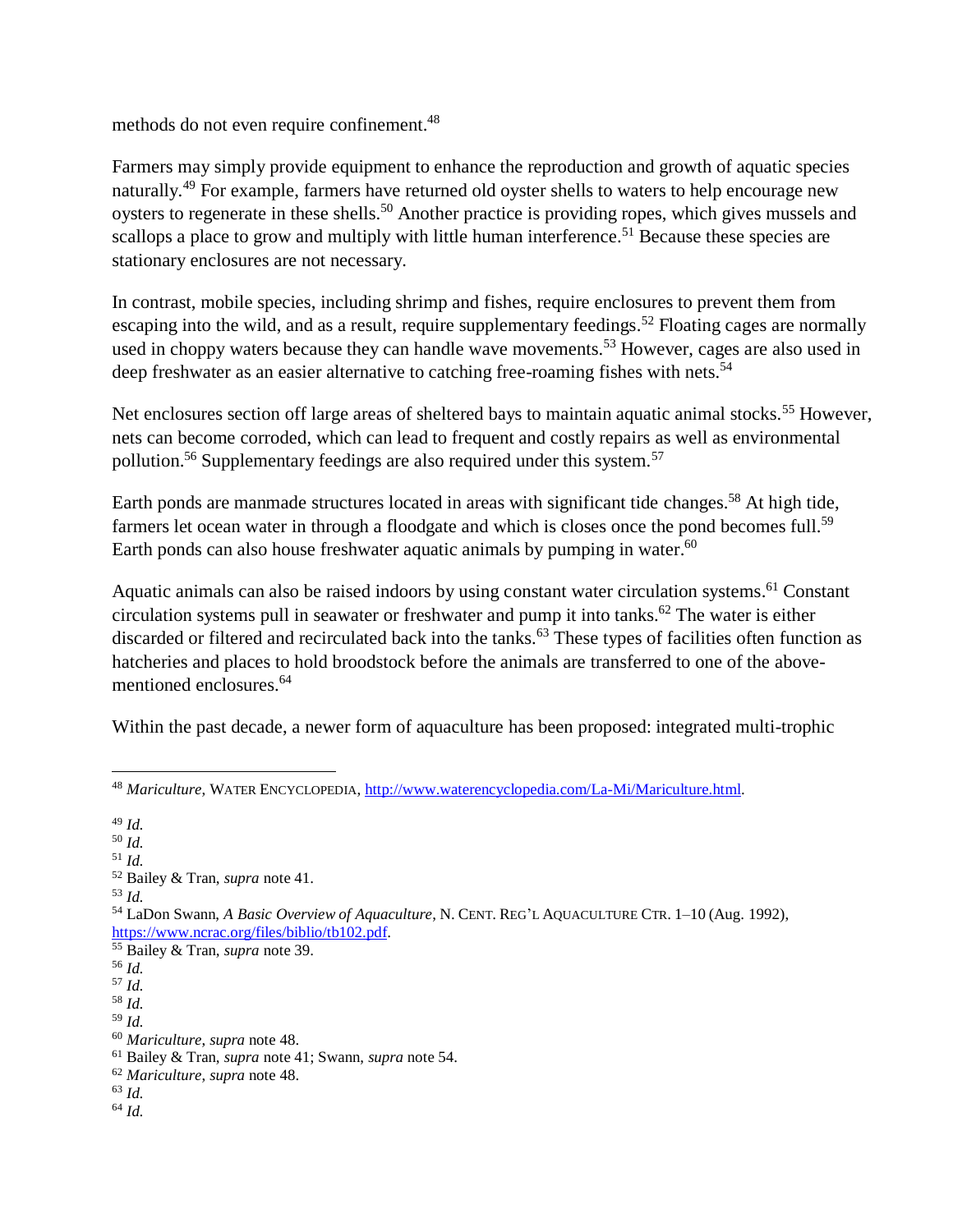aquaculture (IMTA).<sup>65</sup> Under an IMTA system, "multiple aquatic species from different trophic levels are farmed in an integrated fashion to improve efficiency, reduce waste, and provide ecosystem services . . . ."<sup>66</sup> IMTA can occur in bodies of water and on land.<sup>67</sup>

#### <span id="page-14-0"></span>**C. Phases of Aquaculture**

Four distinct phases of aquaculture exist and producers can engage in just one or all four phases.<sup>68</sup> These phases include: 1) securing and spawning broodstock 2) hatchery production 3) nursing systems, and 4) grow-out systems. $69$ 

#### i. Broodstock

The broodstock phase of agriculture involves placing sexually mature aquatic animals in the same enclosure to produce future generations through breeding.<sup>70</sup> Broodstock can be raised within the aquaculture system or taken from the wild upon reaching sexual maturity.<sup>71</sup> Wild capture is the most common practice for broodstock because the maturation and spawning of aquatic animals in captivity can be unreliable.<sup>72</sup> Aquatic animals require changes within the water to trigger breeding behaviors, which can become costly to recreate in captivity.<sup>73</sup> However, broodstock can also be placed in cages, net enclosures, or earthen ponds to assist in naturally triggering these environmental factors to breed.<sup>74</sup>

#### ii. Hatchery

When eggs are fertilized, they are then moved to flow-through tanks to incubate.<sup>75</sup> The tanks have paddles to circulate the water and aerate the eggs.<sup>76</sup> The eggs usually hatch within five to eight days and remain in the tank until they have grown enough to be transferred into either a nursery pond or grow-out pond.<sup>77</sup> Some hatchery fishes are used for the food system for humans. Others are used as bait fish, or are released into the wild for sport fishing or even conservation purposes.

 $\overline{76}$  *Id.* 

<sup>77</sup> *Id.*

 $\overline{a}$ <sup>65</sup> *Integrated Multi-Trophic Aquaculture*, NAT'L OCEANIC & ATMOSPHERIC ADMIN., [https://www.fisheries.noaa.gov/content/integrated-multi-trophic-aquaculture.](https://www.fisheries.noaa.gov/content/integrated-multi-trophic-aquaculture)

<sup>66</sup> *Id.*

<sup>67</sup> *Id.*

<sup>68</sup> Swann, *supra* note 54.

<sup>69</sup> *Id*; Funge-Smith & Phillips, *supra* note 9.

<sup>70</sup> Greg Lutz, *Collecting and Transporting Wild Broodstock: Best Practice*, THE FISH SITE (Mar. 24, 2021), [https://thefishsite.com/articles/collecting-and-transporting-wild-broodstock-best-practice.](https://thefishsite.com/articles/collecting-and-transporting-wild-broodstock-best-practice)

<sup>71</sup> *Id.*

<sup>72</sup> *Id.*

<sup>73</sup> *Id.*

<sup>74</sup> Sujan Adhikari, *Fish Breeding, Broodstock, Management, Hypophysation, Care and Management*, AGRI SUJAN (Apr. 8, 2018), [https://agrisujan.wordpress.com/2018/04/09/fish-breeding-broodstock-management-hypophysation-care-and](https://agrisujan.wordpress.com/2018/04/09/fish-breeding-broodstock-management-hypophysation-care-and-management/)[management/.](https://agrisujan.wordpress.com/2018/04/09/fish-breeding-broodstock-management-hypophysation-care-and-management/)

<sup>75</sup> *Production Phases and Systems*, MISS. STATE UNIV.[, http://extension.msstate.edu/agriculture/catfish/production-phases](http://extension.msstate.edu/agriculture/catfish/production-phases-and-systems)[and-systems.](http://extension.msstate.edu/agriculture/catfish/production-phases-and-systems)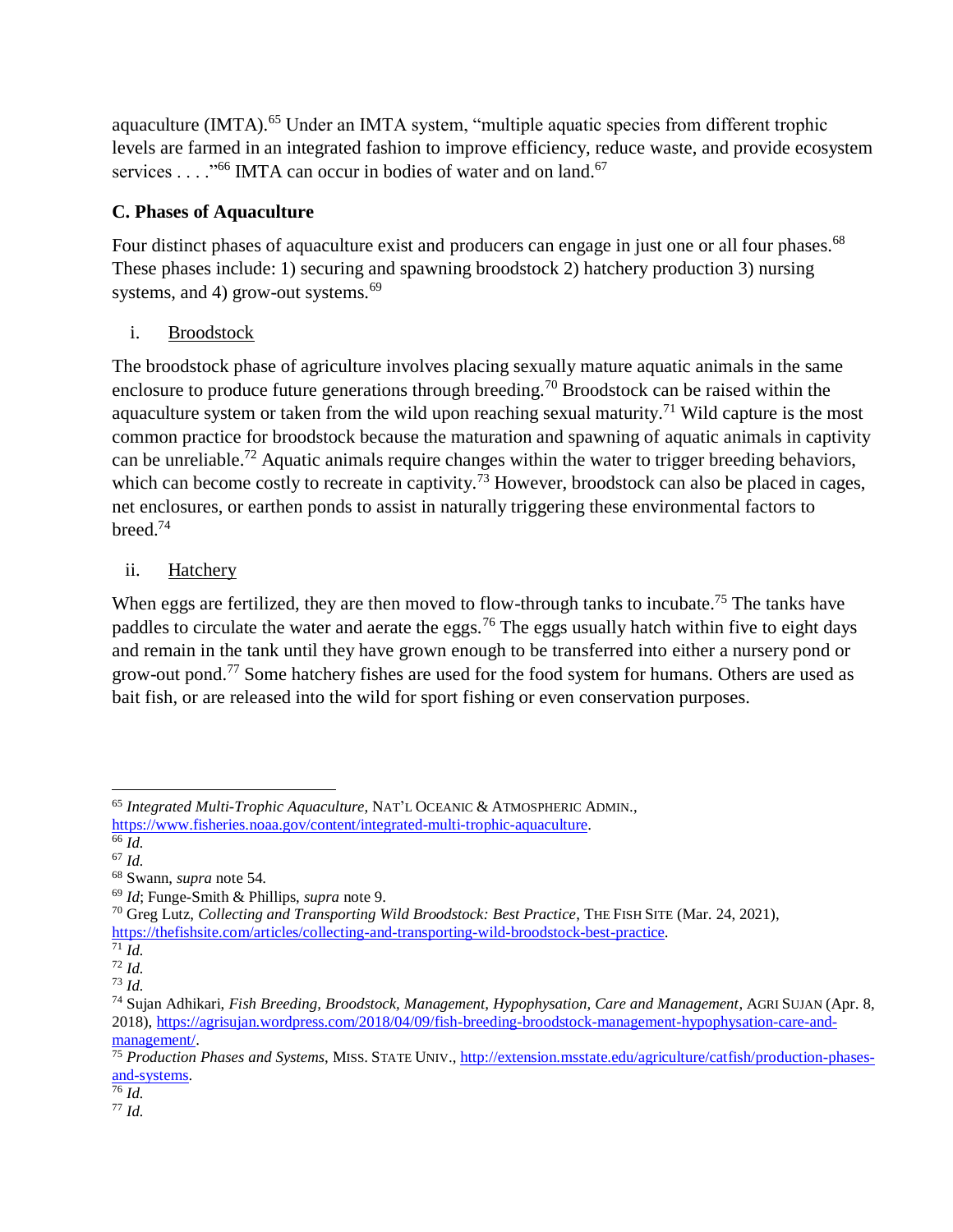#### iii. Nursing

Juvenile aquatic animals can be transferred to a nursery to help in their maturation.<sup>78</sup> Nurseries tend to be smaller in size and in number of individuals than grow-out ponds.<sup>79</sup> This set-up allows aquatic animals to have a faster maturation period and a higher survival rate.<sup>80</sup>

#### iv. Grow-out Systems

Grow-out systems hold aquatic animals for the rest of their rearing until they are ready to be sold on the market.<sup>81</sup> Grow-out systems can be placed into three categories: extensive grow-out systems, semi-intensive grow-out systems, and intensive grow-out systems.<sup>82</sup>

Extensive grow-out systems require little care or management.<sup>83</sup> Aquatic animals are able to naturally sustain themselves.<sup>84</sup> This system normally occurs in ponds and produces the smallest amount of aquatic animals.<sup>85</sup> Semi-intensive grow-out systems are usually smaller ponds with more individuals and more care is required compared to extensive-grow out systems.<sup>86</sup> Natural food production still exists within the pond, but supplementary food is also provided.<sup>87</sup> Intensive grow-out systems produce the highest yields of aquatic animals but also require the most care and management.<sup>88</sup> Water quality and aeration are closely supervised.<sup>89</sup>

#### <span id="page-15-0"></span>**D. Global Statistics on Aquaculture and Fisheries**

The 2018 FAO report noted that in 2016, total global fish production peaked at approximately 171 million tons of animals captured or produced, with aquaculture production accounting for 80 million tons, representing forty-seven percent of total fish production (53 percent if non-food uses are excluded).<sup>90</sup> It is also important to note that so many aquatic animals are killed each year that their individual numbers are not counted, rather most figures measure how many *tons* of animals are produced or killed. At this scale, it is not possible to adequately address the welfare needs of these animals. It is also important to note that these figures do not take into account the numbers of animals killed in illegal, unreported and unregulated fishing, or by pollution, ship strikes, climate change, lack of food, or the other harms these aquatic animals face.

Global aquaculture production (including aquatic plants) in 2016 was 110.2 million

<sup>79</sup> *Id.*

- <sup>83</sup> *Id.*
- <sup>84</sup> *Id.*
- <sup>85</sup> *Id.*
- <sup>86</sup> *Id.*
- <sup>87</sup> *Id.*
- <sup>88</sup> *Id.*

<sup>89</sup> *Id.*

 $\overline{a}$  $^{78}$  United Nations Educ., Sci., & Cultural Org., Fisheries and Aquaculture 39 (Patrick Safran, 4<sup>th</sup> ed. 2009).

<sup>80</sup> *Id.* <sup>81</sup> *Id.*

<sup>82</sup> *Id.* at 40.

 $^{90}$  FOOD & AGRIC. ORG. OF U.N., THE STATE OF WORLD FISHERIES AND AQUACULTURE (2018), <http://www.fao.org/3/CA0191EN/CA0191EN.pdf> [hereinafter FAO 2018 REPORT].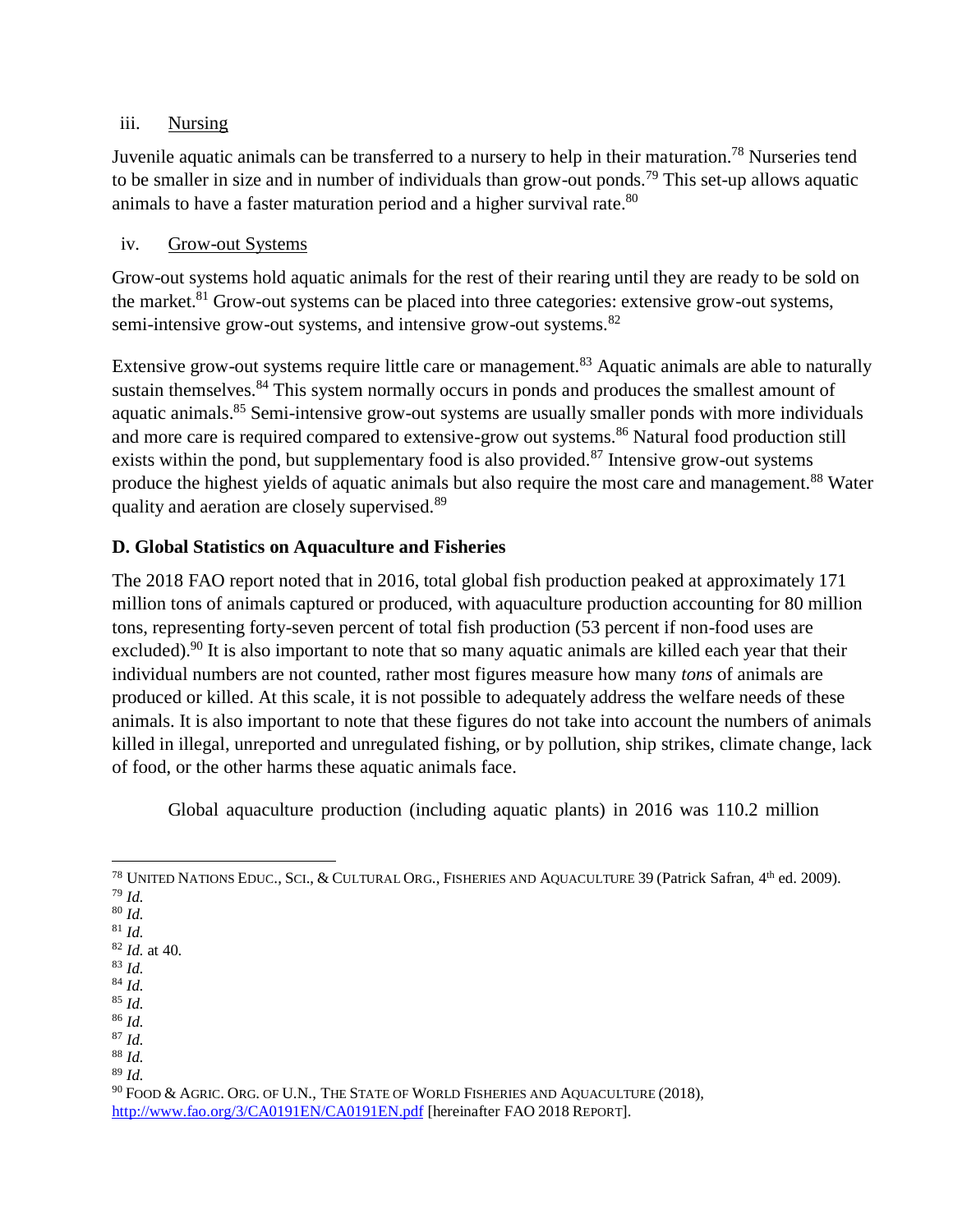tonnes, with the first-sale value estimated at USD 243.5 billion.<sup>91</sup> The total production included 80.0 million tons of food fish (USD 231.6 billion) and 30.1 million tons of aquatic plants (USD 11.7 billion) as well as 37,900 tonnes of non-food products (USD 214.6 million). $92$ 

In comparison, each year "586 million tons of milk, 124 million tons of poultry, 91 million tons of pork, 59 million tons of cattle and buffalo meat, and 11 million tons of meat from sheep and goats" are produced in the livestock industry.<sup>93</sup> Aquaculture's contribution to global production has been on the rise. In 2000, global production of aquaculture grew by 25.7% while in 2018 it grew 46.0%.<sup>94</sup>

The demand for fish is on the rise. "Per capita food fish consumption has grown from  $9.0 \text{ kg} \dots$  in 1961 to 20.5 kg in 2018," at an average rate around 1.5 percent per year.<sup>95</sup> To meet this demand countries have continued to increase trade of seafood. In 2018, 38% of fishery and aquaculture production were internationally traded and seafood now makes up 11% of agricultural products traded internationally.<sup>96</sup> Countries are also urging the growth of this sector to meet nutrition and economic goals.

### <span id="page-16-0"></span>2. The Myth of Sustainable Aquaculture

#### <span id="page-16-1"></span>**A. Industry Claims of Sustainable Aquaculture**

Proponents continuously claim that aquaculture can help save wild fish populations from further decline and can significantly contribute to feeding the world's growing human population. Aquaculture supporters stress that this production method can keep up with the increasing demand for seafood, but they fail to address why the demand for seafood continues to rise and whether other alternatives can satiate consumers' desires. They also fail to address the stress their production processes put on both wild and raised animal populations.

#### <span id="page-16-2"></span>**B. The True Costs of Aquaculture**

Aquaculture has serious animal welfare, environmental, consumer, and other consequences.

 $\overline{a}$ 

<sup>&</sup>lt;sup>91</sup> *Id.* at 9. According to FAO, the first-sale value, re-estimated with newly available information for some major producing countries, is considerably higher than previous estimates. <sup>92</sup> *Id.*

<sup>93</sup> Bryan Walsh, *The Triple Whopper Environmental Impact of Global Meat Production*, TIME (Dec. 16, 2013), [https://science.time.com/2013/12/16/the-triple-whopper-environmental-impact-of-global-meat-production/.](https://science.time.com/2013/12/16/the-triple-whopper-environmental-impact-of-global-meat-production/)

<sup>&</sup>lt;sup>94</sup> FOOD & AGRIC. ORG. OF U.N., THE STATE OF WORLD FISHERIES AND AQUACULTURE 6 (2020), <https://www.fao.org/3/ca9229en/ca9229en.pdf> [hereinafter FAO REPORT 2020].

 $\overline{\frac{95}{1}}$ *Id.* at 3.

<sup>96</sup> *Id.* at 8.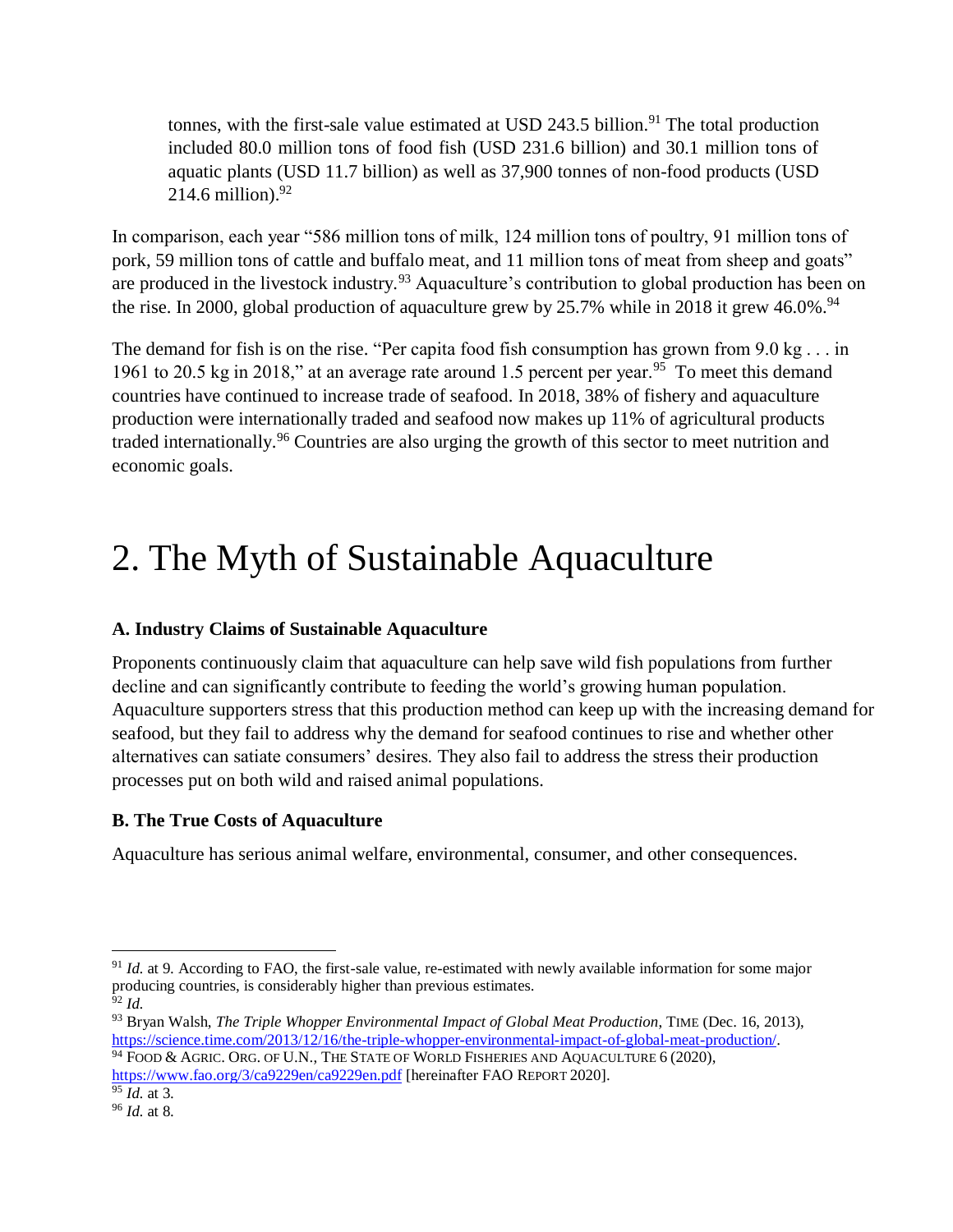#### i. Raising Carnivorous Fishes

Although proponents of aquaculture claim that raising fishes in aquaculture facilities creates less need to capture and consume wild fishes, this statement is not true. More wild fishes are caught to help sustain aquaculture practices than would be if they were caught solely for human consumption. Most fishes raised on farms are predators (e.g., tuna, salmon, halibut) so farmers are required to provide smaller fishes to feed to these animals.<sup>97</sup> Fishers will take these smaller fishes, turn them into fish meal, and sell the product to aquaculture producers.<sup>98</sup>

It is estimated that it takes five pounds of ocean fishes to produce one pound of farmed fishes. This is clearly not a reduction in the deaths of wild fishes. Aquaculture producers have also begun to feed fish oil and fish meal to fishes who naturally eat only plants to make them grow faster.<sup>99</sup> The aquaculture industry uses up nearly seventy-percent of the global supply of fish meal and nearly ninety percent of the global supply of fish oil. $100$ 

Some facilities have begun feeding carnivorous fishes a soy diet with little fish meal or fish oil, but the impacts of a soy-based diet on fishes is largely unknown.<sup>101</sup> So far, studies have found fishes who are fed a soy-based diet have inflamed intestines and have a higher likelihood of hatching female offspring than male offspring.

#### ii. Accumulation of Toxins

Many chemicals have a high solubility in water, which causes a build-up of toxins and makes life unsustainable. Contaminants from ocean-based facilities—such as fish excrement, uneaten chemicalladen food, antibiotic residue, disease, chemical leaching from sea pens, and swarms of parasites spread to the surrounding ocean and to free-swimming fishes in the area and have threatened some already threatened populations of wild salmon to the point of extinction.<sup>102</sup>

However, the aquaculture industry has recognized this problem and asserts that it has cut down its therapeutants and antifoulants in the wild by ninety-five percent, <sup>103</sup> but the industry cannot limit the amount of feed or fish excrement produced, which can have detrimental effects on their own. The high concentrations of nitrogen and phosphorous present in fish feed and feces create the perfect environment for algal blooms.<sup>104</sup> Algae can cover large areas on the surface of the water, which

l <sup>97</sup> Kathryn White et al., *At a Crossroads: Will Aquaculture Fulfill Its Promise of the Blue Revolution?*, SEAWEB AQUAULTURE CLEARINGHOUSE 1, 4 (2004)[, http://mauricoast.com/pics/mauricoastpics/reports\\_crossroads.pdf.](http://mauricoast.com/pics/mauricoastpics/reports_crossroads.pdf)  <sup>98</sup> Sarah Zielinski, *Most Fish Turned into Fishmeal Are Species that We Could Be Eating*, SCI. NEWS (Feb. 27, 2017),

[https://www.sciencenews.org/blog/wild-things/most-fish-turned-fishmeal-are-species-we-could-be-eating.](https://www.sciencenews.org/blog/wild-things/most-fish-turned-fishmeal-are-species-we-could-be-eating)

<sup>99</sup> *See Fish*, GA. ANIMAL RTS. & PROTECTION,<http://www.waterencyclopedia.com/La-Mi/Mariculture.html> (analyzing animals used for food).

<sup>100</sup> *Id.*

<sup>101</sup> Zion Lights, *Why Fish Farming Is Unsustainable and Harming the Planet*, ONE GREEN PLANET (2012), [https://www.onegreenplanet.org/animalsandnature/why-fish-farming-is-unsustainable-and-harming-the-planet/.](https://www.onegreenplanet.org/animalsandnature/why-fish-farming-is-unsustainable-and-harming-the-planet/)

<sup>102</sup> Carol Seals Price & James A. Morris, Jr., *Marine Cage Culture & The Environment*, NAT'L OCEANIC & ATMOSPHERIC ADMIN. 1, 5 (Dec. 2013),

[https://www.noaa.gov/stories2013/pdfs/2013\\_PriceandMorris\\_MarineCageCultureandTheEnvironment\(5\).pdf.](https://www.noaa.gov/stories2013/pdfs/2013_PriceandMorris_MarineCageCultureandTheEnvironment(5).pdf)  $\overline{\frac{103}{Id}}$ .

<sup>104</sup> Brianna Healey et al., *Aquaculture and Its Impact on the Environment*, DEBATING SCI. (Apr. 20, 2016),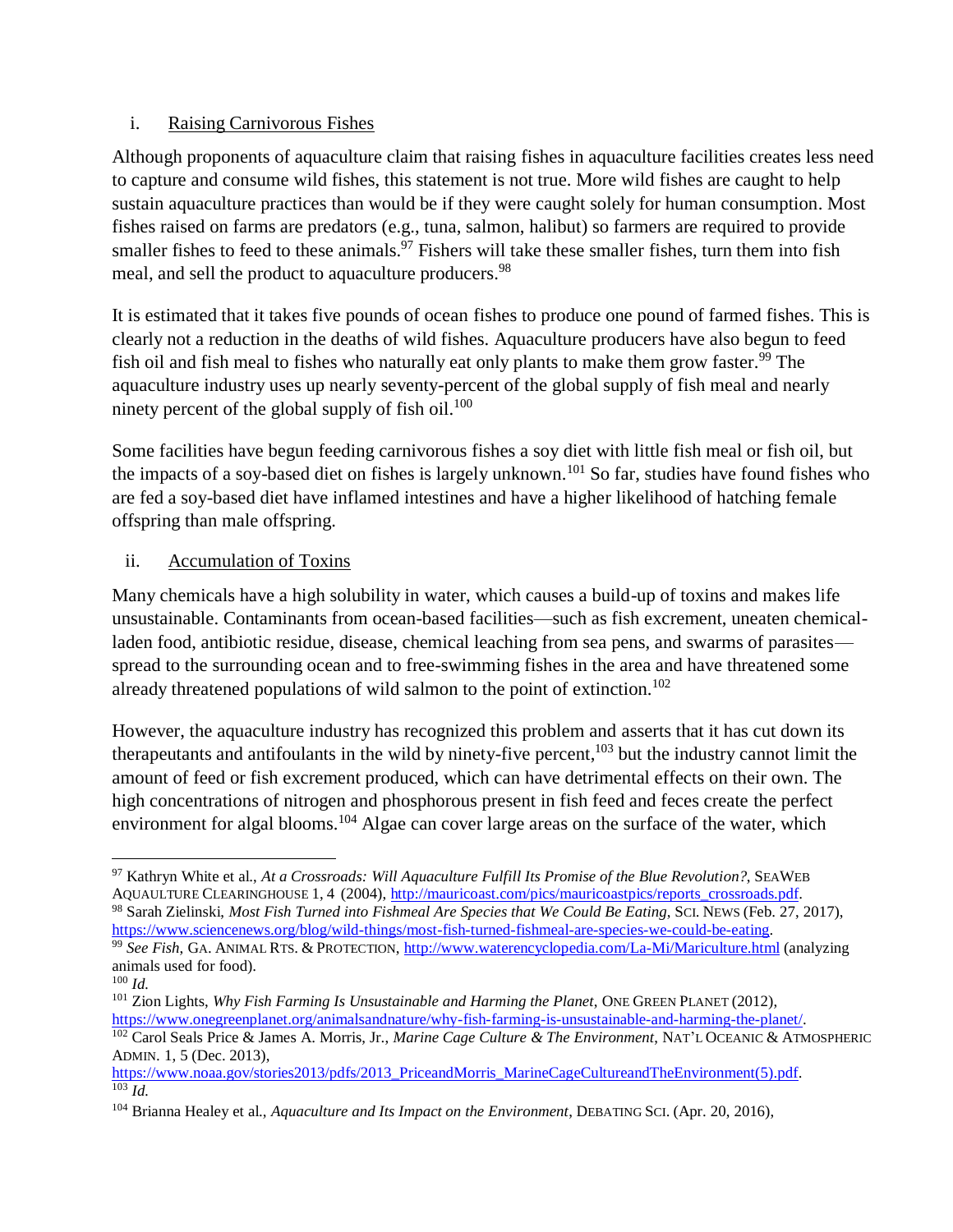prevents light and oxygen from reaching deeper parts of the water.<sup>105</sup> Plants and corals below the water's surface soon begin to die from lack of nutrition and leaves herbivorous fishes without food.<sup>106</sup> Soon, no life besides the algae is present under the water.<sup>107</sup> These areas are termed dead zones, and they have become increasingly common due to anthropogenic causes.<sup>108</sup>

#### iii. Contaminated Products

Aquaculture producers inject fish feed with powerful chemicals and antibiotics to help fishes survive the diseases caused by severe crowding and filth.<sup>109</sup> The ripple effect is that these chemicals are excreted into water systems and transferred to humans in dangerously high levels when they eat these fishes.<sup>110</sup> In some operations, the levels of chemicals found in farmed fishes are seven times higher than the already-dangerous levels found in their wild counterparts.<sup>111</sup>

In some cases, chemicals are added to fishes to make them more visually appealing to consumers. For example, salmon have artificial coloring added to their feed to change the color of their flesh from their natural gray to pink.<sup>112</sup> As a result humans also ingest those chemicals when they eat farm-raised salmon. $^{113}$ 

Humans also have the potential of ingesting hormones, such as steroids, that fishes have accumulated while being raised in aquaculture.<sup>114</sup> Aquaculture producers place hormones into enclosures to encourage breeding. These hormones can cause negative effects on humans, especially children. These effects include a higher risk of developing cancer and problems with premature sexual development.

#### iv. Prevalence of Disease

Because fishes are kept in close, confined enclosures, disease in aquaculture facilities is rampant.<sup>115</sup> New diseases impacting fishes emerge every three to five years.<sup>116</sup> Aquatic pathogens have not been

l

<sup>107</sup> *Id.* <sup>108</sup> *Id.*

[https://blogs.umass.edu/natsci397a-eross/aquaculture-and-its-impact-on-the-environment/.](https://blogs.umass.edu/natsci397a-eross/aquaculture-and-its-impact-on-the-environment/)

<sup>105</sup> Michael F. Chislock et al., *Eutrophication: Causes, Consequences, and Controls in Aquatic Ecosystems*, NATURE EDUC. (2013)[, https://www.nature.com/scitable/knowledge/library/eutrophication-causes-consequences-and-controls-in](https://www.nature.com/scitable/knowledge/library/eutrophication-causes-consequences-and-controls-in-aquatic-102364466/)[aquatic-102364466/.](https://www.nature.com/scitable/knowledge/library/eutrophication-causes-consequences-and-controls-in-aquatic-102364466/)

<sup>106</sup> *Id.*

<sup>109</sup> *Id.*

<sup>110</sup> *Id.*

<sup>111</sup> *Id.*

<sup>&</sup>lt;sup>112</sup> Mike Pomranz, *Your Salmon Might Be Lying to You: Farm-Raised Salmon Isn't Naturally Pink*, FOOD & WINE (Mar. 16, 2015), [https://www.foodandwine.com/news/your-salmon-might-be-lying-you-farm-raised-salmon-isn-t-naturally](https://www.foodandwine.com/news/your-salmon-might-be-lying-you-farm-raised-salmon-isn-t-naturally-pink)[pink.](https://www.foodandwine.com/news/your-salmon-might-be-lying-you-farm-raised-salmon-isn-t-naturally-pink)

<sup>113</sup> *See* Allene Edwards, *Safe Fish and the Fish to Avoid*, ORGANIC LIFESTYLE MAG. (Sept. 11, 2017),

<http://www.organiclifestylemagazine.com/safe-fish-to-eat-and-the-fish-to-avoid> (addressing which fish are safe to eat). <sup>114</sup> Celia A. Hoga et al., *A Review on the Use of Hormones in Fish Farming: Analytical Methods to Determine Their* 

*Residues*, 16 J. of Food 679–691 (2018), [https://www.tandfonline.com/doi/full/10.1080/19476337.2018.1475423.](https://www.tandfonline.com/doi/full/10.1080/19476337.2018.1475423) <sup>115</sup> Sarah DeWeerdt, *Cultivating a Sea Change: Can Aquaculture Overcome Its Sustainability Challenges to Feed a* 

*Growing Global Population?*, 588 NATURE 60–62 (Dec. 18, 2020). <sup>116</sup> *Id.*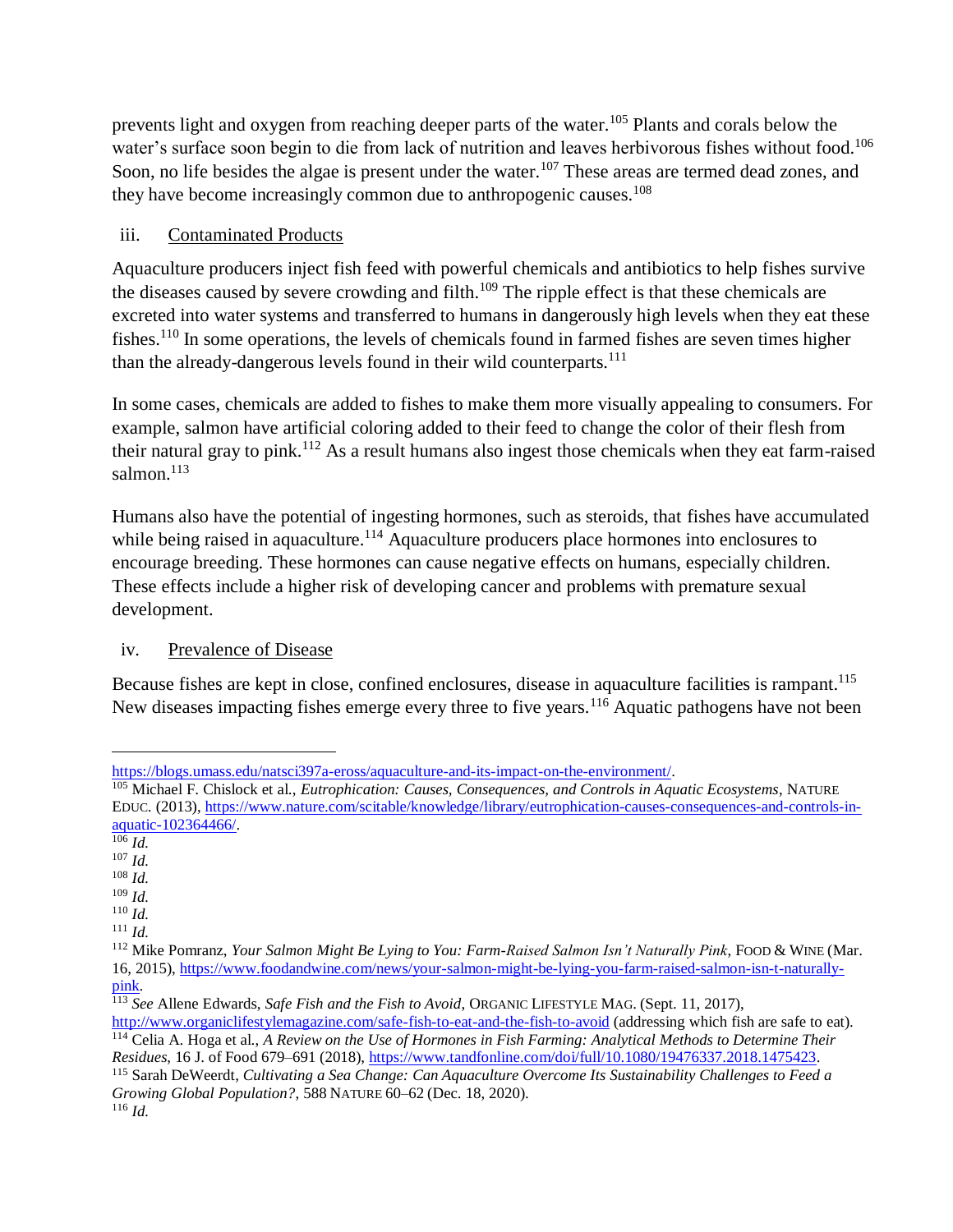studied in-depth, so predicting what disease will impact fishes next is nearly impossible.<sup>117</sup> Additionally, scientists do not even understand what causes some of these diseases.<sup>118</sup> For example, ice-ice disease bleaches and subsequently kills seaweed, but scientists are still unsure what is the contributing factor that causes the disease. $119$ 

To combat the prevalence of disease, facilities use high amounts of antibiotics, which has led to increased microorganisms with antibiotic resistances.<sup>120</sup> These microorganisms then enter the waterways and impact wild fish populations. There is a high likelihood that this antibiotic resistance could then be transferred to human pathogens and thereby impact the effectiveness of human medicines, something that has already resulted from terrestrial factory farming.

#### v. Environmental Destruction

Creating earthen ponds and enclosures in protected bays destroys habitat and the ecosystems within it.<sup>121</sup> For example, mangroves have been severely impacted by the aquaculture of shrimp.<sup>122</sup> In Malaysia, the government sponsored projects that built shrimp aquaculture facilities and tore down significant portions of the country's mangroves.<sup>123</sup> The government believed these projects would help the economy, but instead the projects lost money because citizens relied on these mangroves for sustenance.<sup>124</sup> Environmental harms are not being sufficiently measured for either the land or waterbased facilities and more information needs to be gathered.

#### vi. Harming Wildlife

Aquaculture practices can also harm wild fishes in a number of ways, especially systems using net enclosures. Many predators become attracted to these large aggregations of fishes and subsequently get entangled in the nets.<sup>125</sup>Predators include birds, seals, and other fishes.<sup>126</sup> Farmers will harass these animals or even kill them to keep their fish stocks safe.<sup>127</sup> Farmers have frequently used devices that emit loud noises into the water, which can cause disorientation, pain, or hearing loss in aquatic animals.<sup>128</sup> Additionally, the pollution from these enclosures harms the wildlife for miles around.

 $\overline{a}$ <sup>117</sup> *Id.*

<sup>118</sup> *Id.*

<sup>119</sup> *Id.*

<sup>120</sup> Pathmalal M. Manage, *Heavy Use of Antibiotics in Aquaculture: Emerging Human and Animal Health Problems—A Review*, 23SRI LANKA J. AQUATIC SCI. 13–27 (2018).

<sup>121</sup> Michael Souza, *Problems Inherent to Aquaculture*, TREEHUGGER (Aug. 22, 2019), [https://www.treehugger.com/aquaculture-problems-inherent-to-aquaculture-1301970.](https://www.treehugger.com/aquaculture-problems-inherent-to-aquaculture-1301970)

 $\overline{\overline{122}}$ *Id.* 

<sup>123</sup> *Id.*

<sup>124</sup> *Id.*

<sup>125</sup> Rebecca J. Goldburg et al., *Marine Aquaculture in the United States*, PEW OCEANS COMM'N 1, 18 (2021), [https://www.iatp.org/sites/default/files/Marine\\_Aquaculture\\_in\\_the\\_United\\_States\\_Enviro.pdf.](https://www.iatp.org/sites/default/files/Marine_Aquaculture_in_the_United_States_Enviro.pdf)  $^{126}$  *Id.* 

<sup>127</sup> *Id.*

<sup>128</sup> *Id.*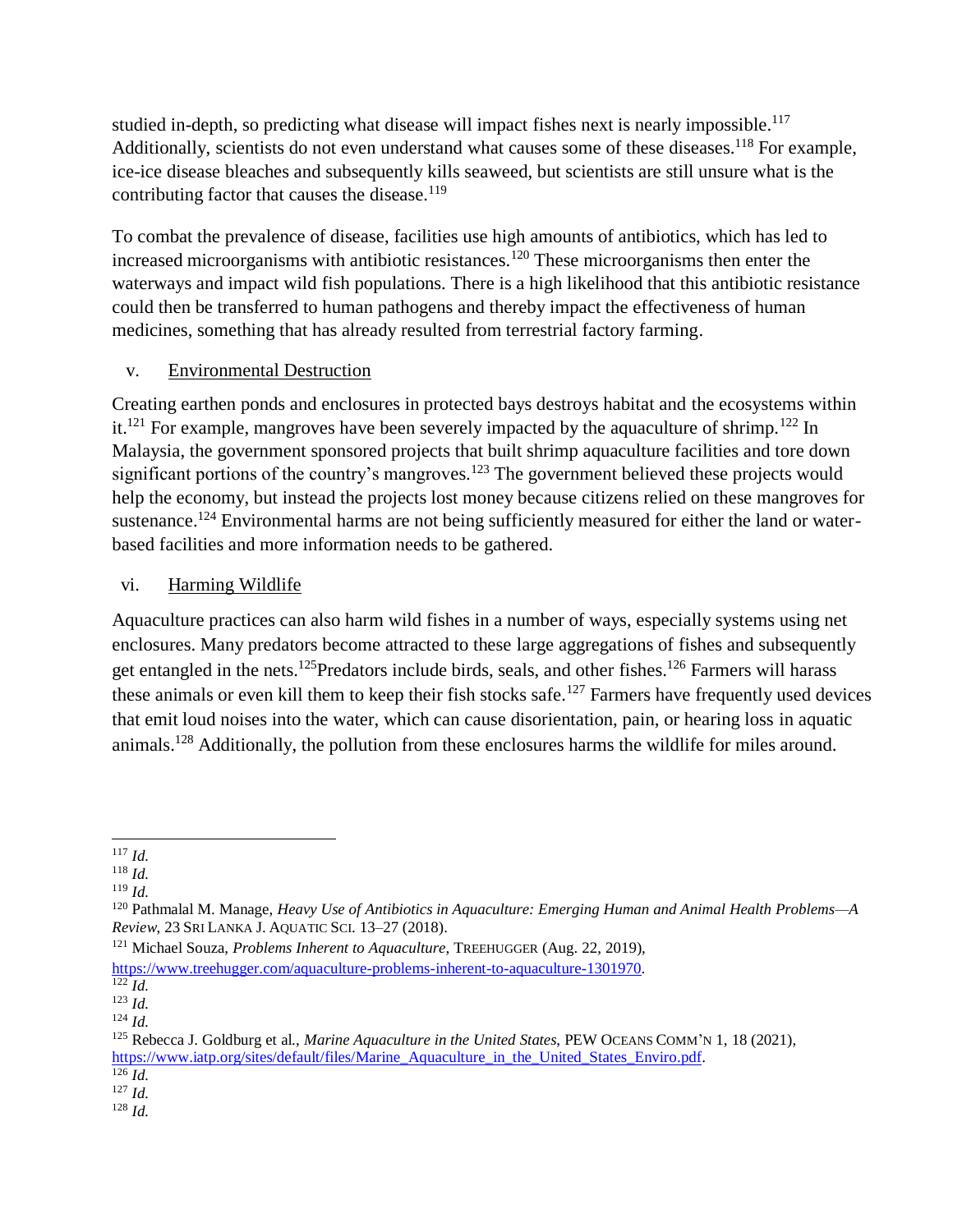#### vii. Fishes Escaping Captivity

Fishes can escape from captivity and cause harm to wild or native fish populations. Escapee fishes who are not endemic to the aquaculture site's location can wreak havoc on the local ecosystem. For example, Asian carp were used to limit the amount of algae, weed, and parasite growth in aquatic farms since the 1970s.<sup>129</sup> Eventually, some of these carp escaped into the Mississippi River and have rapidly increased their population size.<sup>130</sup> Because Asian carp have no natural predators in the river, they are uninhibited from growing and out-competing the native fishes.<sup>131</sup> Silver carp in particular pose a problem by threatening the safety of boaters.<sup>132</sup> When silver carp feel threatened, they jump out of the water to escape predators.<sup>133</sup> This behavior occurs whenever boats pass by, and as a result, carp have injured boaters and fishers and damaged boats and equipment.<sup>134</sup> Carp have upset the fishing industry within the Mississippi River and could soon impact the fishing industry and ecosystem of the Great Lakes.<sup>135</sup> In these conversations, as in so many others, the welfare of the carp themselves are not considered.

Domesticated fishes raised in aquaculture systems within their native waters can also create detrimental impacts by inter-breeding or spreading diseases and parasites to their wild counterparts.<sup>136</sup> Domesticated fishes often possess maladaptive traits to survival in the wild.<sup>137</sup> When these domesticated fishes escape, they can breed with wild fishes and pass these traits to their offspring causing even smaller population sizes.<sup>138</sup> Escaped farmed Atlantic salmon (Salmo salar) are a particular problem and may threaten endangered wild Atlantic salmon in the Pacific Northwest.<sup>139</sup>

#### viii. Negative Impact on Economies

Multinational corporations have increasingly controlled the aquaculture industry.<sup>140</sup> The corporations generally promise job opportunities if countries create aquaculture facilities in the region.<sup>141</sup> Countries that accept this offer hope to expand their economies, but often find that corporations instead exploit workers, pollute waterways, and destroy habitats.<sup>142</sup> Corporations generally take the profits from their aquatic production<sup>143</sup> rather than investing in their host countries.<sup>144</sup>

 $\overline{a}$ <sup>129</sup> *Asian Carp Overview*, NAT'L PARK SERV. U.S. DEP'T OF INTERIOR (June 24, 2019), [https://www.nps.gov/miss/learn/nature/ascarpover.htm.](https://www.nps.gov/miss/learn/nature/ascarpover.htm)

 $130$  *Id.* 

<sup>131</sup> *Id.*

<sup>132</sup> *Id.*  $133$  *Id.* 

<sup>134</sup> *Id.*

<sup>135</sup> *Id.*

<sup>136</sup> Brendan F. Wringe et al., *Extensive Hybridization Following a Large Escape of Domesticated Atlantic Salmon in the Norwest Atlantic*, 1 COMMC'N BIOLOGY 108 (Aug. 9, 2018), [https://www.nature.com/articles/s42003-018-0112-9#citeas.](https://www.nature.com/articles/s42003-018-0112-9#citeas) <sup>137</sup> *Id.*

<sup>138</sup> *Id.*

<sup>139</sup> Goldburg et al., *supra* note 125.

<sup>140</sup> White et al., *supra* note 97, at 7.

<sup>141</sup> *Id.*

<sup>142</sup> *Id.*

<sup>143</sup> *Id.* <sup>144</sup> *Id.*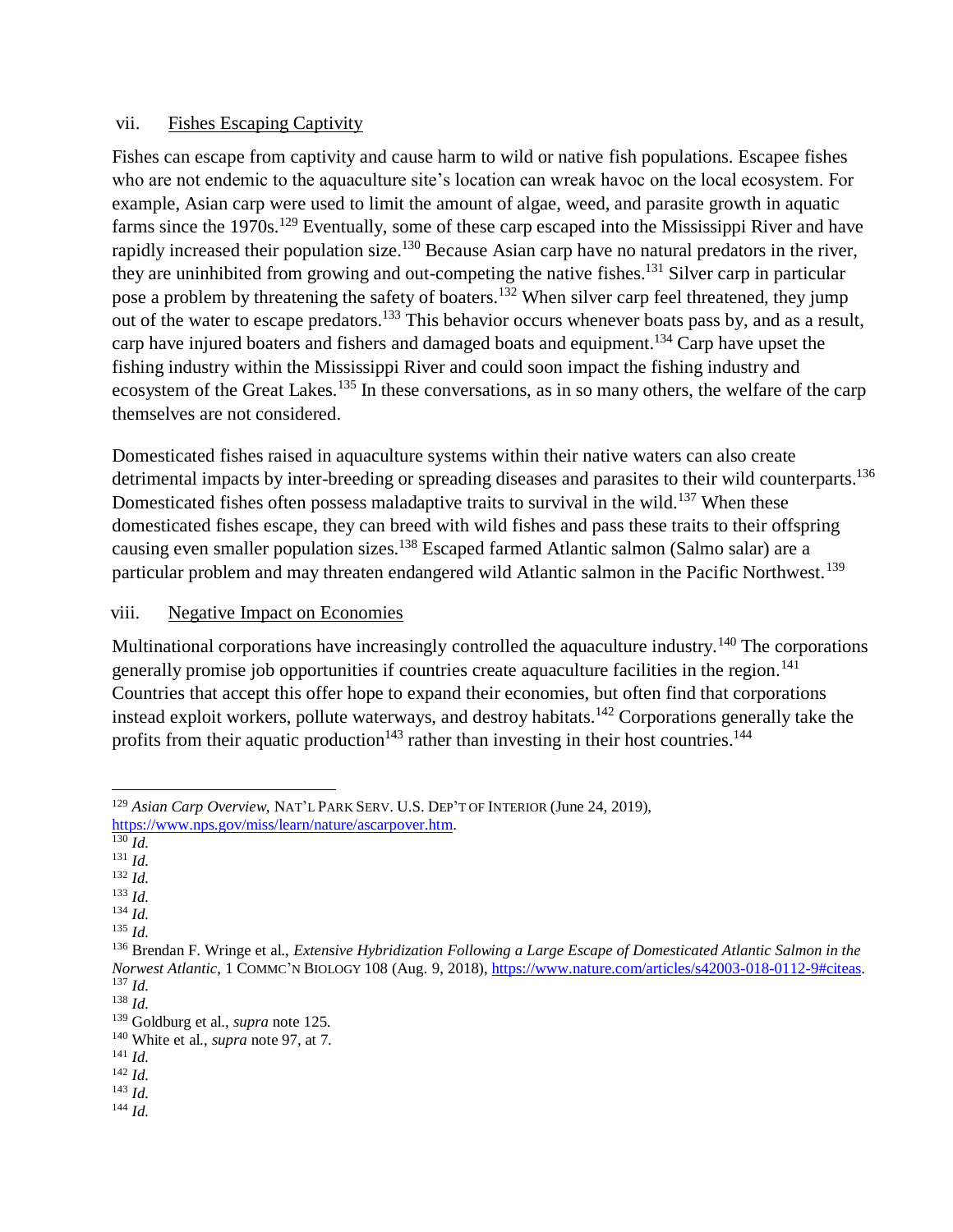Corporations also fail to uphold their promises of giving jobs to citizens.<sup>145</sup> In the 1990s, corporations exploited the cheap labor within Chile and built salmon farms.<sup>146</sup> Salmon prices then drastically dropped and caused fishers all across the Pacific Coast of North America to lose money or even go out of business.<sup>147</sup> Norway has also found that the number of employment opportunities within its booming fishing sector declined.<sup>148</sup> Even though the salmon production in Norway's hatcheries from 1994 to 2000 has doubled, the number of employees declined by 18 percent.<sup>149</sup> The U.S. has faced similar declines. In Alaska, salmon fishers declined from 10,487 to 6,567 within 12 years.<sup>150</sup>

#### ix. Lack of Fish Welfare

Fish farming is a business and thus driven by profit. As such, facilities use very high stocking densities. Consequently, as the animals grow, they are severely crowded often resulting in injury, inability to access food, and increased susceptibility to disease.<sup>151</sup> Through such practices, fishes are also deprived of space to swim freely and utilize their senses.<sup>152</sup> They rub against the walls of the enclosures and on each other inevitably suffering physical injuries or harm. In most of the facilities, small fishes are bullied and killed by larger ones or prevented from eating. To prevent fighting, workers at these facilities need to regularly sort the fishes to make sure that the faster-growing ones are moved to a more appropriately sized groupings.<sup>153</sup> The transfer process is physically damaging, causing scrapes the protective scales of the fishes, thus leaving them even more vulnerable to diseases.<sup>154</sup>

Additionally, lice eat at the fishes and cause their scales to fall off creating large sores. In severely crowded conditions, these parasites often eat down to the bone on fishes' faces, resulting in what is termed a "death crown."<sup>155</sup>

These conditions are responsible for death, diseases, and deformities in fishes that are produced through aquaculture.<sup>156</sup> It has been reported that fifty percent of the world's farmed fishes suffer from hearing loss<sup>157</sup>—just one of the conditions that continue to go unaddressed.

#### x. Fish Slaughter

Scientific research has established that slaughter methods and techniques currently used on farmed

 $\overline{a}$ <sup>145</sup> *Id.*

<sup>146</sup> *Id.*

<sup>147</sup> *Id.*

<sup>148</sup> *Id.*

<sup>149</sup> *Id.*

<sup>150</sup> *Id.*

<sup>151</sup> *Fish Farming*, ANIMAL WELFARE INST.[, https://awionline.org/content/fish-farming.](https://awionline.org/content/fish-farming)

 $152$  The five freedoms are (1) freedom from hunger and thirst, (2) freedom from discomfort, (3) freedom from pain injury and disease, (4) freedom to express normal behavior, and (5) freedom from fear and distress.

<sup>153</sup> *See Fish*, *supra* note 99 (analyzing animals used for food).

<sup>154</sup> *Id.*

<sup>155</sup> Edwards, *supra* note 113.

<sup>156</sup> University of Melbourne, *Hear No Evil: Farmed Fish Found to Be Hard of Hearing*, SCI. DAILY (Apr. 28, 2016), [https://www.sciencedaily.com/releases/2016/04/160428094451.html.](https://www.sciencedaily.com/releases/2016/04/160428094451.html) <sup>157</sup> *Id.*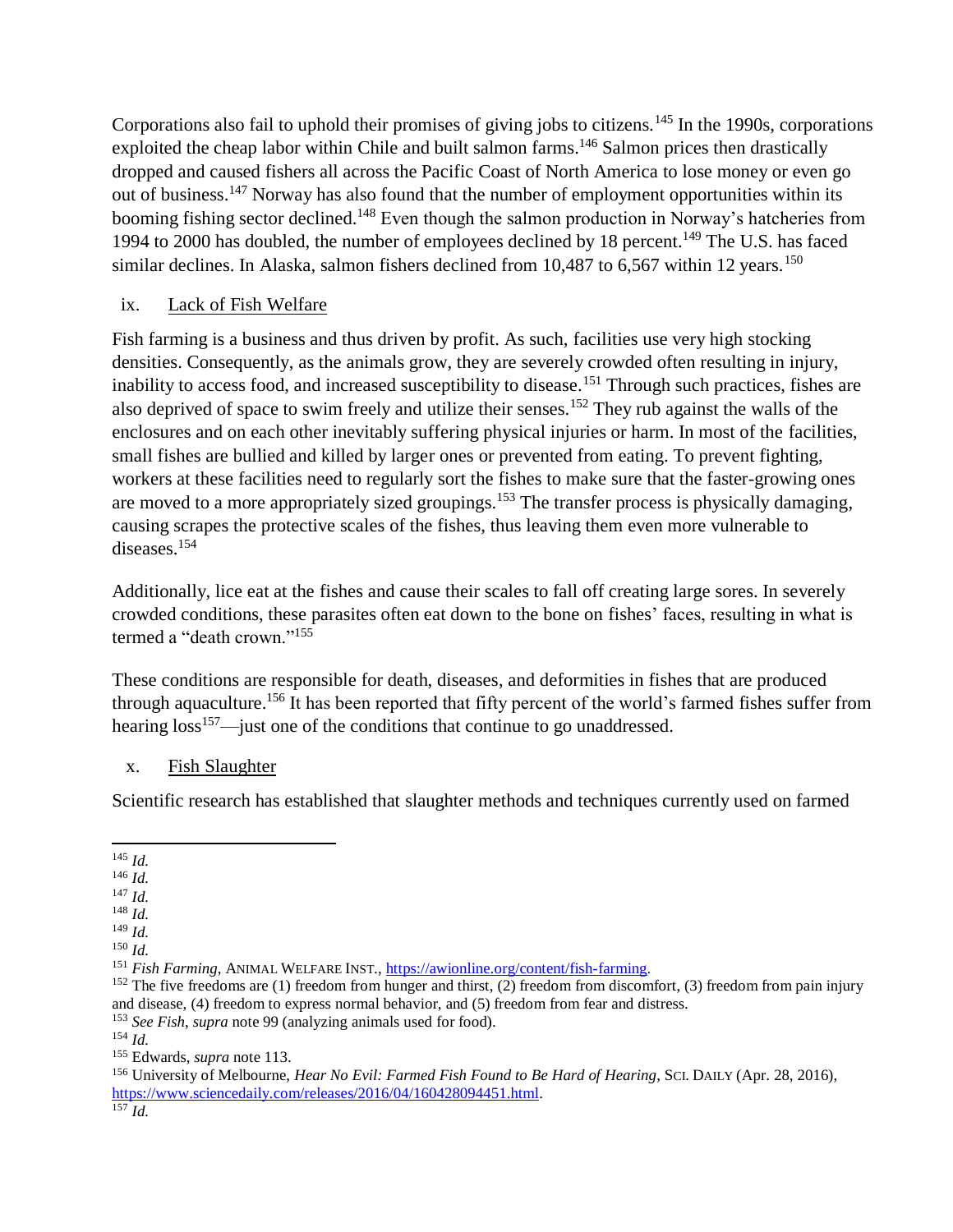fishes are inhumane, including gill-cutting without prior stunning, asphyxiation in air or on ice, carbon-dioxide stunning, and live chilling.<sup>158</sup> The process of harvesting farmed fishes usually comprises three stages: a period of food withdrawal to empty the gut; the collection and movement of the fishes to the point of slaughter; and the process of stunning and killing.<sup>159</sup> The impact of these processes on the welfare of the fishes varies significantly with the species, the methods used, and the care and attention to detail applied throughout.<sup>160</sup>

Each of the above processes has its own impact. Starvation for example, lowers the fishes' metabolic activity, which reduces the rate at which ammonia and carbon dioxide build up in the water during transportation.<sup>161</sup> It also prevents fecal contamination during processing, which can shorten the shelf life of the fishes.<sup>162</sup> The duration of fasting necessary to empty the gut is species- and watertemperature-dependent but may be expected to be from one to five days.<sup>163</sup> Others indicate that the duration of starvation ranges from one to ten days.<sup>164</sup> Fish gathering and transportation on the other hand involve crowding, which results in suffocation, even before the fishes are delivered to the slaughter.<sup>165</sup>

In some cases, nearly forty percent of farmed fishes die before slaughter.<sup>166</sup> There is little regulation anywhere in the world that addresses the welfare and treatment of aquatic animals in aquaculture facilities during breeding, rearing, transportation or slaughter. In the United States, there is no regulation to ensure the humane treatment of fishes and there is also insufficient information about how fishes raised on farms are slaughtered; these are issues that need to be addressed.

#### <span id="page-22-0"></span>**C. Moving Past Aquaculture**

Although the aquaculture industry claims to have addressed and mitigated the impacts of the previously mentioned problems,<sup>167</sup> those claims are very much contested, and clearly the industry has still failed to address the horrible welfare conditions of aquatic animals. The poor treatment of aquatic animals is not improved because it would increase the costs to the facilities. Thus, aquaculture will always fail to achieve sustainability. Technology can make moderate improvements, for instance by creating new ways of feeding carnivorous fishes a plant-based diet (which may solve one problem and create another), using fewer antibiotics and additives, limiting the amount of effluent released into waterways, destroying less land, creating new enclosures that decrease the likelihood of

 $\overline{a}$ 

<sup>158</sup> Stephanie Yue, *An HSUS Report: The Welfare of Farmed Fish at Slaughter*, HUMANE SOC'Y OF U.S., [http://www.humanesociety.org/assets/pdfs/farm/hsus-the-welfare-of-farmed-fish-at-slaughter.pdf.](http://www.humanesociety.org/assets/pdfs/farm/hsus-the-welfare-of-farmed-fish-at-slaughter.pdf)

<sup>159</sup> J.A. Lines & J. Spence, *Humane Harvesting and Slaughter of Farmed Fish*, 33 REVUE SCIENTIFIQUE ET TECHNIQUE 255 (2014), [https://pdfs.semanticscholar.org/bc54/9627077e8876bbaf69928f644295c3a452d7.pdf.](https://pdfs.semanticscholar.org/bc54/9627077e8876bbaf69928f644295c3a452d7.pdf) <sup>160</sup> *Id.*

<sup>161</sup> M. Jobling, *The Influences of Feeding on the Metabolic Rate of Fishes: A Short Review*, 18 J. FISH BIOLOGY 385

<sup>(1995)</sup> [https://onlinelibrary.wiley.com/doi/epdf/10.1111/j.1095-8649.1981.tb03780.x.](https://onlinelibrary.wiley.com/doi/epdf/10.1111/j.1095-8649.1981.tb03780.x)

<sup>162</sup> A.J. Wall, *Ethical Considerations in the Handling and Slaughter of Farmed Fish*, *in* FARMED FISH QUALITY 108–115 (Steve C. Kestin & Paul D. Warris eds., 2001).

<sup>163</sup> *Id.*

<sup>164</sup> *Id.*

<sup>165</sup> *See* Lines & Spence, *supra* note 159 (addressing the slaughter of farmed fish).

<sup>166</sup> *See Fish*, *supra* note 99 (analyzing animals used for food).

<sup>167</sup> Claude E. Boyd et al., *Achieving Sustainable Aquaculture: Historical and Current Perspectives and Future Needs and Challenges*, 51 J. OF THE WORLD AQUACULTURE SOC'Y 578–633 (2020).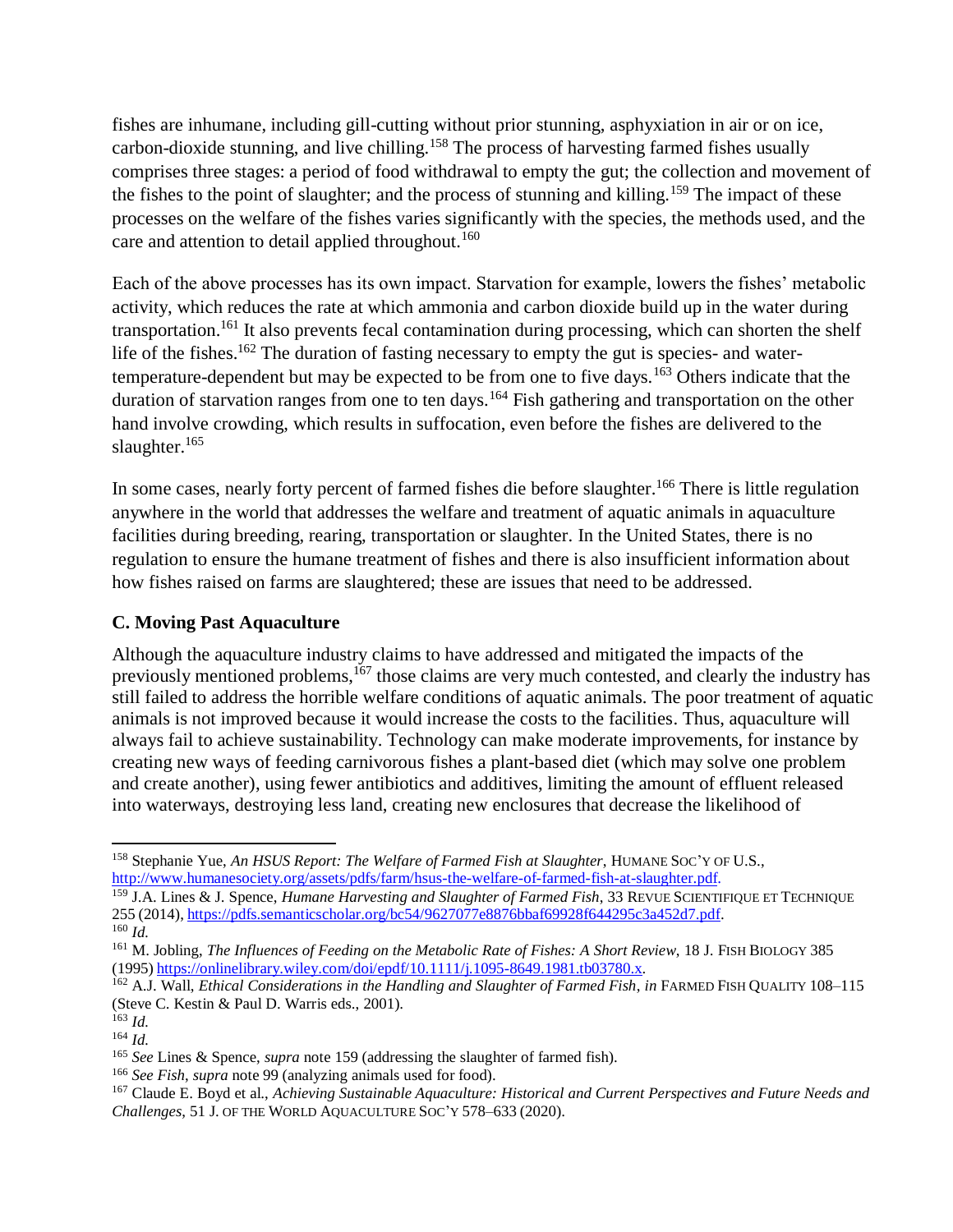escapees. However, the welfare of aquatic animals cannot be enhanced while maintaining industry profitability and using them as resources.

Instead of focusing on ways to expand aquaculture, governments should find ways to invest in providing and encouraging citizens to eat alternatives. Many companies producing plant-based meat and seafood alternatives have increased in popularity over the past five years.<sup>168</sup> These plant-based seafood products are sold in grocery stores across the U.S.<sup>169</sup> Many of these products are also being tested in Asian and European markets.<sup>170</sup> Companies are also working to create fermentation-based seafood alternatives as well as products that use cells from animals but do not require raising and killing animals.

Aquaculture facilities can also transition to farming aquatic plants instead of raising fishes. Kelp, seaweed, and sea cucumbers all absorb pollution and have a large market in Asian countries.<sup>171</sup> Initiatives can be made to expand the popularity in aquatic plants and find ways to incorporate these plants into the daily diets of people around the world. This transition could still sustain profits and not detrimentally impact aquaculture producers and is already beginning to happen.

<sup>&</sup>lt;sup>168</sup> Alexis Benveniste, *Plant-Based Meat Was All the Rage. Now Plant-Based Seafood Is Taking the Spotlight, CNN (Oct.* 4, 2021), [https://www.cnn.com/2021/10/02/business/plant-based-fish/index.html.](https://www.cnn.com/2021/10/02/business/plant-based-fish/index.html) 

<sup>169</sup> *Id.*

<sup>170</sup> *Id.*

<sup>171</sup> DeWeerdt, *supra* note 115.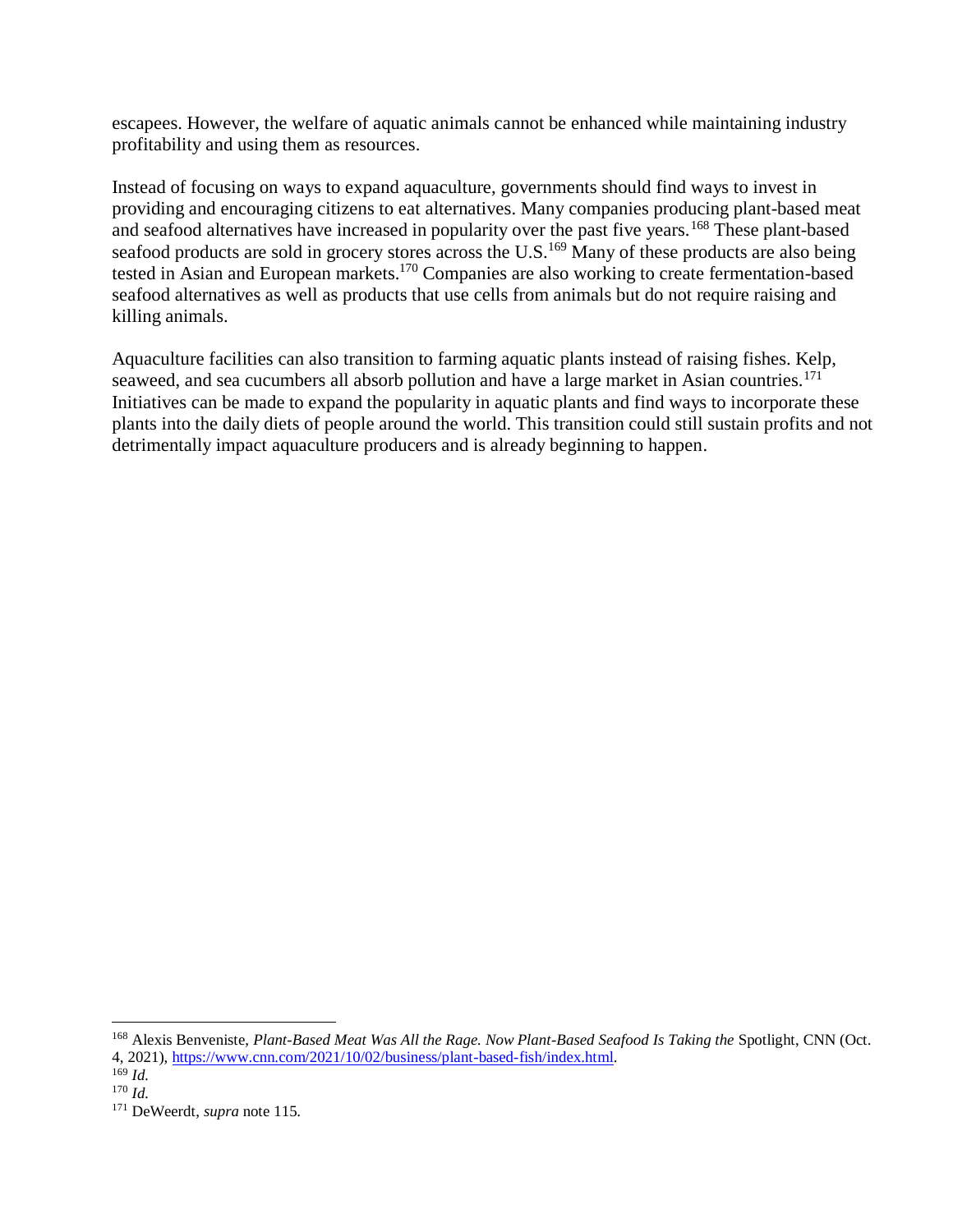## <span id="page-24-0"></span>PART III: Sustainability Myths in Wild Caught Fishing

### <span id="page-24-1"></span>1. Overview

This section of the Resource Packet outlines current wild-caught fishing trends, case studies, and sustainability. It is meant to serve as a compilation of relevant resources and as a guide. There is a wide array of additional issues that is beyond the scope of this resource packet. This resource packet does not address all problems related to wild-caught fishing including, but not limited to, worker's rights,<sup>172</sup> human trafficking and slavery,<sup>173</sup> indigenous fishing treaty rights,<sup>174</sup> and environmental justice issues,<sup>175</sup> which are all important issues that are addressed elsewhere.

The National Oceanic and Atmospheric Administration (NOAA) fisheries oversees federal, regional, state, and territorial partners to ensure the sustainable management of United States fisheries.<sup>176</sup> Most marine fishery regulations implemented in federal waters (generally from 3 to 200 nautical miles from shore) are developed under the authority of the Magnuson-Stevens Fishery Conservation and Management Act (MSA) in conjunction with the eight regional fishery management councils in the U.S.<sup>177</sup> The MSA is the primary law that governs marine fisheries management in U.S. federal waters.<sup>178</sup>

NOAA estimates that between 70% and 85% of seafood consumed in the United States is imported.<sup>179</sup> The U.S. mainly imports seafood from China, Thailand, Canada, Indonesia, Vietnam,

 $\overline{a}$ 

<sup>172</sup> *See* Faith Waithera Ngaruiya et al., *Occupational Health Risks and Hazards Among the Fisherfolk in Kampi Samaki, Lake Baringo, Kenya*, 13 ENV'T. HEALTH INSIGHTS 1 (2019); *see* Zakia A. M. Ahmed et al., *Review Article; Occupational Hazards in Fish Industry*, 4 WORLD J. OF FISH & MARINE SCI. 201 (2012).

<sup>&</sup>lt;sup>173</sup> See Trevor Sutton & Avery Siciliano, Ctr. for Am. Progress, Seafood Slavery: Human Trafficking in the INTERNATIONAL FISHING INDUSTRY (2016); *see* HUMAN RIGHTS WATCH, HIDDEN CHAINS: RIGHTS ABUSES AND FORCED LABOR IN THAILAND'S FISHING INDUSTRY (2018); *see generally* BUS. & HUMAN RIGHTS RES. CTR., ALL AT SEA: AN EVALUATION OF COMPANY EFFORTS TO ADDRESS MODERN SLAVERY IN PACIFIC SUPPLY CHAINS OF CANNED TUNA (2021).

<sup>174</sup> *See* Gabriel Chrisman, *The Fish-in Protests at Franks Landing*, THE SEATTLE CIVIL RIGHTS & LABOR HISTORY PROJECT,<https://depts.washington.edu/civilr/fish-ins.htm> (2008).

<sup>175</sup> *See* NAT'L ENV'T JUST. ADVISORY COUNCIL, FISH CONSUMPTION AND ENVIRONMENTAL JUSTICE (2002).

<sup>176</sup> *Our Partners*, NAT'L OCEANIC & ATMOSPHERIC ADMIN.[, https://www.fisheries.noaa.gov/insight/our-partners](https://www.fisheries.noaa.gov/insight/our-partners) (last visited Nov. 28, 2021).

<sup>177</sup> *Id*.

<sup>178</sup> *Laws & Policies: Magnuson-Stevens Act*, NAT'L OCEANIC & ATMOSPHERIC ADMIN.,

<https://www.fisheries.noaa.gov/topic/laws-policies> (last visited Nov. 28, 2021).

<sup>&</sup>lt;sup>179</sup> *U.S. Aquaculture*, NAT'L OCEANIC & ATMOSPHERIC ADMIN.[, https://www.fisheries.noaa.gov/national/aquaculture/us](https://www.fisheries.noaa.gov/national/aquaculture/us-aquaculture)[aquaculture](https://www.fisheries.noaa.gov/national/aquaculture/us-aquaculture) (July 8, 2021).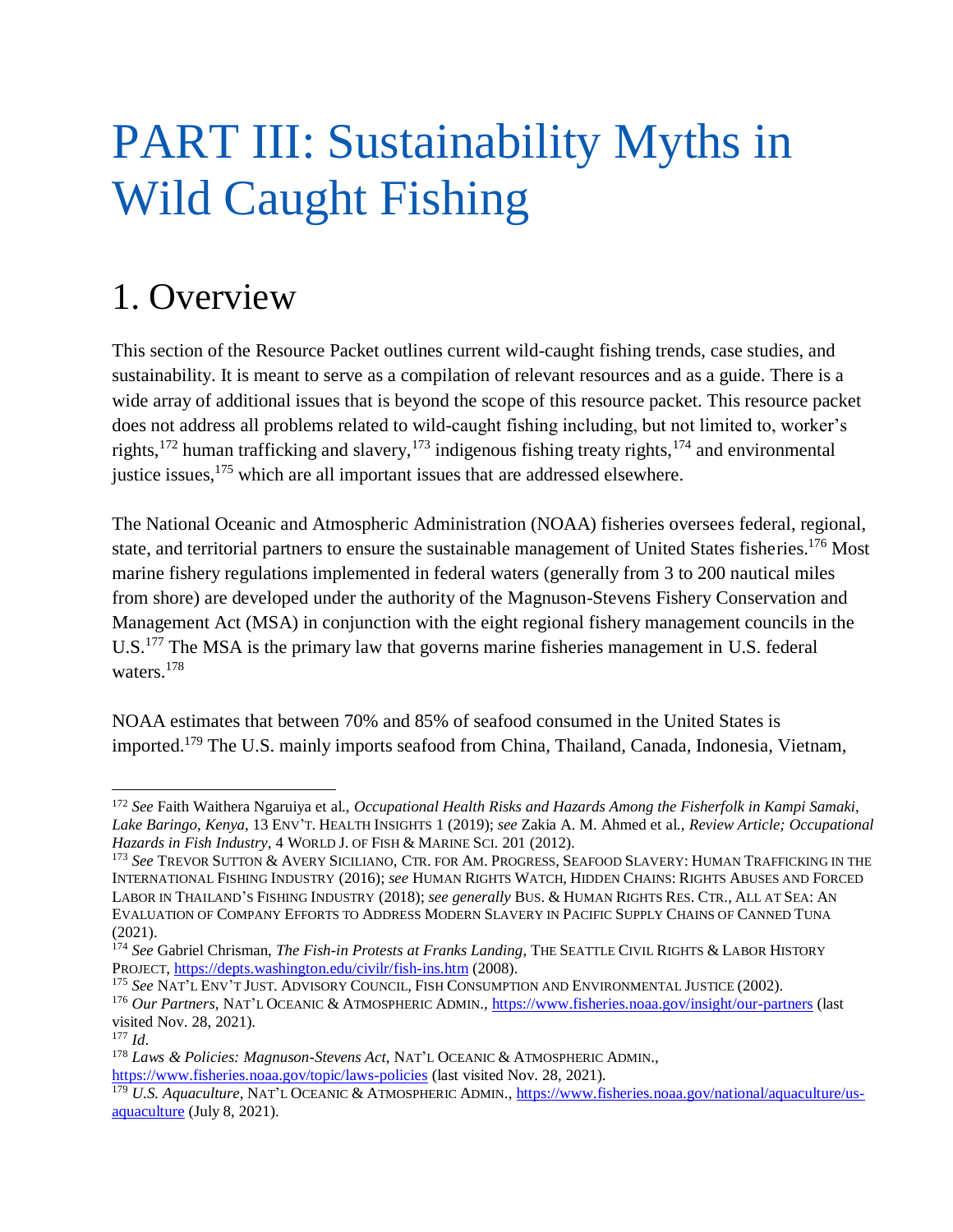and Ecuador.<sup>180</sup> The United Nations Food and Agricultural Organization (FAO) reported that in 2018, the total global capture fisheries production reached the highest level ever recorded at 96.4 million tons, an increase of 5.4% from the average of the previous three years.<sup>181</sup> In 2017, among FAO's major fishing areas, the Mediterranean and the Black Sea had the highest percentage at 62.5% of stocks fished at unsustainable levels, followed by the Southeast Pacific at 54.5%, and Southwest Atlantic at 53.3%.<sup>182</sup> Other areas varied between 13% and 44%.<sup>183</sup> In 2018, the top seven producers were responsible for over 50% of the total marine captures:  $184$ 



Small scale farming of aquatic animals or plants has been practiced for over 2,000 years.<sup>185</sup> Largescale, intensive farming between 1980 and 2000 grew significantly with production increasing

 $\overline{a}$ 

<sup>&</sup>lt;sup>180</sup> Sustainable Seafood, FISHWATCH,<https://www.fishwatch.gov/sustainable-seafood/the-global-picture> (last visited Nov. 23, 2021).

<sup>&</sup>lt;sup>181</sup> FOOD & AGRIC. ORG. OF THE U.N., THE STATE OF WORLD FISHERIES AND AQUACULTURE: SUSTAINABILITY IN ACTION 7 (2020) [hereinafter FAO, SUSTAINABILITY IN ACTION].

<sup>182</sup> *Id*. at 7-8. *supra* note 94.

<sup>183</sup> *Id*. at 8.

<sup>184</sup> *Id*. at 10.

<sup>&</sup>lt;sup>185</sup> CHANGING MKT. FOUND. & COMPASSION IN WORLD FARMING, UNTIL THE SEAS RUN DRY: HOW INDUSTRIAL AQUACULTURE IS PLUNDERING THE OCEANS 19 (2019).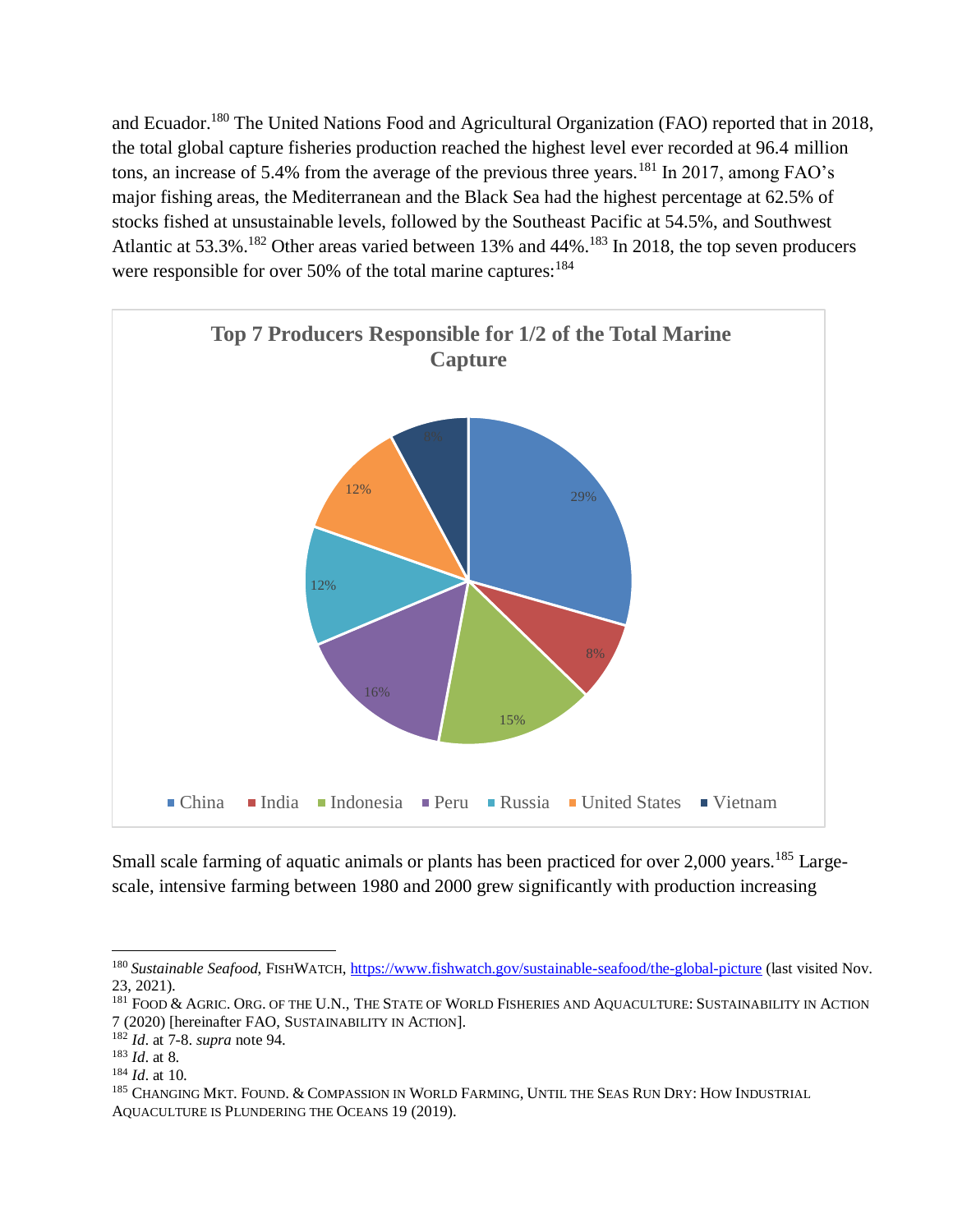sevenfold and doubling again between 2000 and 2012.<sup>186</sup> It is estimated that globally—between 2007 and 2016—0.79 to 2.3 trillion fishes were caught and killed each year.<sup>187</sup> No other global sector removes a comparable volume of wild animals from any natural habitat on earth. This estimate does not account for sports fishing, unrecorded fisheries captures, fishes caught by lost and discarded fishing gears, fishes caught for use as feed, or fishes that have escaped from fishing gear but have become fatally stressed or injured in the process.<sup>188</sup> Nor does it take into account animals killed from illegal, unreported and unregulated fishing, or from pollution, ship strikes or other harms. Based on the FAO's long-term monitoring of the marine fish stocks, marine fishery resources have continued to decline to the point that the proportion of fish stocks that are within the biologically sustainable levels has decreased from 90% in 1974 to 66% in 2017, with 60% classified as being maximally sustainably fished stocks and  $6\%$  underfished stocks.<sup>189</sup>

"Exploitive fishing" is a phrase used to describe unsustainable fishing practices that damage the longterm health of fishery resources for the sake of profit.<sup>190</sup> Exploitive fishing includes overfishing and destructive fishing. Population and economic growth, together with urbanization, technological developments, and dietary diversification, are expected to expand food demand, particularly for animal products, including fishes.<sup>191</sup> The FAO estimates that 85% of marine fish stocks are either fully exploited or overfished.<sup>192</sup>

Fisheries are considered fully exploited when a stock is fished to the maximum and an increase in the catch is not possible. Overfishing occurs when too many fishes or marine animals are caught at once. The remaining populations cannot sufficiently reproduce and recover.<sup>193</sup> Fishes are underpopulated in the overfished areas, which creates imbalance in the surrounding ecosystem.<sup>194</sup> Overfishing is often associated with commercial wild-caught fishing companies.<sup>195</sup> In 2012, 4,714 fisheries were assessed. Of those fisheries, 32% were at the level that supports a maximum sustainable yield.<sup>196</sup> Only onethird of fisheries are fished at levels that allow fishes to repopulate.<sup>197</sup>

l <sup>186</sup> *Id*.

<sup>187</sup> *Number of Fish Caught from the Wild Each Year*, FISH COUNT[, http://fishcount.org.uk/fish-count-estimates-2/numbers](http://fishcount.org.uk/fish-count-estimates-2/numbers-of-fish-caught-from-the-wild-each-year)[of-fish-caught-from-the-wild-each-year](http://fishcount.org.uk/fish-count-estimates-2/numbers-of-fish-caught-from-the-wild-each-year) (last visited Nov. 23, 2021).

<sup>&</sup>lt;sup>188</sup> A. Mood & P. Brooke, *Estimating the Number of Fish Caught in Global Fishing Each Year*, FISH COUNT (July 2010), [http://fishcount.org.uk/published/std/fishcountstudy.pdf.](http://fishcount.org.uk/published/std/fishcountstudy.pdf)

<sup>189</sup> FAO, SUSTAINABILITY IN ACTION, *supra* note 181.

<sup>&</sup>lt;sup>190</sup> THE CORAL REEF ALL., CORAL REEFS & EXPLOITIVE FISHING 1 (2005).

<sup>191</sup> FAO, SUSTAINABILITY IN ACTION, *supra* note 181, at 164.

<sup>192</sup> WORLD WILDLIFE FOUND., *Sustainable Seafood*[, https://www.worldwildlife.org/industries/sustainable-seafood](https://www.worldwildlife.org/industries/sustainable-seafood) (last visited Nov. 23, 2021).

<sup>193</sup> Calen Otto, *Overfishing Was Bad for Marine Life. Now It's Getting Worse.*, SENTIENT MEDIA (Oct. 29, 2021), [https://sentientmedia.org/how-does-overfishing-affect-the-environment/.](https://sentientmedia.org/how-does-overfishing-affect-the-environment/)

 $^{194}$  *Id.* 

<sup>195</sup> *Id.*

<sup>196</sup> Boris Worm, *Averting a Global Fisheries Disaster*, 113 PNAS 4895, 4895 (2016).

<sup>197</sup> *Id*.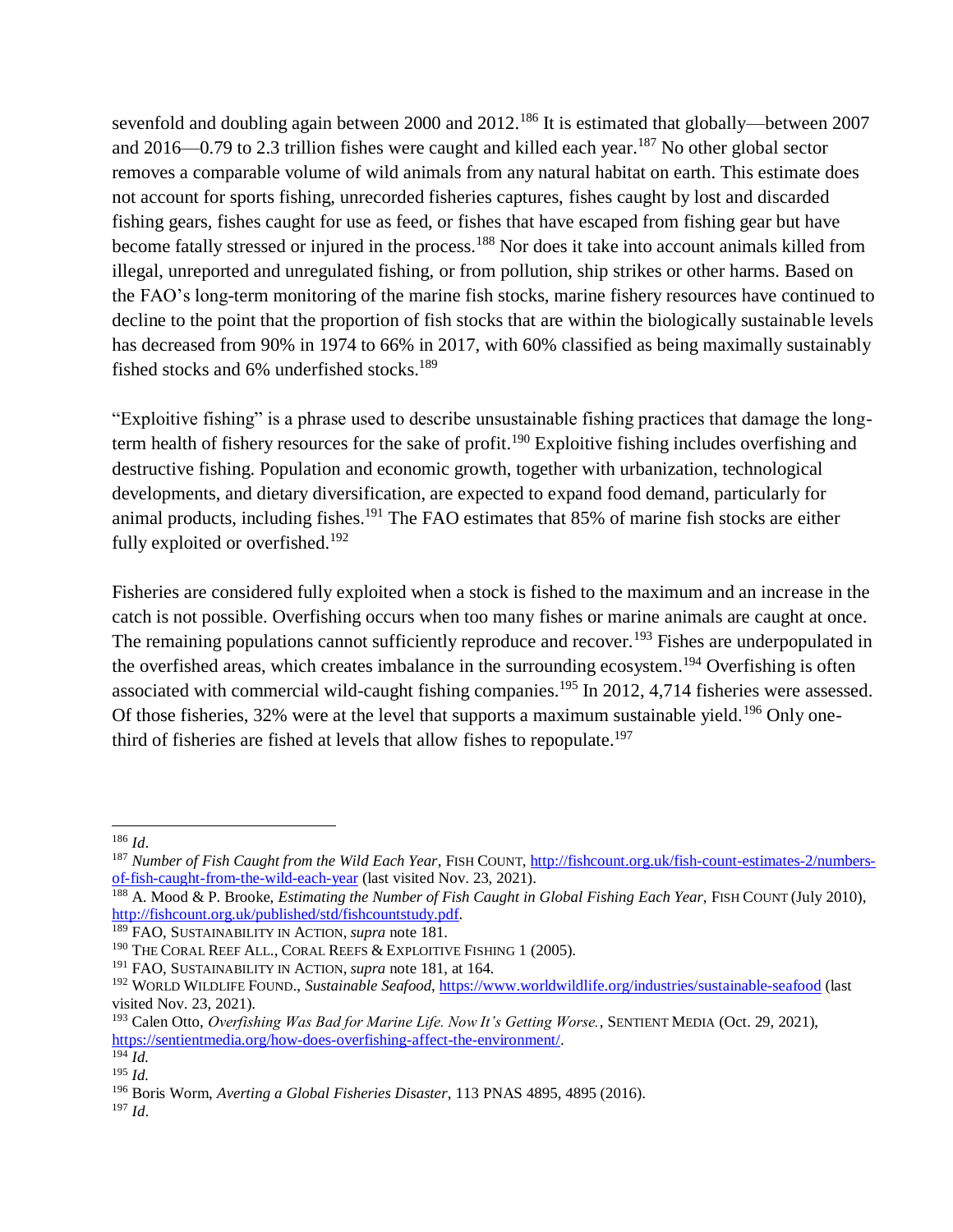Destructive fishing refers to any type of fishing method that destroys the fish habitat.<sup>198</sup> The two most common forms are dynamite (or "blast") and poison (or "cyanide") fishing.<sup>199</sup> As the name may suggest, dynamite fishing is a method where dynamite or homemade bombs are used to stun or kill fishes for easy collection. Poison fishing is generally used to capture fishes for aquariums.

Another issue that pertains to wild-caught fishing is illegal, unreported, and unregulated (IUU) fishing. IUU fishing is a broad term that includes fishing without a license, not reporting or misreporting catches, fishing in prohibited areas, catching or selling prohibited species, and fishing in areas not covered by a regulatory framework.<sup>200</sup> IUU fishing contributes to the overexploitation of fish stocks and hinders the recovery of fish populations and ecosystems.<sup>201</sup> IUU fishing is a particularly important issue because it is estimated to account for 20% to 30% of the global catch.<sup>202</sup> When fishers use prohibited gear, take unauthorized species, catch excessive numbers of animals, fish out of season, misreport catch quantities, or operate in vulnerable and protected areas, their actions threaten the sustainability of resources and damage fragile habitats and ecosystems.

### <span id="page-27-0"></span>2. What is Happening Now?

This portion of the Resource Packet outlines current wild-caught fishing trends, case studies, ways in which the term 'sustainability' is being used.

#### <span id="page-27-1"></span>**A. Fishing Methods**

Current fishing methods have a massive impact on aquatic animals and their habitats. There are also significant problems with bycatch and faulty gear. Fishing methods vary in different locations and cultures, and the precise impacts of each method are dependent on the robustness of the management and techniques used on individual boats. The main commercial capture methods are described here to help one broadly understand the ways in which wild fishes are caught.

| <b>Fishing</b><br><b>Methods</b> |            | <b>Type Description</b>                                                                                                                                           | <b>Target Species</b>        |
|----------------------------------|------------|-------------------------------------------------------------------------------------------------------------------------------------------------------------------|------------------------------|
| <b>Purse Seine</b>               | <b>Net</b> | A long wall of netting framed with a float line and<br>lead line with purse rings hanging from the lower<br>edge, through which runs a purse line made from steel | Schooling<br>pelagic fish of |

 $\overline{a}$ <sup>198</sup> THE CORAL REEF ALL., CORAL REEFS & EXPLOITIVE FISHING *supra* note 190.

<sup>199</sup> *Id*.

<sup>200</sup> *Illegal, Unreported and Unregulated (IUU) Fishing*, FOOD & AGRIC. ORG. OF THE U.N.[, https://www.fao.org/iuu](https://www.fao.org/iuu-fishing/fight-iuu-fishing/en/)[fishing/fight-iuu-fishing/en/](https://www.fao.org/iuu-fishing/fight-iuu-fishing/en/) (last visited Nov. 23, 2021).

<sup>201</sup> David J. Agnew et al., *Estimating the Worldwide Extent of Illegal Fishing*, PLOS ONE (Feb. 25, 2009).

<sup>202</sup> Ganapathiraju Pramod et al., *Estimates of Illegal and Unreported Fish in Seafood Imports to the USA*, 48 MARINE POL'Y 102, 102 (2014).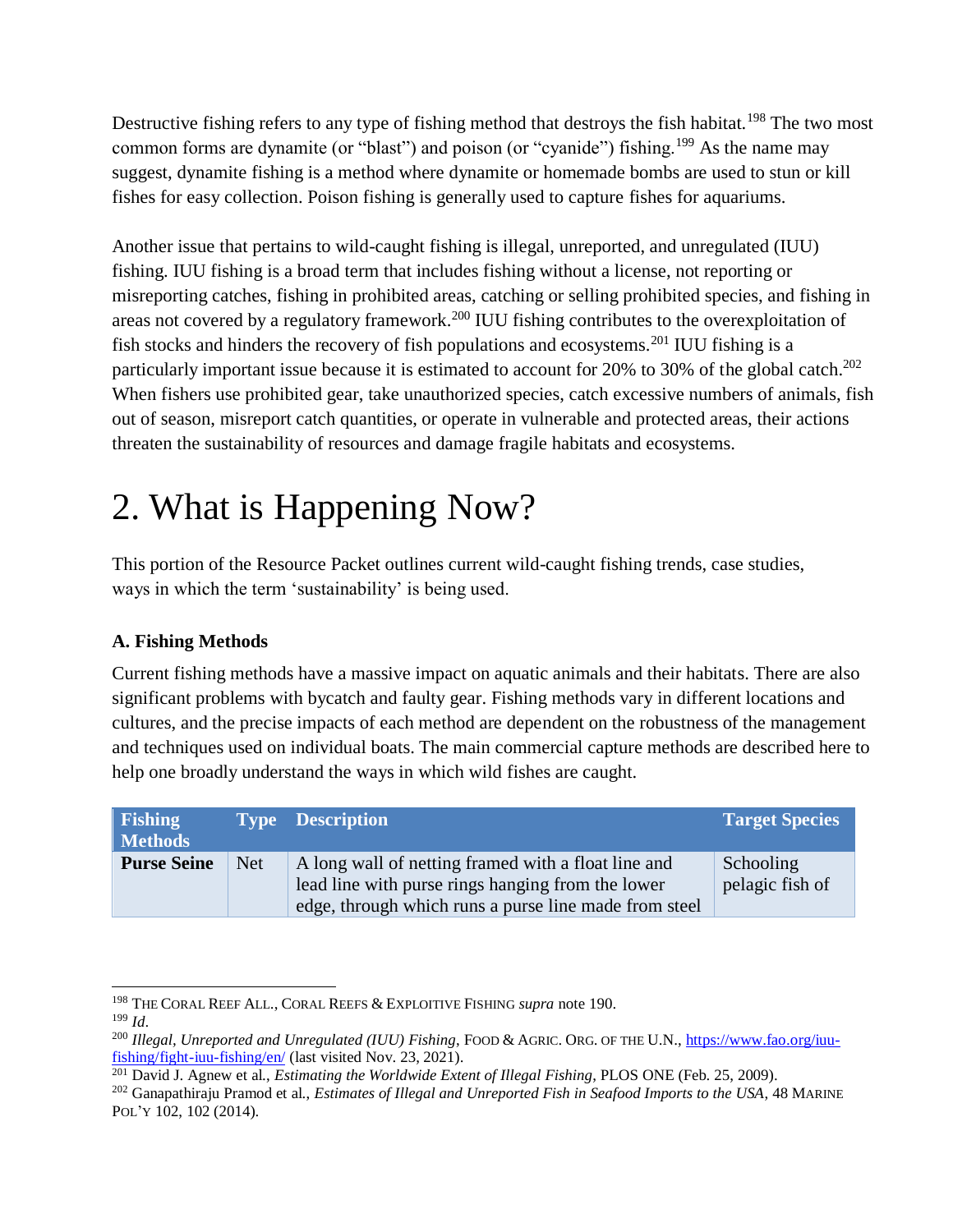|                                       |            | wire or rope which allow the pursing of the net. <sup>203</sup> The<br>bottom of the net is drawn together to enclose the fish,<br>similar to tightening the strings of a drawstring<br>purse. <sup>204</sup>                                                                                                                                                                                                                                                                                                                                                       | all sizes;<br>Squid. $205$                                                                            |
|---------------------------------------|------------|---------------------------------------------------------------------------------------------------------------------------------------------------------------------------------------------------------------------------------------------------------------------------------------------------------------------------------------------------------------------------------------------------------------------------------------------------------------------------------------------------------------------------------------------------------------------|-------------------------------------------------------------------------------------------------------|
| <b>Bottom</b><br><b>Trawl</b>         | <b>Net</b> | Floats are attached to the top of the trawl opening,<br>while weights and special gear are connected to the<br>footrope, bottom of the trawl opening, to keep the net<br>open as it moves through the water across the ocean<br>floor. <sup>206</sup> The mesh is designed to confine fish inside<br>the net, trapping them in the cod-end (the rearmost<br>part of the trawl) as the trawl is hauled to the surface<br>and a sweep is attached to the net's footrope collects<br>marine animals as they lay on the bottom or gather by<br>the trawl opening. $207$ | Whiting; Red<br>hake; Dogfish;<br>Crab; Shrimp;<br>Flounder. <sup>208</sup>                           |
| Pelagic<br>(Midwater)<br><b>Trawl</b> | <b>Net</b> | Generally much larger than bottom trawls and can be<br>towed by one or two boats. <sup>209</sup> They are designed to<br>target fish in the mid and surface water. Acoustic<br>technology is used to locate the position and depth of<br>the target fish, and the path of the boats and trawls are<br>adjusted accordingly. <sup>210</sup>                                                                                                                                                                                                                          | Large tunas;<br>Swordfish;<br>Billfish;<br>Dolphinfish;<br>Herring; Hoki;<br>Mackerel. <sup>211</sup> |
| <b>Skimmer</b><br><b>Trawl</b>        | <b>Net</b> | Skimmer trawls are fished from booms on either side<br>of the vessel, while nets remain in the fishing<br>configuration while the cod-end is emptied about<br>every half hour, allowing fishermen to quickly retrieve<br>the catch. <sup>212</sup> A chained footrope and the tickler chain<br>are used to stir up the bottom and raise the catch into<br>nets. $^{213}$                                                                                                                                                                                            | Shrimp. $214$                                                                                         |
| <b>Gillnet</b>                        | <b>Net</b> | Wall or curtain of netting that hangs in the water,<br>typically made of monofilament or multifilament<br>nylon, which is practically invisible to fish attempting                                                                                                                                                                                                                                                                                                                                                                                                  | Salmon; Cod;<br>Haddock;<br>Pollock;<br>Flounder; Hake;                                               |

<sup>203</sup> *Fishing Gear Types: Purse Seines*, FOOD & AGRIC. ORG. OF THE U.N.[, https://www.fao.org/fishery/geartype/249/en](https://www.fao.org/fishery/geartype/249/en) (last visited Nov. 23, 2021).

l

<sup>205</sup> *Id*.

<sup>206</sup> *Fishing Gear: Bottom Trawls*, NAT'L OCEANIC & ATMOSPHERIC ADMIN.,

<sup>210</sup> *Id*.

<sup>213</sup> *Id*.

 $204$  *Id.* 

<https://www.fisheries.noaa.gov/national/bycatch/fishing-gear-bottom-trawls> (June 1, 2021).

 $\overline{^{207}$  *Id.* 

<sup>208</sup> *Id*.

<sup>209</sup> *Pelagic Trawl*, MARINE STEWARDSHIP COUNCIL[, https://www.msc.org/what-we-are-doing/our-approach/fishing](https://www.msc.org/what-we-are-doing/our-approach/fishing-methods-and-gear-types/pelagic-trawls)[methods-and-gear-types/pelagic-trawls](https://www.msc.org/what-we-are-doing/our-approach/fishing-methods-and-gear-types/pelagic-trawls) (last visited Nov. 23, 2021).

<sup>211</sup> *Fishing Gear: Midwater Trawls*, NAT'L OCEANIC & ATMOSPHERIC ADMIN.,

[https://www.fisheries.noaa.gov/national/bycatch/fishing-gear-midwater-trawls](file:///C:/Users/jessicadantzler/Desktop/,%20https:/www.fisheries.noaa.gov/national/bycatch/fishing-gear-midwater-trawls) (June 1, 2021).

<sup>212</sup> *Fishing Gear: Skimmer Trawls*, NAT'L OCEANIC & ATMOSPHERIC ADMIN.,

<https://www.fisheries.noaa.gov/national/bycatch/fishing-gear-skimmer-trawls> (June 1, 2021).

<sup>214</sup> *Id*.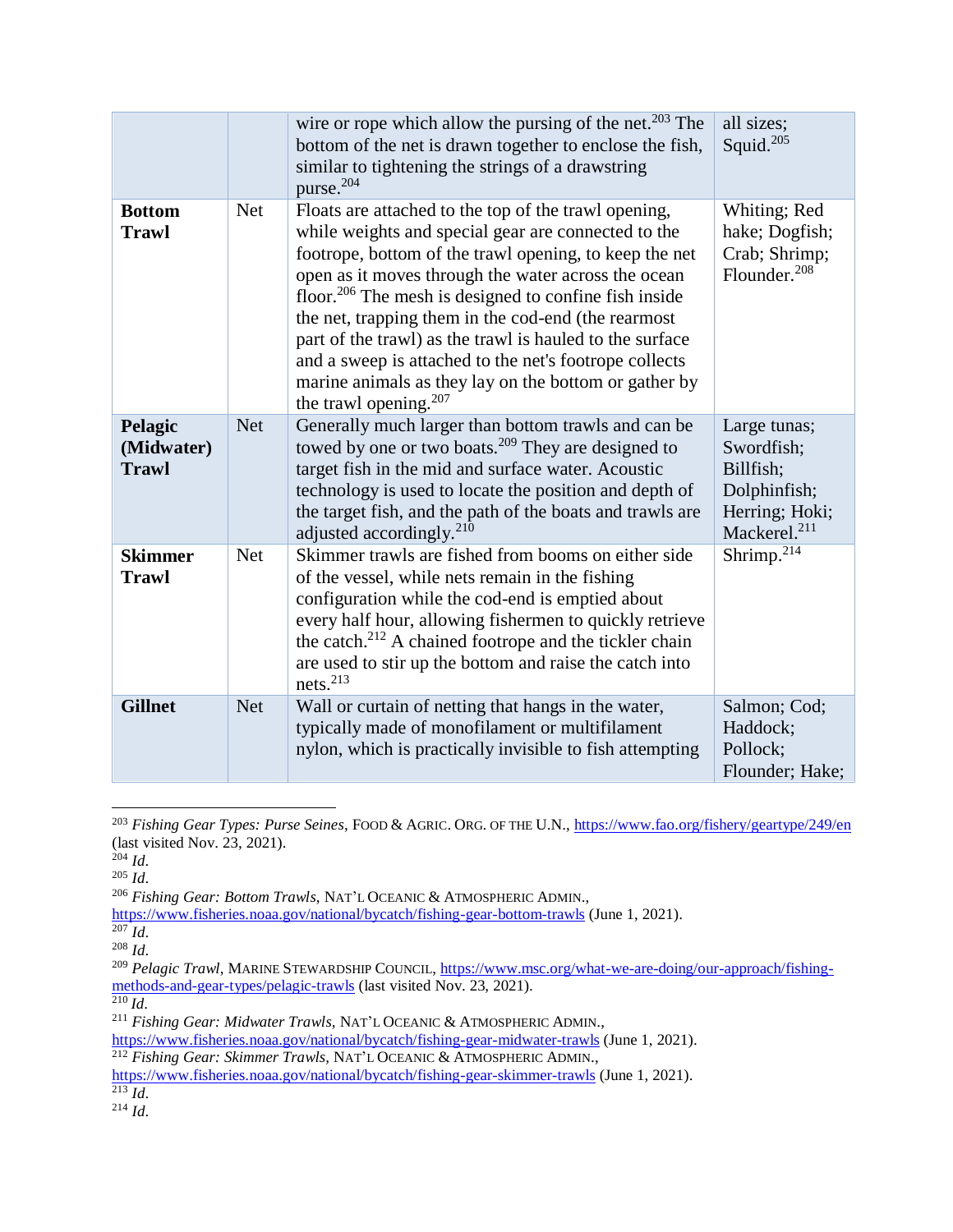|                                         |            | to swim by. $215$ Mesh sizes allow fish to get only their<br>head through the netting but not their body and the<br>fish's gills get caught in the mesh as the fish tries to<br>back out of the net. $2^{16}$ As the fish struggles to free<br>itself, it becomes more and more entangled.                                                                           | Barracuda;<br>Herring; Mullet;<br>Rockfish;<br>Seabass; Shad;<br>Sharks:<br>Sturgeon;<br>Swordfish;<br>Tuna. <sup>217</sup> |
|-----------------------------------------|------------|----------------------------------------------------------------------------------------------------------------------------------------------------------------------------------------------------------------------------------------------------------------------------------------------------------------------------------------------------------------------|-----------------------------------------------------------------------------------------------------------------------------|
| <b>Pound Net</b>                        | <b>Net</b> | Fence leader that interrupts the movements of target<br>species and a heart that funnels fish into the trap<br>(pound) via a mesh tunnel. <sup>218</sup> The netting usually<br>reaches above the waterline with the pound open at<br>the surface. $219$                                                                                                             | Bluefish;<br>Catfish;<br>Menhaden;<br>Flounder. <sup>220</sup>                                                              |
| Pelagic<br>(Midwater)<br>Longline       | Line       | A long line behind a boat that baited hooks (most<br>commonly j-hooks and circle hooks) are attached to<br>with nets at intervals to attract the target species. $^{221}$<br>The longline set can be suspended at any depth within<br>the water column, depending on the target species. <sup>222</sup><br>The average U.S. longline set is 28 miles $\log^{223}$    | Tuna;<br>Swordfish;<br><b>Other Pacific</b><br>billfish. $^{224}$                                                           |
| <b>Demersal</b><br>(Bottom)<br>Longline | Line       | Consists of a mainline weighted to the seafloor with<br>buoy lines marked by flags on either end, called<br>highflyers. <sup>225</sup> Leaders, called gangions or snoods,<br>with baited hooks, are attached to the mainline and a<br>longline set which can have up to a thousand baited<br>hooks and, once deployed, can soak anywhere from<br>hours to days. 226 | Sharks; Halibut;<br>Cod; Flounder;<br>Sole; Other<br>groundfish. <sup>227</sup>                                             |
| Pole and<br>Line<br><b>Fishing</b>      | Line       | This method is used to catch one fish at a time. When<br>a school of target fish is located, water is sprayed from<br>the back of the fishing vessel and small baitfish are                                                                                                                                                                                          | Tuna; Other<br>large pelagic<br>species. $230$                                                                              |

<sup>215</sup> *Fishing Gear: Gillnets*, NAT'L OCEANIC & ATMOSPHERIC ADMIN.,

 $\overline{a}$ 

<sup>218</sup> *Fishing Gear: Pound Nets*, NAT'L OCEANIC & ATMOSPHERIC ADMIN.,

<https://www.fisheries.noaa.gov/national/bycatch/fishing-gear-gillnets> (Feb. 22, 2021).

 $^{216}$  *Id.* 

 $^{217}$  *Id.* 

<https://www.fisheries.noaa.gov/national/bycatch/fishing-gear-pound-nets> (Feb. 12, 2019).

<sup>219</sup> *Id*.

<sup>220</sup> *Id*.

<sup>&</sup>lt;sup>221</sup> Longlines, MARINE STEWARDSHIP COUNCIL, [https://www.msc.org/what-we-are-doing/our-approach/fishing-methods](https://www.msc.org/what-we-are-doing/our-approach/fishing-methods-and-gear-types/longlines)[and-gear-types/longlines](https://www.msc.org/what-we-are-doing/our-approach/fishing-methods-and-gear-types/longlines) (last visited Nov. 25, 2021).

<sup>222</sup> *Fishing Gear: Pelagic Longlines*, NAT'L OCEANIC & ATMOSPHERIC ADMIN.,

<https://www.fisheries.noaa.gov/national/bycatch/fishing-gear-pelagic-longlines> (May 9, 2019).

<sup>223</sup> *Id*.

<sup>224</sup> *Id*.

<sup>225</sup> *Fishing Gear: Bottom Longlines*, NAT'L OCEANIC & ATMOSPHERIC ADMIN.,

<https://www.fisheries.noaa.gov/national/bycatch/fishing-gear-bottom-longlines> (July 23, 2019).  $^{226}$  *Id.* 

<sup>227</sup> *Id*.

<sup>230</sup> *Id*.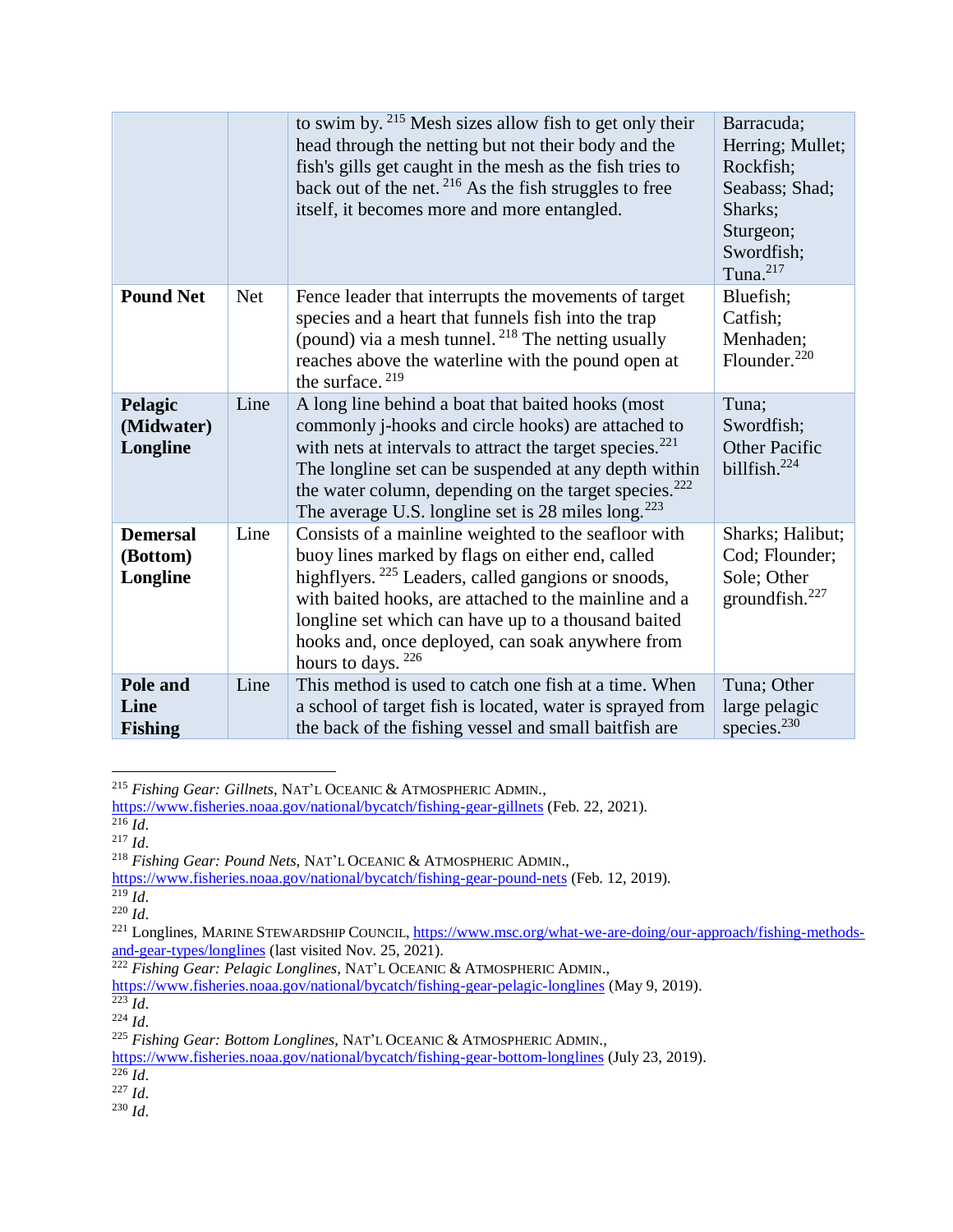|                                                      |       | scattered onto the water's surface, creating the illusion<br>of an active school of prey fish. <sup>228</sup> Fishers line up<br>along the back of a fishing vessel, each with a hand-<br>held pole with a short line and barbless hook attached.<br>229                                                                                                                                                                                                                 |                                                                                                              |
|------------------------------------------------------|-------|--------------------------------------------------------------------------------------------------------------------------------------------------------------------------------------------------------------------------------------------------------------------------------------------------------------------------------------------------------------------------------------------------------------------------------------------------------------------------|--------------------------------------------------------------------------------------------------------------|
| <b>Dredging</b>                                      | Other | Dredging is similar to bottom trawling. Instead of a<br>net, a metal rake is dragged across the seafloor,<br>scrapping or penetrating the bottom to collect target<br>species. $231$ Scraping dredges collect animals in the top<br>layer of seafloor sediment with rakes that scoop the<br>substrate and penetrating dredges use pressurized<br>water jets to chase animals from beneath muddy or<br>rocky bottom substrate and into the collection bag. <sup>232</sup> | Oysters;<br>Scallops;<br>Clams;<br>Mussels; Crabs;<br>Sea Urchins;<br>Sea Cucumbers;<br>Conch <sup>233</sup> |
| Fish<br><b>Aggregating</b><br><b>Device</b><br>(FAD) | Other | FADs are floating objects that are designed and placed<br>to attract pelagic fish. $^{234}$ Ropes and lines encourage<br>the settlement of marine plants and small crustaceans<br>and mollusks, attracting small fish. <sup>235</sup> Fishfinders may<br>be attached to a FAD allowing fishermen to<br>electronically connect to the FAD and see how many<br>and at what depth the fish are located. <sup>236</sup>                                                      | Tuna; Billfish;<br>Dolphinfish. <sup>237</sup>                                                               |
| <b>Traps and</b><br><b>Pots</b>                      | Other | Stationary and typically made from wood, wire<br>netting, or plastic, are used to catch crustaceans. <sup>238</sup><br>All feature a cone-shaped entrance tunnel through<br>which a crab or lobster is enticed with bait but cannot<br>escape. <sup>239</sup> Traps are deployed on the seabed for<br>around 24 hours before being hauled aboard a boat for<br>harvesting and re-baiting. <sup>240</sup>                                                                 | Crab; Lobster;<br>Whelk; Scup;<br><b>Black Sea Bass;</b><br>Eels;<br>Langoustines;<br>Octopus. $^{241}$      |

An important aspect of fishing to consider is how the animals are killed. The Humane Slaughter Act is a United States federal law designed to decrease the suffering of livestock during

 $\overline{a}$ <sup>228</sup> *Pole and Line*, MARINE STEWARDSHIP COUNCIL, [https://www.msc.org/en-us/what-we-are-doing/our-approach/fishing](https://www.msc.org/en-us/what-we-are-doing/our-approach/fishing-methods-gear-types/pole-and-line)[methods-gear-types/pole-and-line](https://www.msc.org/en-us/what-we-are-doing/our-approach/fishing-methods-gear-types/pole-and-line) (last visited Nov. 25, 2021). <sup>229</sup> *Id*.

<sup>231</sup> *Fishing Gear: Dredges*, NAT'L OCEANIC & ATMOSPHERIC ADMIN.,

<https://www.fisheries.noaa.gov/national/bycatch/fishing-gear-dredges> (Aug. 6, 2018).

<sup>232</sup> *Id*.

<sup>233</sup> *Id*.

<sup>234</sup> *Fishing Gear: Fish Aggregating Device*, NAT'L OCEANIC & ATMOSPHERIC ADMIN.,

<https://www.fisheries.noaa.gov/national/bycatch/fishing-gear-fish-aggregating-devices> (Nov. 30, 2017).

 $\overline{\frac{235}{Id}}$ .

<sup>236</sup> *Id*.

<sup>237</sup> *Id*.

<sup>238</sup> *Pots and Traps*, MARINE STEWARDSHIP COUNCIL, [https://www.msc.org/what-we-are-doing/our-approach/fishing](https://www.msc.org/what-we-are-doing/our-approach/fishing-methods-and-gear-types/pots-and-traps)[methods-and-gear-types/pots-and-traps](https://www.msc.org/what-we-are-doing/our-approach/fishing-methods-and-gear-types/pots-and-traps) (last visited Nov. 15, 2021).

<sup>239</sup> *Id*.

<sup>240</sup> *Fishing Gear: Traps and Pots*, NAT'L OCEANIC & ATMOSPHERIC ADMIN.,

<https://www.fisheries.noaa.gov/national/bycatch/fishing-gear-traps-and-pots> (Mar. 14, 2019).

<sup>241</sup> *Id*.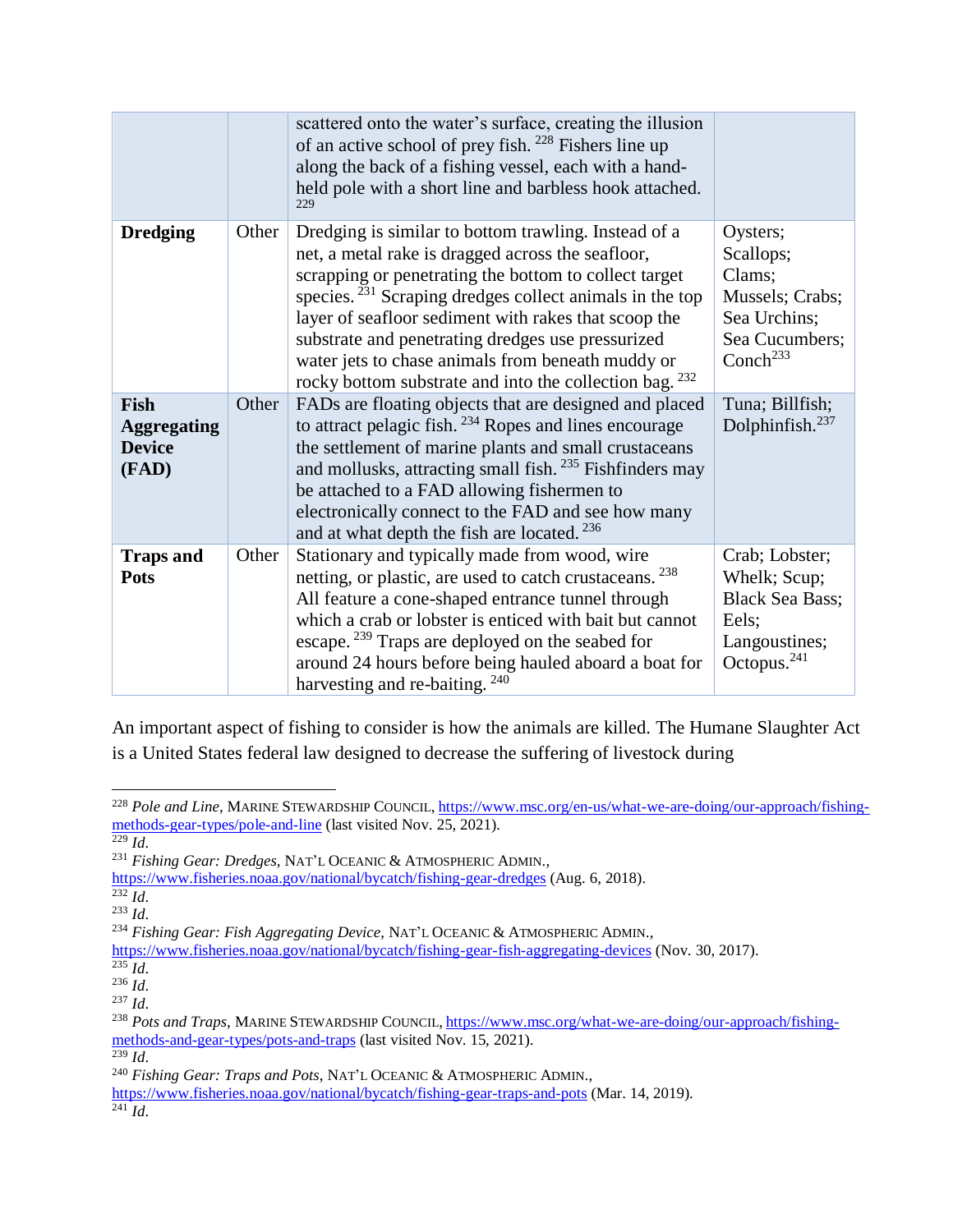slaughter.<sup>242</sup> Fishes are not covered by the Humane Slaughter Act<sup>243</sup> and there is little regulation anywhere in the world addressing how these animals are killed. Wild-caught fishes are currently slaughtered in ways that do not meet humane slaughter standards.<sup>244</sup>

Numerous methods are used to slaughter wild-caught fishes. Most wild-caught fishes are left to suffocate in the air as they desperately try to escape while their gills collapse which prevents them from breathing.<sup>245</sup> Another process is evisceration, in which the fishes' internal organs are removed, excluding the brain and gills.<sup>246</sup> This is usually done without prior stunning.<sup>247</sup> Sometimes fishes are put into ice water in a process called chilling. Chilling has been shown to be extremely stressful for fishes and may lead them to try to violently escape and may also cause them to suffer for a longer period of time.<sup>248</sup> Tuna, swordfish, and other larger animals, are often clubbed to death leading the animals to lose and regain consciousness causing the process to have to be repeated several times.<sup>249</sup>

#### <span id="page-31-0"></span>**B. Bycatch**

Bycatch is a generic term referring to catch that is incidental to the target species.<sup>250</sup> For purposes of this resource packet, we refer to the term 'bycatch' as the incidental capture of non-target species, including non-target fishes, seabirds, marine mammals, and sea turtles. The term is sometimes used interchangeably for the unwanted portion of the catch that is discarded and can refer to the less desirable fishes that are landed.<sup>251</sup> Wherever there is wild-caught fishing, there is bycatch. While estimates of bycatch are variable due to the difficulty of obtaining accurate data, some sources approximate that 40% (38.5 million tons) of all animals caught in fisheries are discarded as trash.<sup>252</sup> Much of this catch is thrown overboard either dead or dying due to contact with fishing gear, handling upon the fishing vessel, and the general shock from capture and removal from water.<sup>253</sup> Modern fishing gear, often undetectable by sight and manufactured to be extremely strong, are efficient at catching the desired fish species but they also catch everything else that comes in their path. Much of the fishing industry targets specific species for capture, but other animals become hooked or trapped when attracted to the bait or target catch. Some animals are simply unable to avoid

 $\overline{a}$ <sup>242</sup> *See generally* Humane Methods of Slaughter Act, S. 3092, 95th Cong. (1978).

<sup>243</sup> *Id*.

<sup>244</sup> Mood & Brooke, *supra* note 188.

<sup>245</sup> *The Deadly Fish Industry*, ANIMAL EQUAL.,<https://animalequality.org/issues/fish/> (last visited Nov. 23, 2021).

<sup>246</sup> *Glossary: Eviscerated Fish*, CABI[, https://www.cabi.org/isc/glossary/94626](https://www.cabi.org/isc/glossary/94626) (Dec. 13, 2006).

<sup>&</sup>lt;sup>247</sup> *Humane Slaughter*, FISH COUNT,<http://fishcount.org.uk/fish-welfare-in-commercial-fishing/humane-slaughter> (last visited Nov. 23, 2021).

<sup>248</sup> *Id*.

<sup>249</sup> *The Deadly Fish Industry*, *supra* note 245.

<sup>250</sup> Ivor Clucas, *A Study of the Options for Utilization of Bycatch and Discards from Marine Capture Fisheries*, FOOD & AGRIC. ORG. OF THE U.N.,<https://www.fao.org/3/w6602e/w6602E03.htm> (Oct. 1997).  $^{251}$  *Id*.

<sup>252</sup> *See* R. W. D. Davies, *Defining and Estimating Global Marine Fisheries Bycatch*, 33 MARINE POL'Y 661 (2009).

<sup>253</sup> KARLY KELSO & NICOLE SARTO, ENV'T DEF. FUND, ELIMINATING DISCARDS 1 (2018).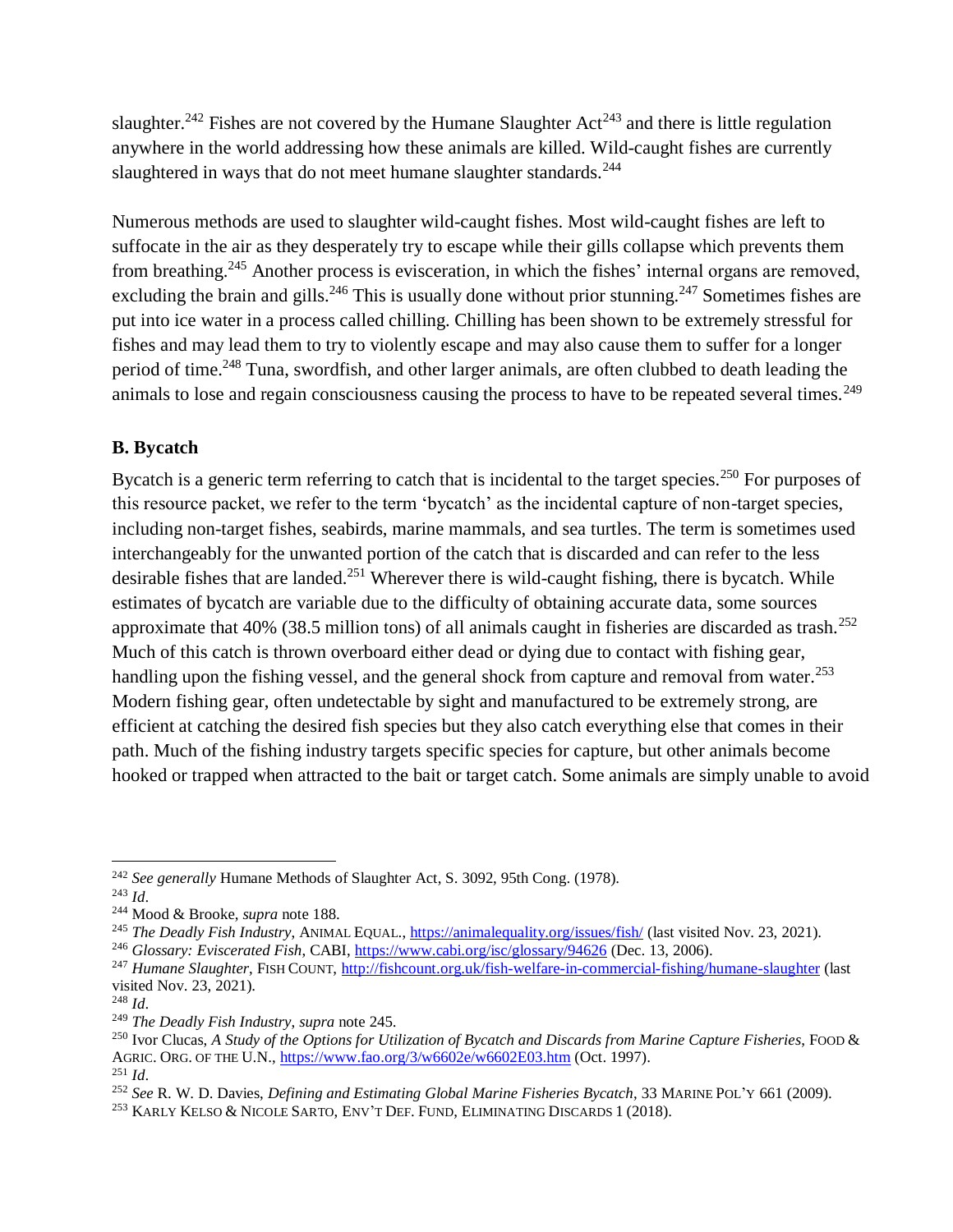capture or entanglement in fishing gear. <sup>254</sup> Some people have argued that bycatch is an acceptable and unavoidable consequence necessary to supply the world with wild-caught seafood.<sup>255</sup> Others, including the Consortium for Wildlife Bycatch Reduction argue that the benefits do not outweigh the bycatch costs:

...too often the scale of mortality is so high that it threatens the very survival of species and their environments. Every year, at least 7.3 million tons of marine life are caught incidentally. In some fisheries, the percentage of bycatch far outweighs the amount of target catch. For example, for every shrimp caught by nets dragged behind trawls in the Gulf of Mexico, over four times its weight is bycatch.  $256$ 

New technology has been introduced that aims to reduce bycatch. These bycatch reduction devices include turtle excluder devices, metallic repellents (used to repel sharks and rays), trap net modifications, artificial illumination (may decrease bycatch of endangered chinook salmon), and revival boxes.<sup>257</sup> Despite these new technologies, bycatch is still a significant problem. Not only does it cause avoidable deaths and injuries, but the fishing methods used can be harmful to the marine environments where they are employed and can lead to even more incidental deaths than are calculated because of additional habitat damage.

Below is a discussion of the incidental catch of non-target fishes (discards), seabirds, sea turtles, and marine mammals caused by current wild-caught fishing practices.

#### i. Discards

Bycatch often will result in throwing unwanted fishes and other aquatic animals back into the water. The animals they throw back are called discards. Discards can be dead or alive, but the survival rate is low. Some hardy shellfish might survive, but most discarded fishes are already dead when thrown back. An estimated 9.1 million tons are discarded or 10.8% of the global catch.<sup>258</sup> Ninety-three percent of discards come from industrial fishing.<sup>259</sup> Bottom trawling has the highest discard rate; twenty-one percent of catch from bottom trawls is discarded.<sup>260</sup> Some forms are even higher: shrimp trawls, for example, throw half of their catch back.<sup>261</sup>

<sup>254</sup> *What Is Bycatch?*, CONSORTIUM FOR WILDLIFE BYCATCH REDUCTION, <https://www.bycatch.org/about-bycatch> (last visited Nov. 24, 2021).

<sup>255</sup> *Id*.

<sup>256</sup> *Id*.

<sup>257</sup> AQUATIC ANIMAL ALL., ANIMAL WELFARE CONSIDERATIONS FOR MARINE STEWARDSHIP COUNCIL'S 2020-2021 STANDARDS REVIEW (2021).

<sup>258</sup> E. Gilman et al., *Benchmarking Global Fisheries Discards*, SCI. REPORTS (Jan. 14, 2020).

<sup>259</sup> Hannah Ritchie & Max Roser, *Fish and Overfishing: Discards*, OUR WORLD IN DATA, [https://ourworldindata.org/fish](https://ourworldindata.org/fish-and-overfishing#discards)[and-overfishing#discards](https://ourworldindata.org/fish-and-overfishing#discards) (Oct. 2021).

<sup>260</sup> *Id*. <sup>261</sup> *Id*.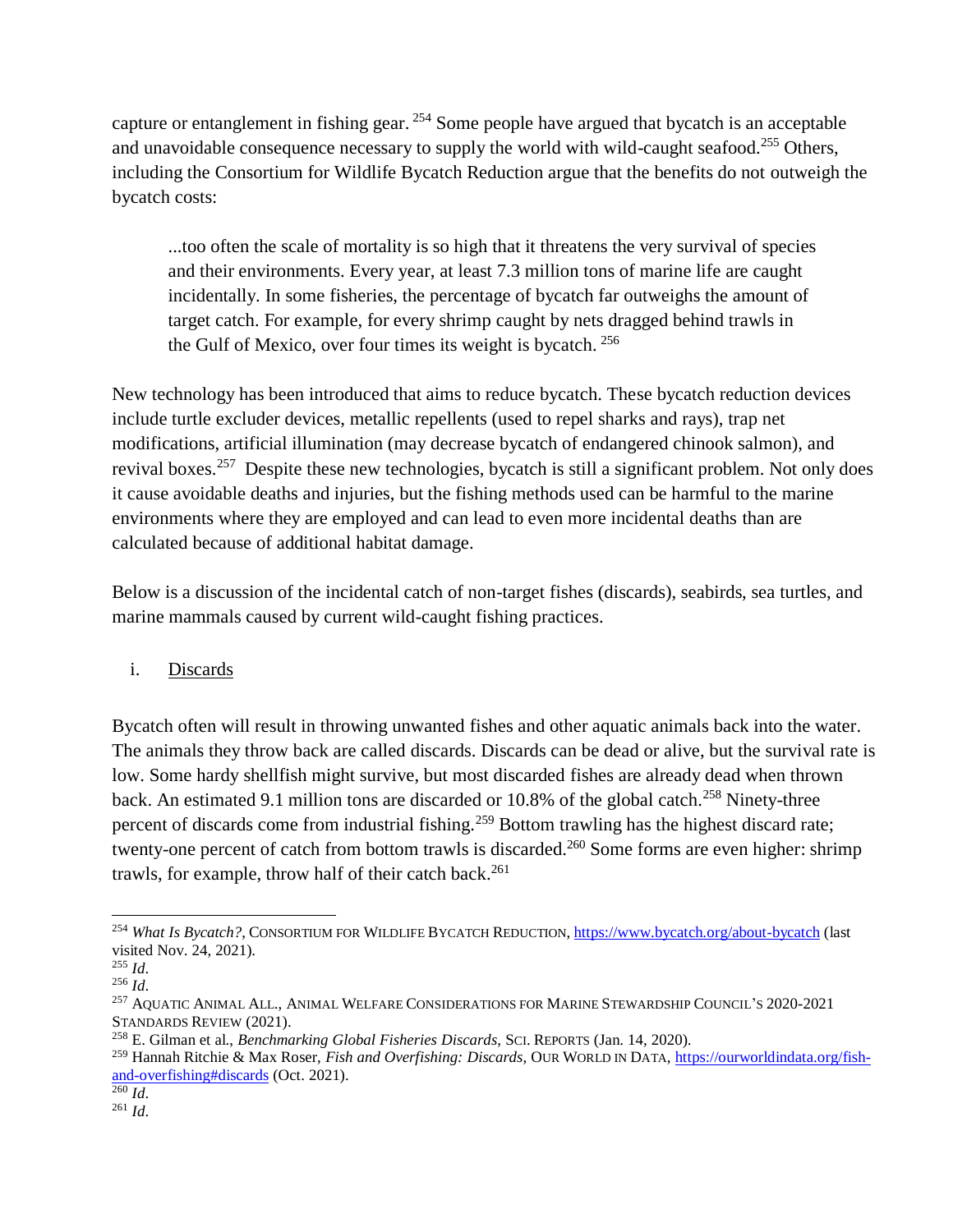There are generally two classifications of discards: regulatory discards and economic discards.<sup>262</sup> Regulatory discards include discards that must be thrown back according to the law.<sup>263</sup> For example, the catch may not be lawfully landed because the fishes are below the legal minimum size limit, the fisherfolk reached their quota for a specific species, or the catch may be a protected fish species (e.g., sturgeon or certain species of shark).<sup>264</sup> Economic discards occur when fishes are thrown back for any other reason.<sup>265</sup> There are many reasons that a fisher may decide to discard unwanted animals. For one, the catch may have little or no market value. However, selective harvesting or high grading is an illegal practice and occurs when fisherfolk throw fishes of a certain size back because other sizes are more profitable.<sup>266</sup>

Discards are wasteful because animals die and no one benefits. Discards can also "alter scavengers' foraging behavior, distribution, diet, competition amongst species, and community composition."<sup>267</sup> Some discards can include relatively vulnerable species with low reproduction rates and other 'slow' life-history traits.<sup>268</sup> Additionally, discards create a problem for scientists who estimate fishing mortality (the total number of fishes removed from the ocean). This information is vital because it informs important decisions about fisheries management and the ability of species to recover.<sup>269</sup>

#### ii. Seabirds

Commercial fisheries pose a serious threat to the world's seabirds. Bycatch affects 41% of threatened species of seabirds (40 species), and each year longline, trawl, and gillnet fisheries are responsible for the incidental deaths of hundreds of thousands of seabirds.<sup>270</sup> Several species of albatross are now dangerously close to extinction.<sup>271</sup> This level of mortality is unsustainable.

Seabirds are attracted to fishing vessels and fishing operations. Offal and bait are tempting sources of food and can cause seabirds to become hooked or entangled in fishing gear, especially in longline and gillnet fisheries. Seines, trawls, traps, pots, and related equipment can also capture and kill seabirds but not at rates as high as longlines and gillnets.<sup>272</sup> Most seabirds hooked during longline operations are attracted to the baited hooks while the gear is being set. The seabirds try to eat the bait, become

 $\overline{a}$ 

<sup>262</sup> KELSO & SARTO, *supra* note 253, at 3.

<sup>263</sup> *Id*.

<sup>264</sup> *Discards—Unwanted Catch*, WAGENINGEN UNIV. & RESEARCH, [https://www.wur.nl/en/Dossiers/file/Discards-](https://www.wur.nl/en/Dossiers/file/Discards-Unwanted-catch.htm)[Unwanted-catch.htm](https://www.wur.nl/en/Dossiers/file/Discards-Unwanted-catch.htm) (last visited Nov. 25, 2021).

<sup>265</sup> KELSO & SARTO, *supra* note 253, at 3.

<sup>266</sup> *Discards—Unwanted Catch*, *supra* note 264.

<sup>267</sup> Gilman et al., *supra* note 258.

<sup>268</sup> *Id*.

<sup>269</sup> KELSO & SARTO, *supra* note 253, at 1.

<sup>270</sup> *Data Zone: Spotlight on Seabirds*, BIRD LIFE INT'L,<http://datazone.birdlife.org/sowb/spotseabirds> (2012).  $^{271}$  *Id*.

<sup>272</sup> Albert M. Manville II, *Seabird and Waterbird Bycatch in Fishing Gear: Next Steps in Dealing with a Problem*, USDA FOREST SERVICE,<https://www.fs.usda.gov/treesearch/pubs/32107> (2005).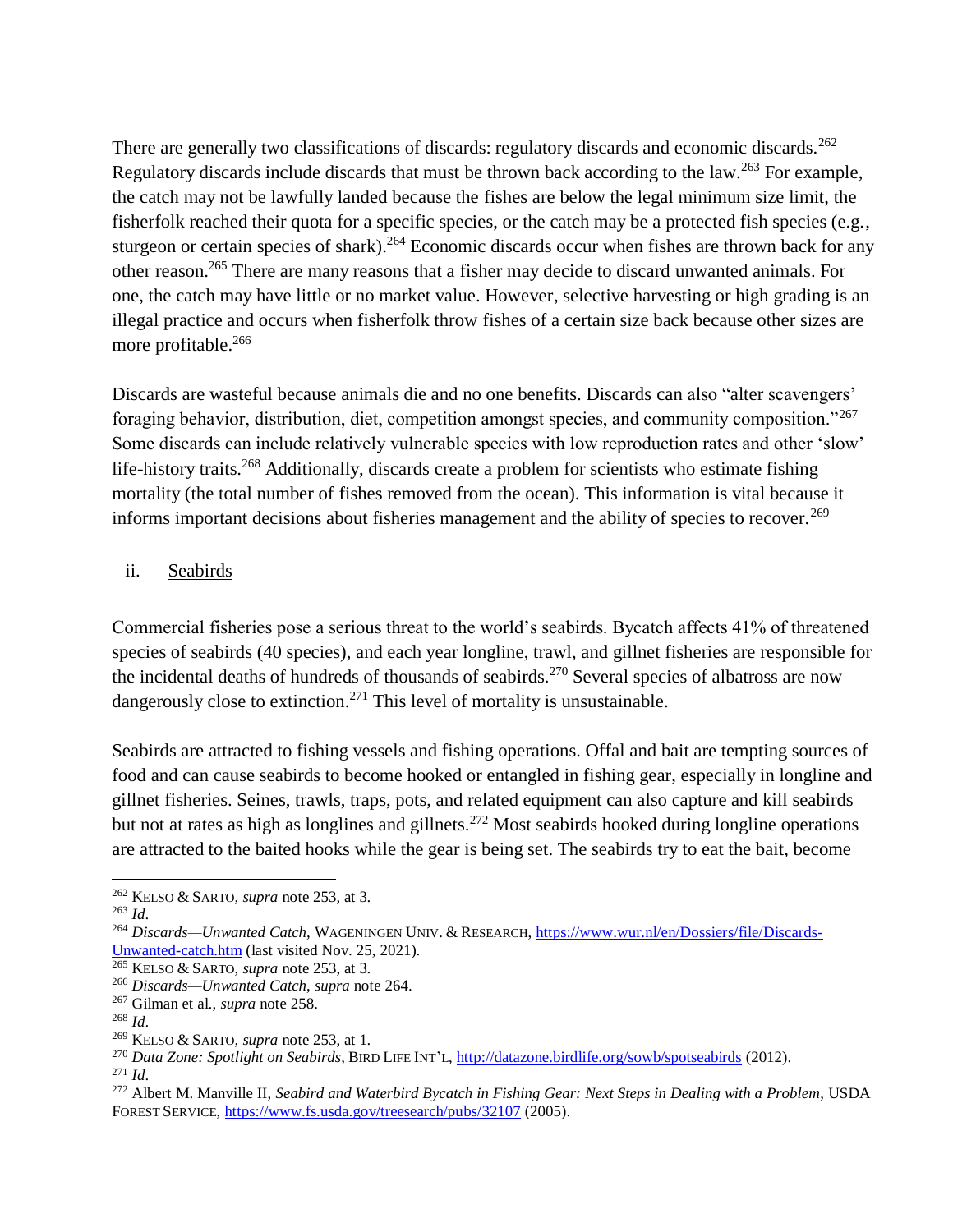hooked at the surface, and are then dragged underwater where they drown. Twenty-three species of seabirds are in danger of extinction partially because of mortality caused by longline fishing.<sup>273</sup>

The first global review of seabird mortality was published in 2013 in the journal of *Biological Conservation*—the study found that at minimum 400,000 seabirds are killed incidentally in gillnets each year.<sup>274</sup> The highest bycatch has been reported in the Pacific Northwest at about 194,000 seabirds, Iceland at around 100,000, and the Baltic Sea at around 76,000.<sup>275</sup> However, the report stated that it is almost certain that the actual number of birds killed in gillnets globally is much higher because of data gaps.<sup>276</sup>

Seabirds are affected twofold by wild-caught fishing. In addition to the reasons stated above, seabirds are negatively impacted by wild-caught fishing because overfishing often depletes sources of food for seabirds. The negative impact of overfishing on seabirds continues to increase as fisheries target even smaller fishes—the size seabirds depend on for food. According to an international study by *Institut de Recherche pour le Développement (IRD)*, overfishing threatens the survival of all seabirds.<sup>277</sup> The research team compared almost 450 years' worth of data from all over the world to see how the supply of fishes correlated with the reproduction of seabirds.<sup>278</sup> *IRD* found that all seabirds suffer the same drop-in birth rates when the supply of fishes drops to less than a third of maximum capacity.<sup>279</sup>

#### iii. Sea Turtles

Six out of seven species of sea turtles are either threatened or endangered due to wild-caught fishing.<sup>280</sup> The single greatest threat to sea turtles is fishing gear. Purse seines can capture sea turtles; the turtles become entangled in the net mesh as it is hauled in.<sup>281</sup> Entangled sea turtles may sustain injuries to their flippers and shells due to the force of the net as it is hauled. In a large catch, sea turtles risk being crushed under the weight of the animals towed into the boat.<sup>282</sup> Sea turtles rest and forage at the ocean floor and can be captured in a bottom trawl causing them to drown from being trapped in the net and held underwater, break appendages or shells from the weight of the catch on top of them, suffer injuries from the drop to the deck when the net is emptied aboard the fishing

<http://www.bonaireturtles.org/wp/explore/why-are-sea-turtles-endangered/> (last visited Nov. 25, 2021). <sup>281</sup> *Fishing Gear: Purse Seines*, NAT'L OCEANIC & ATMOSPHERIC ADMIN.,

 $\overline{a}$ <sup>273</sup> *Id*. at 1074.

<sup>274</sup> *See* Ramūnas Žydelis et al., *June: The Incidental Catch of Seabirds in Gillnet Fisheries: A Global Review*, 162 BIOLOGICAL CONSERVATION 76 (2013).

<sup>275</sup> *Id*. at 84.

<sup>276</sup> *Id*. at 85.

<sup>277</sup> Institut de Recherche pour le Développement, *Overfishing Threatens the Survival of Seabirds*, SCI. DAILY, <https://www.sciencedaily.com/releases/2012/02/120228123852.htm> (Feb. 28, 2012).

<sup>278</sup> *Id*. <sup>279</sup> *Id*.

<sup>280</sup> *Why Are Sea Turtles Endangered?*, SEA TURTLE CONSERVATION BONAIRE,

<https://www.fisheries.noaa.gov/national/bycatch/fishing-gear-purse-seines> (Feb. 12, 2019). <sup>282</sup> *Id*.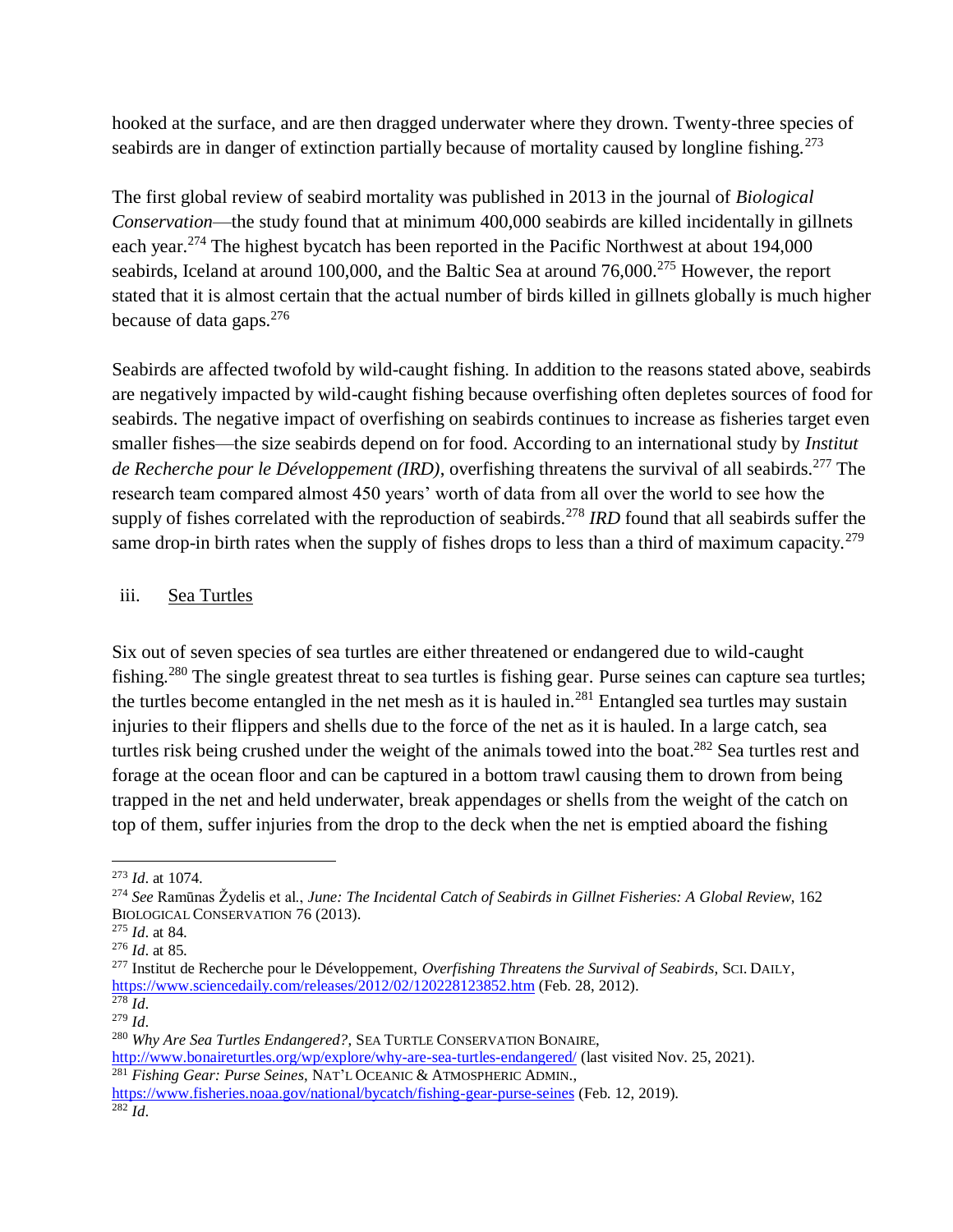vessel, or become stressed and exhausted from capture and release.<sup>283</sup> Gillnetting has also been a significant source of sea turtle mortality. The nylon can tighten around the turtle's soft body parts and cause deep cuts, potentially leading to infections, limited movement, or complete loss of a limb.<sup>284</sup>

Pelagic longline fisheries are responsible for the critically endangered status of the Pacific leatherback.<sup>285</sup> Lightsticks are often used along the baited lines which attract the sea turtles, causing them to become hooked and drowned. Their population has declined by as much as 95% in the last couple of decades.<sup>286</sup> When a turtle is caught unintentionally, the hook can kill them because it can prevent them from getting to the surface to get air.<sup>287</sup> Furthermore, if they don't die from drowning, the hook can permanently debilitate the sea turtle because it can get lodged in the digestive system and eventually cause a much slower death.<sup>288</sup>

Dredges, when towed across the seafloor, can crush sea turtles or capture them in the collection bag.<sup>289</sup> Large rocks that accumulate inside the collection bag can damage the shell of captured sea turtles.<sup>290</sup> Captured sea turtles also become injured when they are dropped on the boat deck as the collection bag is emptied.<sup>291</sup> The largest threat to sea turtles from FADs (fish aggregating devices) is entanglement. Nets, ropes, and lines that are used (or lost or discarded) entangle sea turtles that come into contact with them.<sup>292</sup> If a turtle becomes entangled beneath the FAD, the turtle will likely drown. Injuries resulting from entanglement include broken limbs, exhaustion, and lacerations that may occur as the turtle struggles to free itself from the lines or nets.<sup>293</sup>

#### iv. Marine Mammals

Bycatch is the greatest direct cause of marine mammal injury and death.<sup>294</sup> Purse seines' major negative impact is the incidental capture of dolphins. Once the netting has been set, encircled marine mammals cannot escape and can become entangled, injured, or stressed.<sup>295</sup> Even with quick retrieval,

 $\overline{a}$ <sup>283</sup> *Fishing Gear: Bottom Trawls*, *supra* note 206.

<sup>284</sup> *Fishing Gear: Gillnets, supra* note 215.

<sup>&</sup>lt;sup>285</sup> *Fisheries Bycatch*, SEE TURTLES,<https://www.seeturtles.org/fisheries-bycatch> (last visited Nov. 25, 2021). <sup>286</sup> *Id*.

<sup>287</sup> *Information About Sea Turtles: Threats from Commercial Longline Fisheries*, SEA TURTLE CONSERVANCY,

<https://conserveturtles.org/information-sea-turtles-threats-commercial-longline-fisheries/> (last visited Nov. 25, 2021).  $\overline{^{288}}$ *Id.* 

<sup>289</sup> *Fishing Gear: Dredges*, *supra* note 231.

<sup>290</sup> *Id*.

<sup>291</sup> *Id*.

<sup>292</sup> *Fishing Gear: Fish Aggregating Devices*, *supra* note 234.

<sup>293</sup> *Id*.

<sup>294</sup> *Marine Mammal Bycatch*, MARINE MAMMAL COMM'N[, https://www.mmc.gov/priority-topics/fisheries-interactions](https://www.mmc.gov/priority-topics/fisheries-interactions-with-marine-mammals/marine-mammal-bycatch/)[with-marine-mammals/marine-mammal-bycatch/](https://www.mmc.gov/priority-topics/fisheries-interactions-with-marine-mammals/marine-mammal-bycatch/) (last visited Dec. 2, 2021).

<sup>295</sup> *Fishing Gear: Purse Seines*, *supra* note 281.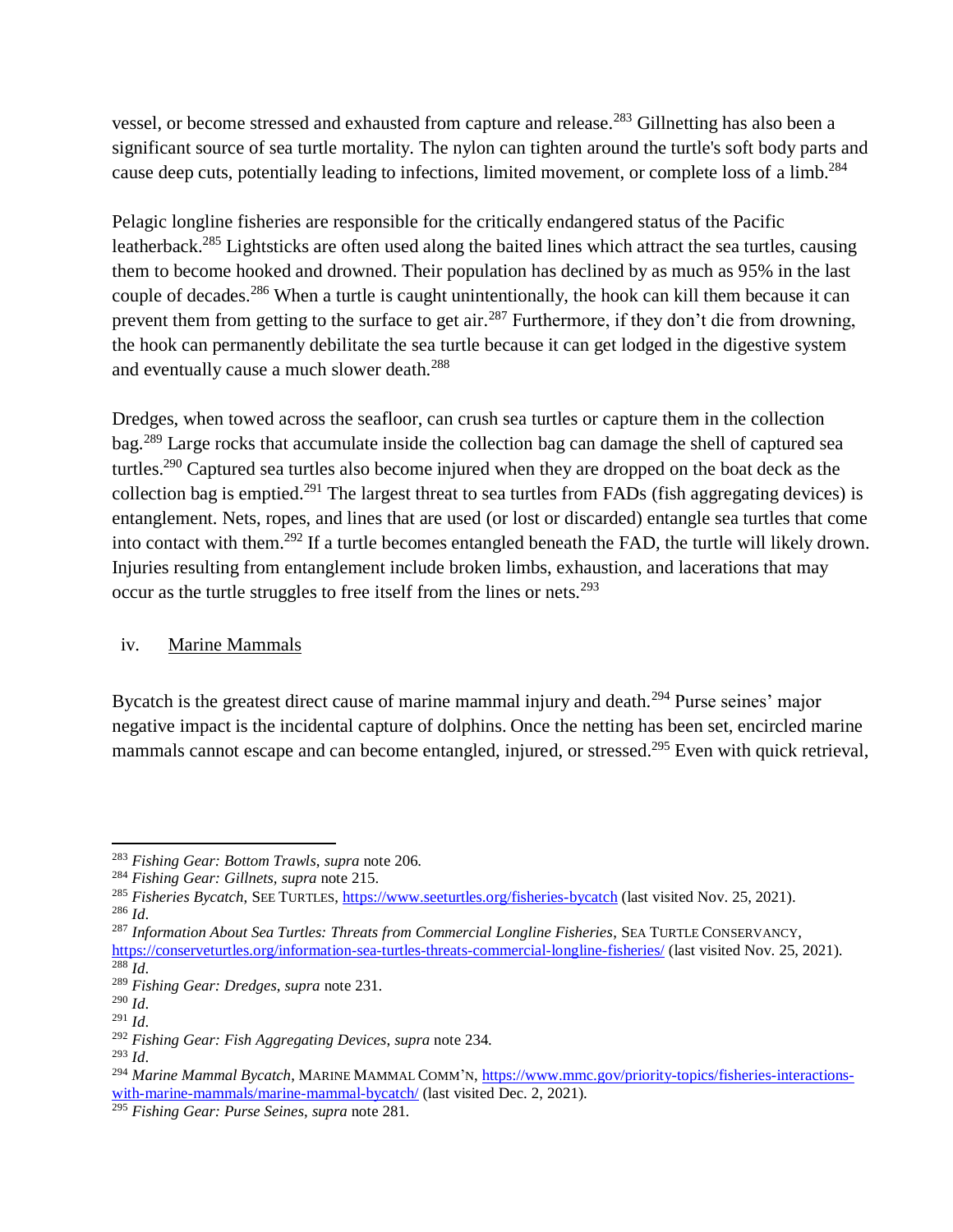marine mammals' sensitive bodies and internal organs cannot usually withstand the weight of the catch or the impact of being placed on the vessel. $296$ 

Marine mammals can become entangled by trawl gear when swimming to forage or migrate; risks differ widely between species. Species that feed on or near the seafloor are at risk of being captured or entangled in netting or tow lines.<sup>297</sup> Pilot whales and common dolphins in the Atlantic are particularly susceptible to being caught in bottom trawls.<sup>298</sup> Small cetaceans, like dolphins and porpoises, spend the majority of their time at the surface of the water while swimming and can easily become caught in the path of skimmer trawls.<sup>299</sup> Species most commonly caught in gillnets include large whales, harbor porpoises, dolphins, steller sea lions, and gray seals. Marine mammals can become entangled around their necks, mouths, and flippers.<sup>300</sup> Entanglement can prevent proper feeding, constrict growth, or cause infection after many months.<sup>301</sup>

The risks to marine mammals from dredging are similar to the risks involved from bottom trawling. Many species of marine mammals forage on or near the seafloor and are at risk of being captured or injured in dredging gear. The largest threat to marine mammals is entanglement in nets, ropes, and lines that are used in the FADs.<sup>302</sup> Static FADs secured to the seafloor are of significant concern because marine mammals can become entangled or injured in the anchoring lines.<sup>303</sup> Cetaceans and pinnipeds can become entangled around their bodies, neck, or flippers. These FADs can also alter marine mammal feeding behavior by habituating them to a temporary and unnaturally aggregated food source.<sup>304</sup>

#### <span id="page-36-0"></span>**C. Aquaculture's Effect on Wild Fish**

As discussed above, the use of wild fishes to feed farmed fishes also places direct pressure on wildcaught fishing resources. Aquaculture can also diminish wild fishes by habitat modification, food web interactions, the introduction of exotic species, and nutrient pollution. This section will focus on the problems of fish meal and fish oil (FMFO), disease and genetic contamination, and eutrophication.

i. Fish Meal and Fish Oil (FMFO)

<sup>298</sup> *Id.*

<sup>303</sup> *Id*. <sup>304</sup> *Id*.

 $\overline{a}$ <sup>296</sup> *Id*.

<sup>297</sup> *Fishing Gear: Bottom Trawls*, *supra* note 206.

<sup>299</sup> *Fishing Gear: Skimmer Trawls*, *supra* note 212.

<sup>300</sup> *Fishing Gear: Gillnets, supra* note 215.

<sup>301</sup> *Id*.

<sup>302</sup> *Fishing Gear: Fish Aggregating Devices*, *supra* note 234.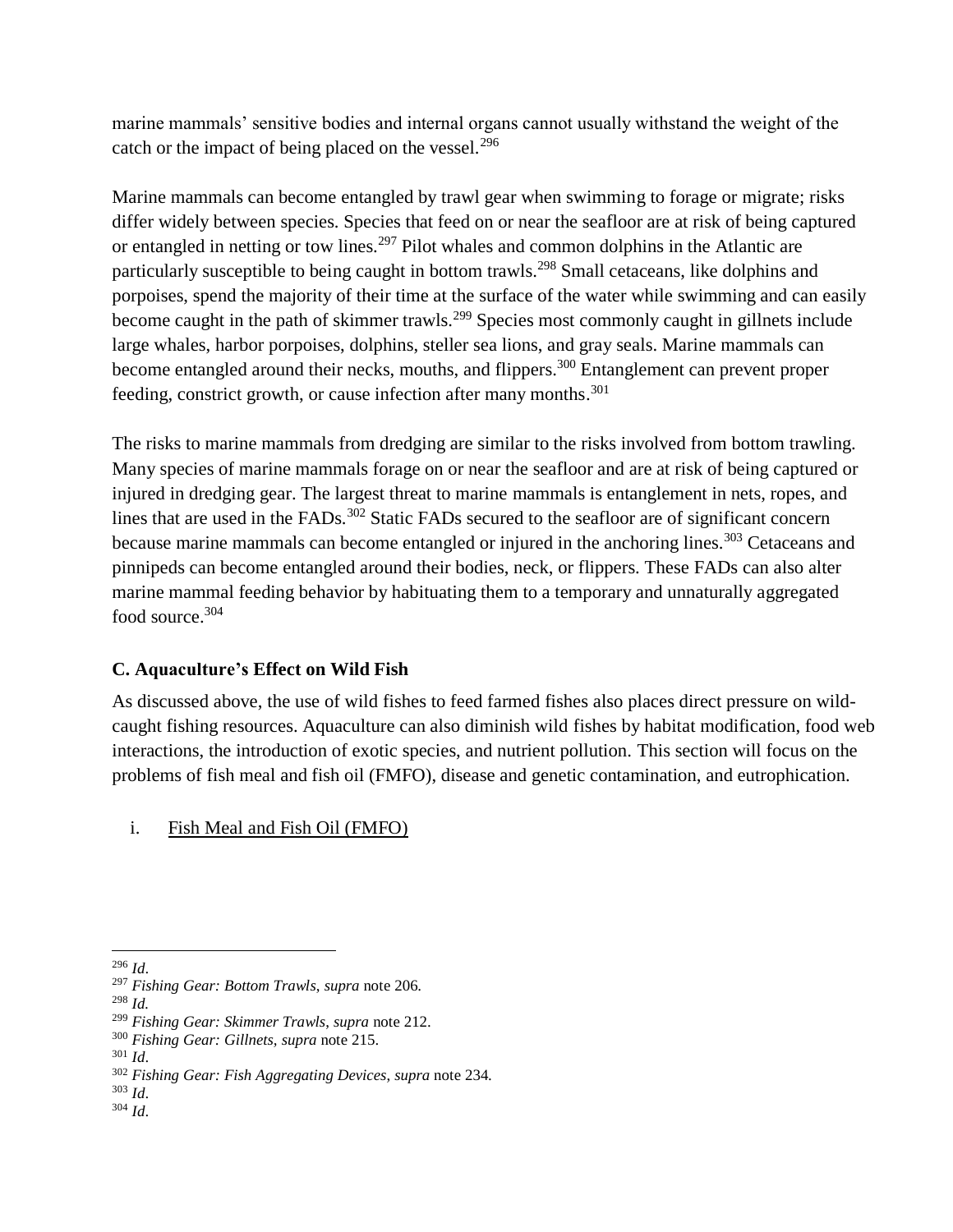Every year, billions of fishes—almost one-fifth of the world's annual wild catch—are dried, pressed, and ground into FMFO.<sup>305</sup> The majority of this material is fed to other fishes and crustaceans; in 2016, 69% of fishmeal and 75% of fish oil were used for aquaculture production. <sup>306</sup> Fish meal is a commercial product mostly made from fishes that are used to feed farmed animals in an agricultural setting.<sup>307</sup> FMFO production is a significant contributor to overfishing and an indicator that farmed animal systems do not save wild animals.

'Aquafeed' is a general term used to refer to all feed that is fed to aquatic animals and falls into two categories.<sup>308</sup> First, there is commercial aquafeed. Ingredients of commercial feeds may include a combination of fishmeal, fish oil, vegetable proteins, vegetable oils, animal byproducts, vitamins, and pigments.<sup>309</sup> Second, non-commercial aquafeeds are farm-made. In some cases, wild-caught fishes or trimmings are fed directly to the farmed fishes either whole or after being processed into a slurry or mash.<sup>310</sup> Frozen, whole, pelagic fishes are also used for fattening tuna and other large fishes in cages.<sup>311</sup> Fishes used directly for feed are mainly from the bycatch of non-selective fisheries such as shrimp trawls.<sup>312</sup>

According to NOAA, FMFO supplies essential amino acids and fatty acids reflected in the normal diet of fishes.<sup>313</sup> About 70% of FMFO is produced from the harvest of small, pelagic fishes such as anchovies, herring, menhaden, capelin, anchovy, pilchard, sardines, and mackerel. <sup>314</sup> The incredible amount of FMFO puts significant pressure on these wild fish populations. The other "30% is generated from the scraps produced when fishes are processed for human consumption."<sup>315</sup>

While some companies have taken initial steps towards reducing their reliance on fishes in a selection of their aquafeed products, the use of FMFO needs to be phased out across the entire industry for transformational change to take place.

#### ii. Diseases & Genetic Contamination

 $rac{314}{314}$  *Id.* <sup>315</sup> *Id*.

 $\overline{a}$ <sup>305</sup> *Fishing the Feed*, CHANGING MKT. FOUND., <https://changingmarkets.org/portfolio/fishing-the-feed/> (last visited Nov. 23, 2021).

<sup>306</sup> *Id*.

<sup>307</sup> *See* R. D. Miles & F. A. Chapman, *The Benefits of Fish Meal in Aquaculture Diets*, IFAS EXTENSION, <https://edis.ifas.ufl.edu/pdf/FA/FA12200.pdf> (May 2006).

<sup>308</sup> CHANGING MKT. FOUND. & COMPASSION IN WORLD FARMING, *supra* note 185.

<sup>309</sup> *Id*. at 20.

<sup>310</sup> *Id*.

<sup>311</sup> *Id*.

<sup>312</sup> *Id*.

<sup>313</sup> *Feeds for Aquaculture*, NAT'L OCEANIC & ATMOSPHERIC ADMIN., [https://www.fisheries.noaa.gov/insight/feeds](https://www.fisheries.noaa.gov/insight/feeds-aquaculture)[aquaculture](https://www.fisheries.noaa.gov/insight/feeds-aquaculture) (last visited Nov. 23, 2021).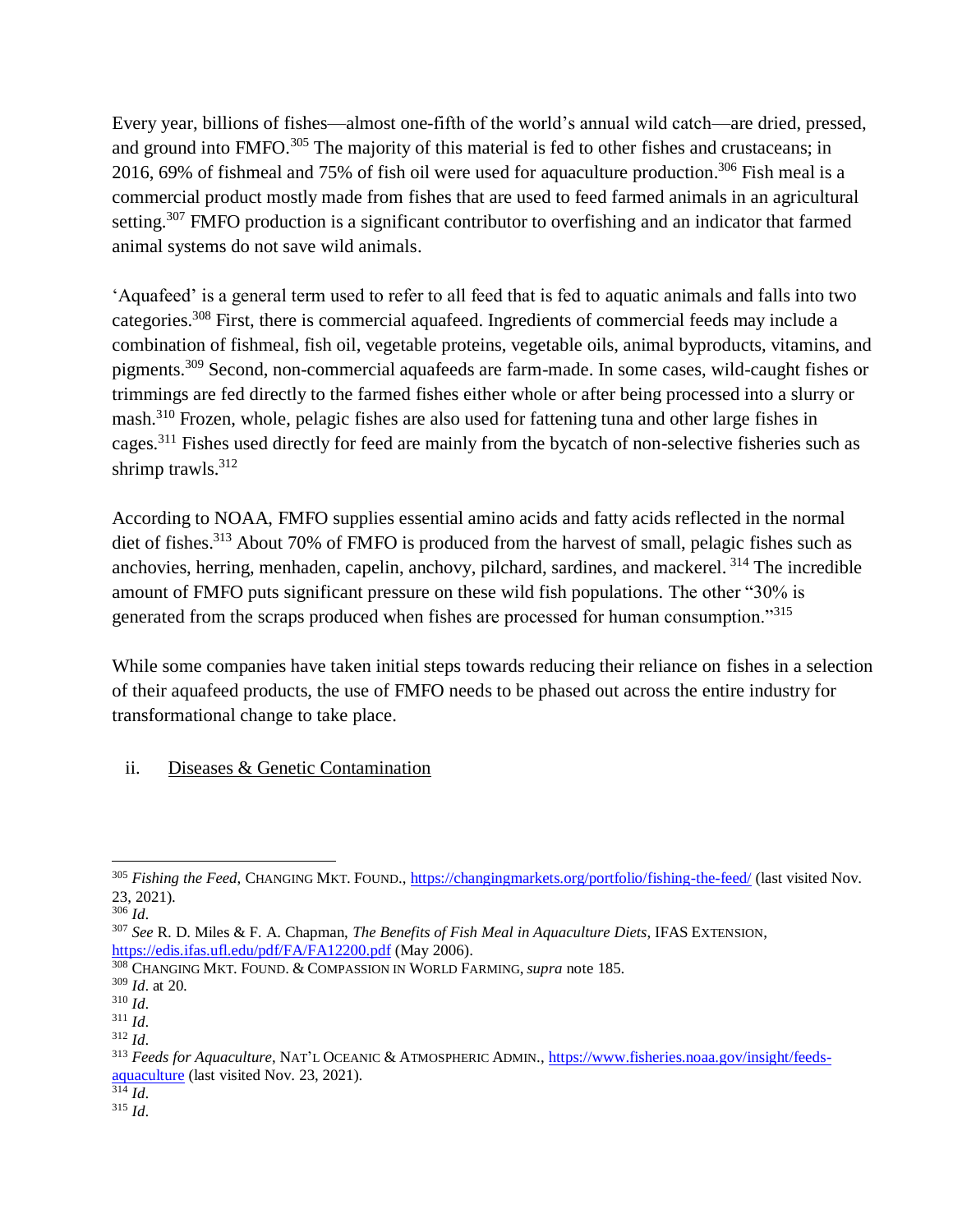In aquaculture, high stocking densities are conducive to disease outbreaks, which can then spread to wild populations. The extremely high density of intensive fish farming facilitates disease outbreaks.<sup>316</sup> In cage aquaculture, there is a constant interface between the captive fishes and the outside waters. Consequently, pathogens can travel between captive and wild populations relatively unencumbered. Wild fishes collected near fish farms are sixteen times more likely to carry disease and parasites.<sup>317</sup> For example:

Atlantic salmon—the dominant salmon species farmed—frequently escape from net pens. As much as 40% of Atlantic salmon caught by fishermen in areas of the North Atlantic Ocean are of farmed origin. In the north Pacific Ocean, over 255,000 Atlantic salmon have reportedly escaped since the early 1980s and are caught by fishing vessels from Washington to Alaska. Increasing evidence suggests that farm escapees may hybridize with and alter the genetic makeup of wild populations of Atlantic salmon which are genetically adapted to their natal spawning grounds. Such genetic alterations could exacerbate the decline in many locally endangered populations of wild Atlantic salmon.<sup>318</sup>

Fish stocking is the practice of raising fish in hatcheries and releasing them into rivers, lakes, or the ocean.<sup>319</sup> The goal of fish stocking is typically to provide an additional catch for commercial and recreational fishers, rebuild spawning stock biomass, and increase the survival of stocks threatened by extinction.<sup>320</sup> The FAO claims that stocking programs aim to support commercial fisheries.<sup>321</sup> The total number of stocked fished in 2017 was estimated to be 39 to 150 billion finfish.<sup>322</sup> Fish stocking can have negative effects on wild populations of fishes. These negative effects include loss of genetic diversity, transmission and introduction of infectious diseases and pathogens, releasing chemicals that are used in aquaculture facilities, and non-endemic stocked fishes may out-compete, displace, or prey on native endemic species altering food web and community structure.<sup>323</sup>

 $\overline{a}$ 

<sup>316</sup> Claire Asher, *Does Farming Drive Fish Disease?*, THE SCIENTIST[, https://www.the-scientist.com/news-opinion/does](https://www.the-scientist.com/news-opinion/does-farming-drive-fish-disease-31641)[farming-drive-fish-disease-31641](https://www.the-scientist.com/news-opinion/does-farming-drive-fish-disease-31641) (Apr. 19, 2017).

<sup>317</sup> *See* Luke T. Barrett et al., *Impacts of Marine and Freshwater Aquaculture on Wildlife: A Global Meta-Analysis*, 11 REV. IN AQUACULTURE 1022 (2019).

<sup>318</sup> Rosamond L. Naylor et al., *Effect of Aquaculture on World Fish Supplies*, 405 NATURE 1017, 1021 (2000).

<sup>319</sup> *Definitions and History of Stocking Cultured Organisms into the Sea*, SCI. CONSORTIUM FOR OCEAN REPLENISHMENT, <https://www.stockenhancement.org/about/history.html> (last visited Nov. 30, 2021).

<sup>320</sup> *Id*.

<sup>321</sup> *Stocking Techniques for Increased Production*, FOOD & AGRIC. ORG. OF THE U.N.*,*  <https://www.fao.org/fishery/topic/14885/en> (last visited Nov. 30, 2021).

<sup>322</sup> *Number of Fish Stocked Every Year*, GUESSTIMATE,<https://www.getguesstimate.com/models/12854> (last visited Nov. 30, 2021).

<sup>323</sup> *See* BRETT A. INGRAM & SENA S. DE SILVA, NETWORK OF AQUACULTURE CTR. IN ASIA-PACIFIC, GENERAL ASPECTS OF STOCK ENHANCEMENT IN FISHERIES DEVELOPMENTS (2015).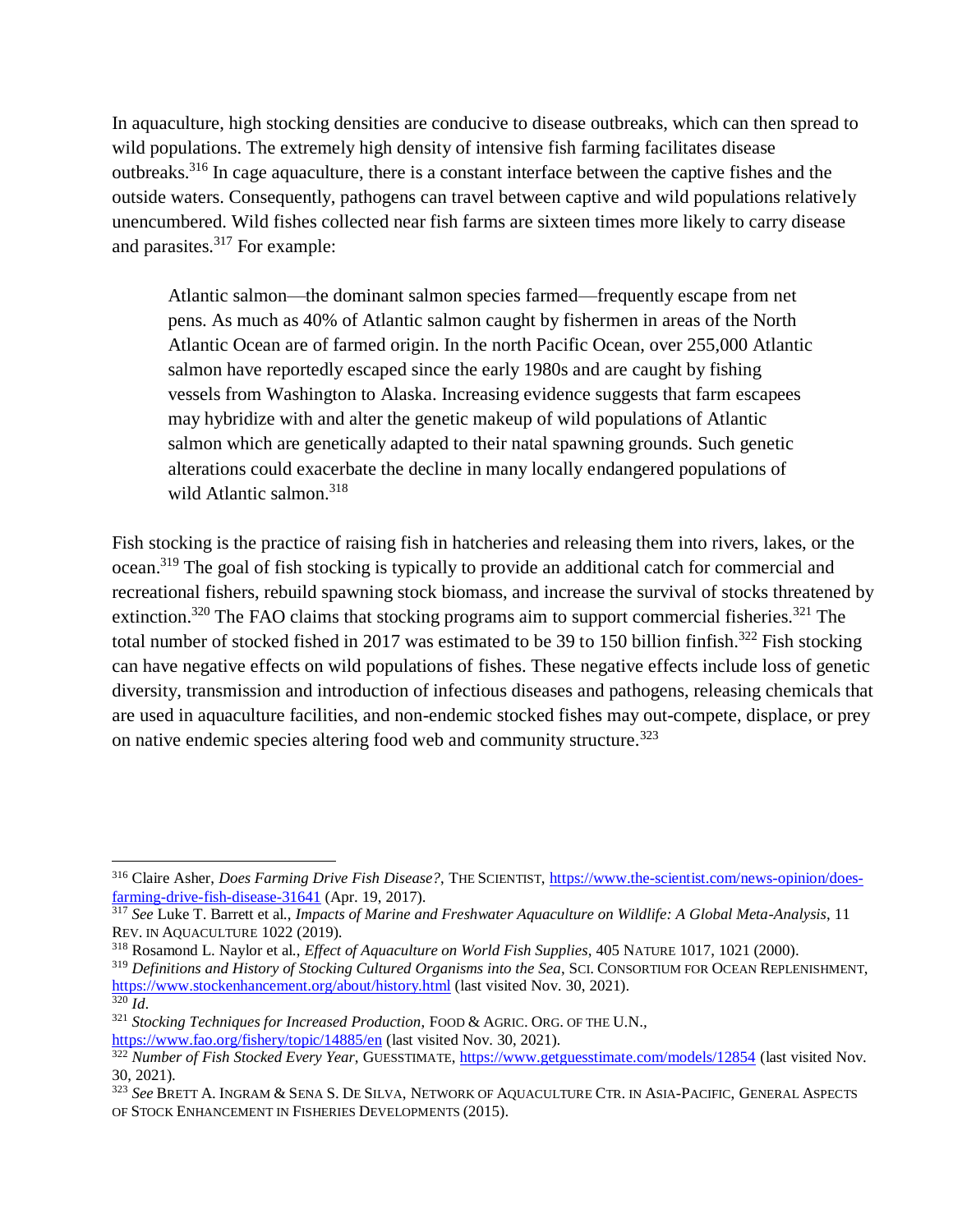#### iii. Eutrophication

Eutrophication is a common result of aquaculture production. Eutrophication refers to excessive nitrogen and phosphorus in an ecosystem which leaves insufficient amounts of oxygen for the survival of aquatic life and can occur naturally, but human activities have accelerated the rate and extent through aquaculture.<sup>324</sup> Global fish production has altered global flows of phosphorus. Excessive phosphorus in water has been widely recognized as the dominant driver of eutrophication, which degrades water quality, decreases biodiversity, alters ecosystem dynamics, and results in dead zones.<sup>325</sup> In open water aquaculture systems, the excess feed introduces extra nitrogen and phosphorous directly into the waterbody, and in closed-off inland systems the excess effluent is sometimes dumped directly into natural waterways.<sup>326</sup>

As with the husbandry of livestock, aquaculture production relies on an external supply of [phosphorus] either directly through feeds (e.g., for carnivorous fish) or through fertilizers that enhance the primary productivity of aquatic ecosystems (e.g., for herbivorous and omnivorous species). Phosphorus that is not harvested might end up in inland and coastal waters and result in eutrophication.<sup>327</sup>

Eutrophication of excessive nutrients creates dense algal blooms that reduce water clarity and harm water quality.<sup>328</sup> Algal blooms limit light penetration, reduce growth, and cause die-offs of plants while also lowering the success of predators that need light to catch prey.<sup>329</sup> High rates of photosynthesis associated with eutrophication can deplete dissolved inorganic carbon and raise pH to extreme levels during the day.<sup>330</sup> When these dense algal blooms eventually die, microbial decomposition severely depletes dissolved oxygen, which creates hypoxia (low-oxygen) and anoxia (an extreme form of hypoxia) 'dead zones' that lack sufficient oxygen to support most organisms.<sup>331</sup> This can kill fishes, seagrass, and essential fish habitats.<sup>332</sup>

 $\overline{a}$ <sup>324</sup> *Id*.

<sup>325</sup> Yuanyuan Huang et al., *The Shift of Phosphorus Transfer in Global Fisheries and Aquaculture*, 11 NATURE COMM. 1, 2 (2020).

<sup>326</sup> *Aquaculture Methods*, SEA CHOICE,<https://www.seachoice.org/info-centre/aquaculture/aquaculture-methods/> (last visited Nov. 30). <sup>327</sup> Huang et al., *supra* note 325.

<sup>328</sup> *What is Eutrophication?*, NAT'L OCEANIC & ATMOSPHERIC ADMIN.,

<https://oceanservice.noaa.gov/facts/eutrophication.html> (last visited Nov. 20, 2021).

<sup>&</sup>lt;sup>329</sup> Michael F. Chislock et al., *Eutrophication: Causes, Consequences, and Controls in Aquatic Ecosystems*, NATURE EDUC.[, https://www.nature.com/scitable/knowledge/library/eutrophication-causes-consequences-and-controls-in-aquatic-](https://www.nature.com/scitable/knowledge/library/eutrophication-causes-consequences-and-controls-in-aquatic-102364466/)[102364466/](https://www.nature.com/scitable/knowledge/library/eutrophication-causes-consequences-and-controls-in-aquatic-102364466/) (2013).

<sup>330</sup> *Id*.

<sup>331</sup> *Contaminants and Eutrophication*, AQUATIC LIFE LAB[, http://www.aquaticlifelab.eu/4-7-contaminants-and](http://www.aquaticlifelab.eu/4-7-contaminants-and-eutrophication/)[eutrophication/](http://www.aquaticlifelab.eu/4-7-contaminants-and-eutrophication/) (last visited Nov. 30, 2021).

<sup>332</sup> *What is Eutrophication?*, *supra* note 328.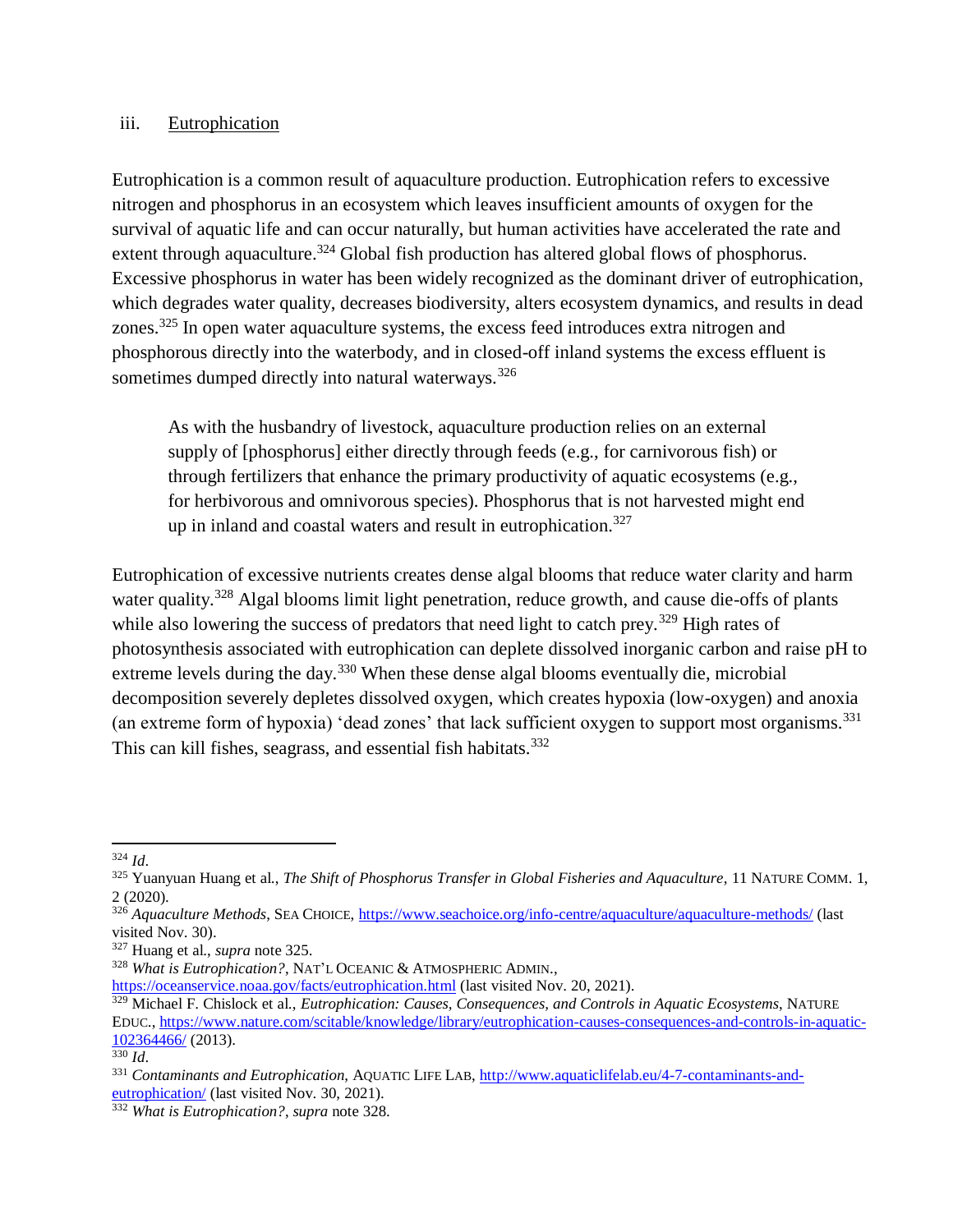#### <span id="page-40-0"></span>**D. Environmental Impacts**

Wild-caught fishing causes many environmental impacts. This section focuses only on those impacts that directly affect aquatic animals. These environmental impacts include microplastics, ghost gear and ghost fishing, and impacts to coral reefs.

#### i. Microplastics

Plastic is the most prevalent type of marine debris found in our oceans.<sup>333</sup> Microplastics are small plastic pieces less than five millimeters long that aquatic animals can mistake for food.<sup>334</sup> In recent decades, marine debris composition has seen a shift from natural materials—such as seaweeds, shells, pumice, and wood—floating in the oceans to domination by plastic.<sup>335</sup> Studies suggest that 60% to 80% of marine debris on shorelines, the seafloor, and floating in the oceans consist of plastic.<sup>336</sup> All plastic debris can be traced back to human activities, either on land or at sea.<sup>337</sup>

The majority of marine plastic originates from land-based sources.<sup>338</sup> However, plastic can also be released from ocean-based sources such as fishing activity, shipping, and aquaculture.<sup>339</sup> Although wild-caught fishing is not the only source of microplastics in the ocean, it is a large contributor. It is estimated that fishing nets make up 86% of the large plastic waste in the Pacific garbage patch.<sup>340</sup> According to a technical paper produced by the FAO, commercial fishing gear has the potential to be the greatest contributor of microplastics in the oceans.<sup>341</sup> Specifically, the ground ropes, used for netting in bottom dredges and trawls, are often made of plastic and must be replaced over time because of the wear. <sup>342</sup> <sup>343</sup>

ii. Ghost Gear

 $\overline{a}$ <sup>333</sup> *What Are Microplastics?*, NAT'L OCEANIC & ATMOSPHERIC ADMIN.,

<https://oceanservice.noaa.gov/facts/microplastics.html> (Feb. 26, 2021). <sup>334</sup> *Id*.

<sup>335</sup> Christina J. Thiele et al., *Microplastics in Fish and Fishmeal: An Emerging Environmental Challenge?*, SCI. REPORTS (Jan. 21, 2021).

<sup>336</sup> *Id*.

<sup>337</sup> *Id*.

<sup>338</sup> José G.B Derraik, *The Pollution of the Marine Environment by Plastic Debris: A Review*, 44 MARINE POLLUTION BULL. 842, 843 (2002).

<sup>339</sup> *See generally* GESAMP, FATE AND EFFECTS OF MICROPLASTICS IN THE MARINE ENVIRONMENT: A GLOBAL ASSESSMENT (2015).

<sup>340</sup> Sandra Laville, *Dumped Fishing Gear is Biggest Plastic Polluter in Ocean, Finds Report*, THE GUARDIAN, [https://www.theguardian.com/environment/2019/nov/06/dumped-fishing-gear-is-biggest-plastic-polluter-in-ocean-finds](https://www.theguardian.com/environment/2019/nov/06/dumped-fishing-gear-is-biggest-plastic-polluter-in-ocean-finds-report)[report](https://www.theguardian.com/environment/2019/nov/06/dumped-fishing-gear-is-biggest-plastic-polluter-in-ocean-finds-report) (Nov. 5, 2019).

<sup>341</sup> *See generally* FOOD & AGRIC. ORG. OF THE U.N., MICROPLASTICS IN FISHERIES AND AQUACULTURE: STATUS OF KNOWLEDGE ON THEIR OCCURRENCE AND IMPLICATIONS FOR AQUATIC ORGANISMS AND FOOD SAFETY (2017). <sup>342</sup> *See Id*. at 27-28.

<sup>343</sup> *See Id*. at 27.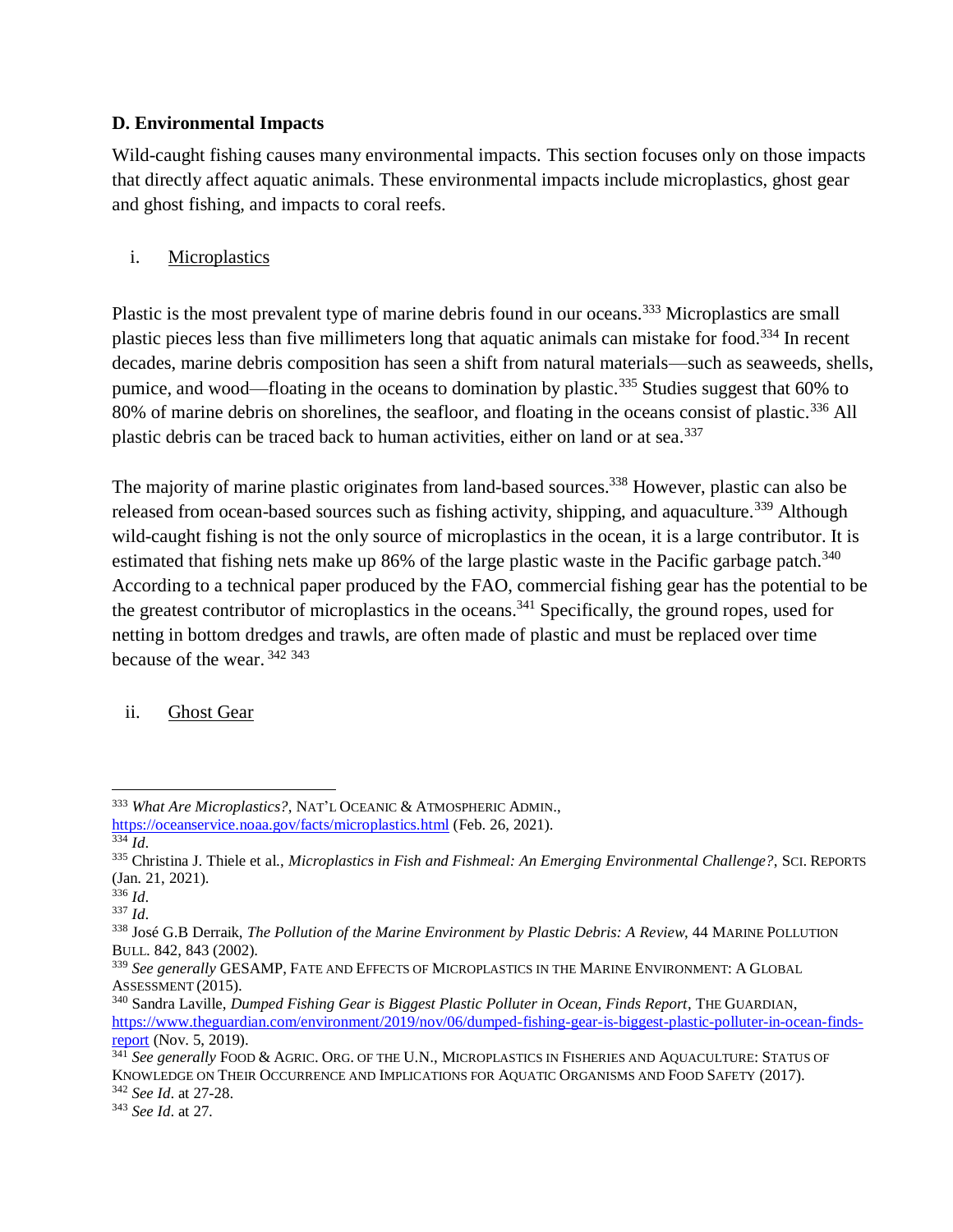Ghost gear refers to any fishing gear that has been abandoned, lost, or otherwise discarded (ALDFG).<sup>344</sup> Countless marine species are threatened by ghost gear. Fishes, crabs, and lobsters can get caught in lost traps.<sup>345</sup> Sea turtles, marine mammals, and seabirds can get entangled in or ingest plastic fishing lines, which prevents them from being able to swim.<sup>346</sup> An estimated 45% of marine mammals listed on the International Union for Conservation of Nature (IUCN) Red List have been negatively affected by ghost gear.<sup>347</sup> Coral reefs and seagrass ecosystems can be smothered by ghost gear.<sup>348</sup> There are many reasons why fishing gear can be lost or abandoned, including severe weather, snags beneath the surface, conflict with other gear, interaction with other vessels and, intentional discard.<sup>349</sup>

*Near-bottom ALDFG can cause damage to coral reefs and physical damage to the seabed, whilst surface ALDFG presents a safety hazard for ocean users. Once washed ashore, ALDFG pollutes beaches with plastic litter. ALDFG is commonly composed of plastic and does not readily degrade and may be present for hundreds of years. It can also be a source of secondary micro-plastic as it fragments over time.<sup>350</sup>*

A recent study, attempting a global estimate of rates of fishing gear loss, estimated that 5.7% of all fishing nets, 8.6% of traps and pots, and 29% of all fishing lines used globally are abandoned, lost, or discarded into the environment.<sup>351</sup> Studies show that some types of plastic ghost gear will persist for up to 600 years in the marine environment, where they continue to catch and kill marine life before eventually breaking down into microplastics (which present a different risk).<sup>352</sup> The FAO and the United Nations Environment Program (UNEP) estimate that at least 640,000 tons of fishing gear have been lost or abandoned in the world's oceans every year, making up approximately 10% of all marine litter when measured by weight.<sup>353</sup> Studies from 2017 and 2018 have also suggested that ghost gear could make up as much as 46% to 70% of all macro-plastic in our oceans when measured by weight.<sup>354</sup>

 $\overline{a}$ 

<sup>344</sup> *See* GLOB. GHOST GEAR INITIATIVE,<https://www.ghostgear.org/> (last visited Nov. 25, 2021).

<sup>345</sup> *Fighting for Trash Free Seas*, OCEAN CONSERVANCY[, https://oceanconservancy.org/trash-free-seas/plastics-in-the](https://oceanconservancy.org/trash-free-seas/plastics-in-the-ocean/global-ghost-gear-initiative/)[ocean/global-ghost-gear-initiative/](https://oceanconservancy.org/trash-free-seas/plastics-in-the-ocean/global-ghost-gear-initiative/) (last visited Nov. 25, 2021).

<sup>346</sup> *Id*.

<sup>347</sup> *Id*.

<sup>348</sup> *Id*.

<sup>349</sup> *See* GLOB. GHOST GEAR INITIATIVE, *supra* note 344.

<sup>350</sup> *FAQ*, GLOB. GHOST GEAR INITIATIVE,<https://www.ghostgear.org/faq> (last visited Nov. 25, 2021) from [https://www.fao.org/documents/card/en/c/ca9348en/.](https://www.fao.org/documents/card/en/c/ca9348en/)

<sup>351</sup> Kelsey Richardson et al., *Estimates of Fishing Gear Loss Rates at a Global Scale*, 20 FISH & FISHERIES 1218, 1227 (2019).

<sup>352</sup> *FAQ*, *supra* note 350.

 $353$  *Id.* <sup>354</sup> *Id*.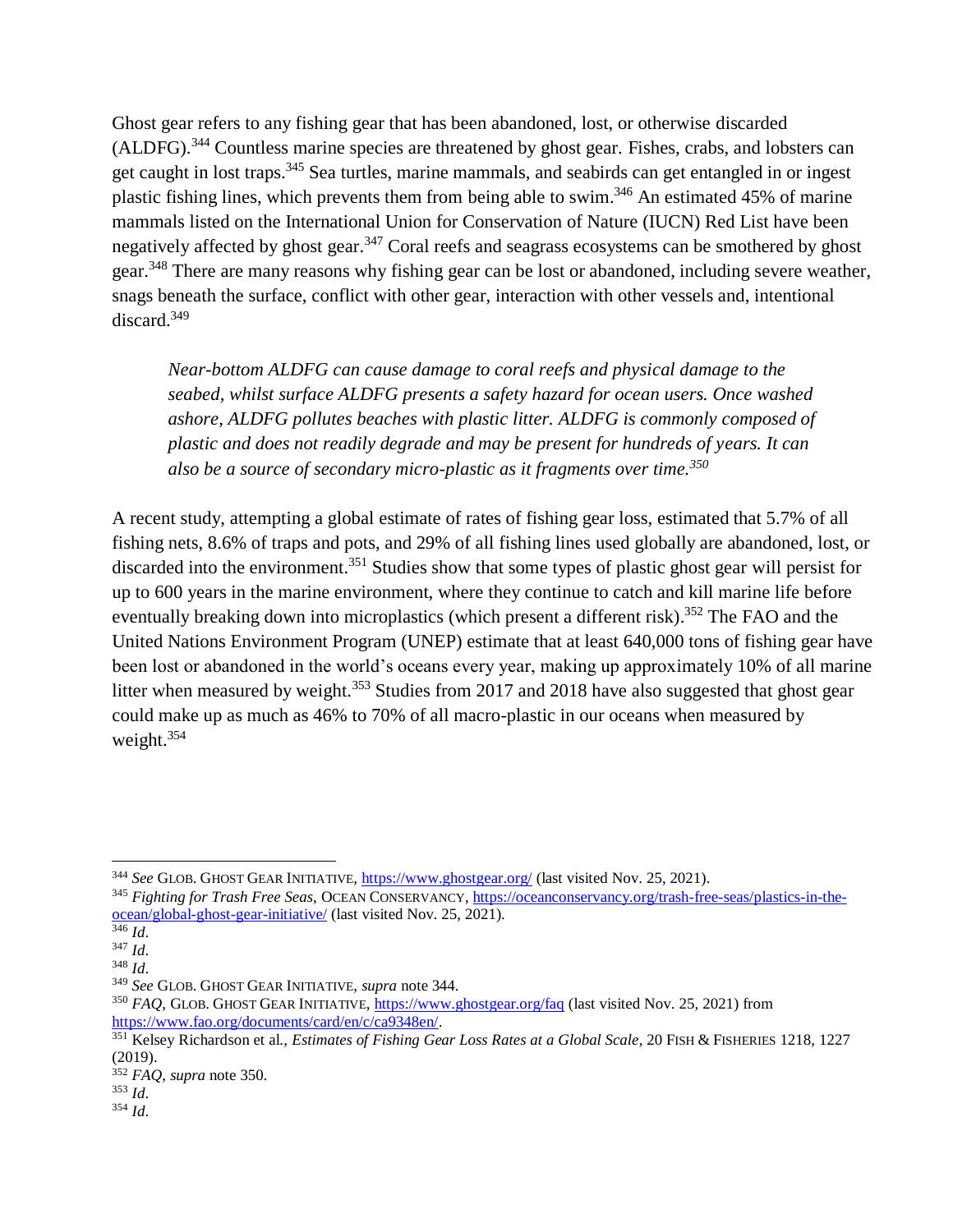#### iii. Coral Reefs

Coral reefs are large underwater structures composed of the skeletons of colonial marine invertebrates called coral.<sup>355</sup> Each individual coral, called a polyp, lives on the calcium carbonate exoskeletons, adding their exoskeleton to the existing coral structure.<sup>356</sup> As centuries pass, the coral reef gradually grows until they become a massive marine environment.<sup>357</sup>

Coral reefs contain over 4,000 species of fishes and 800 species of hard corals as well as other invertebrates.<sup>358</sup> Globally, about 830,000 species of multicellular plants and animals are estimated to occur on coral reefs.<sup>359</sup> Coral reefs contribute around one-quarter of the total marine catch in developing countries.<sup>360</sup> But once coral and sponge communities are destroyed, commercial fishes and other species dependent on them for spawning, shelter, nurseries, protection, and food, may also disappear. In addition, overfished species such as rockfish and crab may need corals and other seafloor structures to provide appropriate habitat if they are to recover.<sup>361</sup>

A paper, published in *Nature*, estimates that around 5 million square kilometers (km<sup>2</sup>) of the seabed is trawled each year.<sup>362</sup> Bottom trawling is the most widespread human threat to deep-sea coral communities.<sup>363</sup> In Alaskan waters alone, the National Marine Fisheries Service (NMFS) estimates over one million pounds of corals and sponges are removed from the seafloor every year by commercial fishing, roughly 90% by bottom trawlers.<sup>364</sup>

Unsustainable fishing has been identified as the most pervasive of all local threats to coral reefs.<sup>365</sup> Scientists predict that 90% of coral reefs will go extinct by 2050.<sup>366</sup> The use of non-selective gears, like nets and traps, often removes more herbivorous fishes. These fishes eat algae and help keep the ecosystem in balance.<sup>367</sup> Fifty-five percent of the world's coral reefs are affected by overfishing because when fish populations that feed on algae decline, algae can grow and eventually smother

 $\overline{a}$ <sup>355</sup> Rachel Ross, *What Are Coral Reefs?*, LIVE SCI.[, https://www.livescience.com/40276-coral-reefs.html](https://www.livescience.com/40276-coral-reefs.html) (Sep. 24, 2018). <sup>356</sup> *Id*.

<sup>357</sup> *Id*.

<sup>358</sup> THE CORAL REEF ALL., CORAL REEFS & EXPLOITIVE FISHING *supra* note 190; GLOB. CORAL REEF MONITORING NETWORK, *The Sixth Status of Corals of the World: 2020 Report*, Ch. 1, at 5 (2020).

<sup>359</sup> GLOB. CORAL REEF MONITORING NETWORK, *supra* note 358.

<sup>360</sup> THE CORAL REEF ALL., CORAL REEFS & EXPLOITIVE FISHING *supra* note 358.

<sup>&</sup>lt;sup>361</sup> *Bottom Trawling*, OCEANA,<https://usa.oceana.org/bottom-trawling/> (last visited Nov. 25, 2021).

<sup>362</sup> E. Sala et al., *Protecting the Global Ocean for Biodiversity, Food and Climate*, 592 NATURE 397, 399 (2021).

<sup>363</sup> OCEANA, DEEP SEA CORALS: OUT OF SIGHT, BUT NO LONGER OUT OF MIND 3 (2009).

<sup>364</sup> *Id*. at 12.

<sup>365</sup> *Overfishing and Destructive Fishing Threats*, REEF RESILIENCE NETWORK[, https://reefresilience.org/stressors/local](https://reefresilience.org/stressors/local-stressors/overfishing-and-destructive-fishing-threats/)[stressors/overfishing-and-destructive-fishing-threats/](https://reefresilience.org/stressors/local-stressors/overfishing-and-destructive-fishing-threats/) (last visited Nov. 25, 2021).

<sup>366</sup> Elena Becatoros, *More Than 90 Percent of World's Coral Reefs Will Die by 2050*, INDEP., [https://www.independent.co.uk/climate-change/news/environment-90-percent-coral-reefs-die-2050-climate-change](https://www.independent.co.uk/climate-change/news/environment-90-percent-coral-reefs-die-2050-climate-change-bleaching-pollution-a7626911.html)[bleaching-pollution-a7626911.html](https://www.independent.co.uk/climate-change/news/environment-90-percent-coral-reefs-die-2050-climate-change-bleaching-pollution-a7626911.html) (Mar. 13, 2017).

<sup>367</sup> *How Does Overfishing Threaten Coral Reefs?*, NAT'L OCEANIC & ATMOSPHERIC ADMIN., <https://oceanservice.noaa.gov/facts/coral-overfishing.html> (Oct. 8, 2021).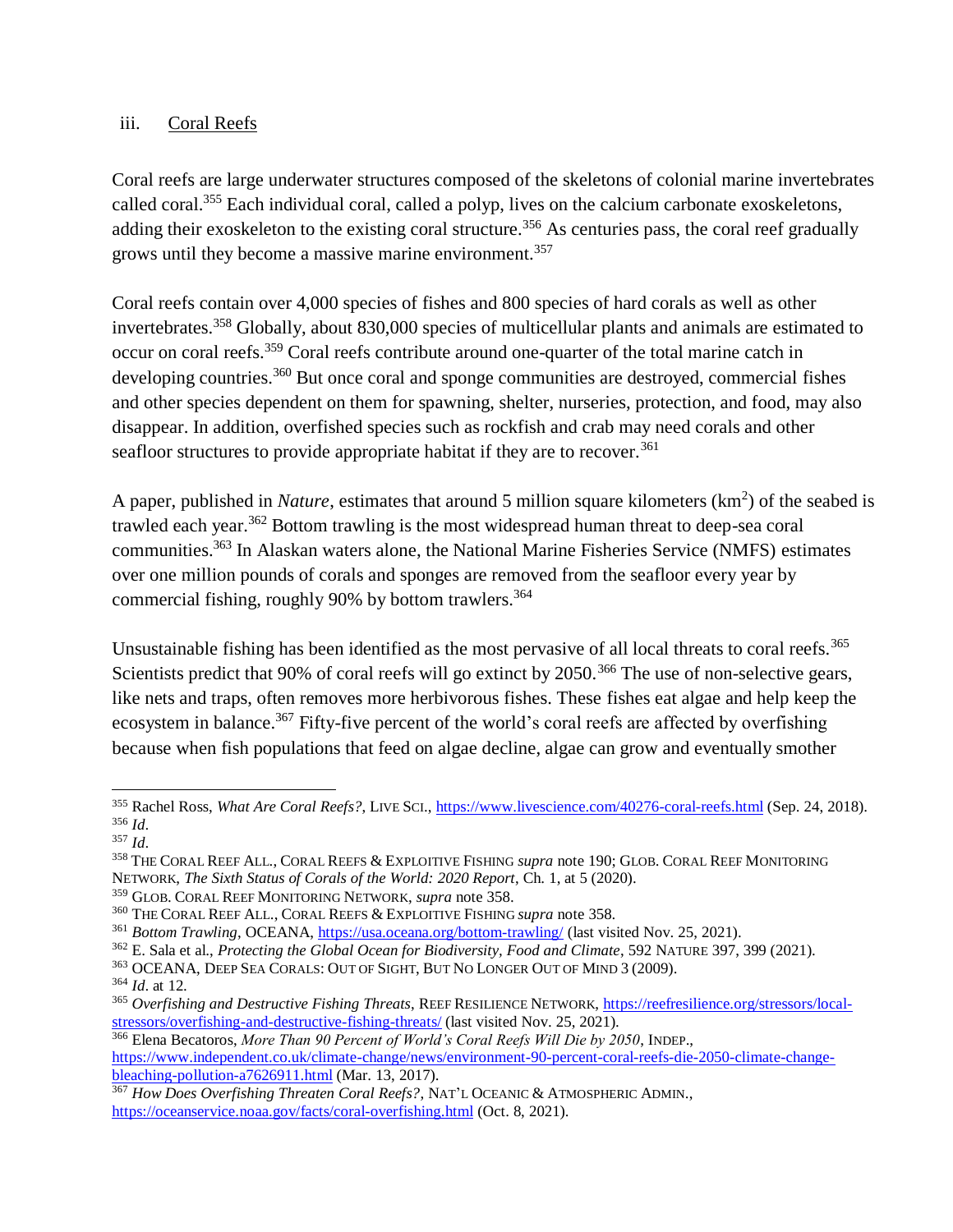corals.<sup>368</sup> Some regions are particularly threatened. For example, 95% of reefs are affected in Southeast Asia.<sup>369</sup> Other unsustainable fishing practices can physically destroy entire sections of coral reefs. Blast fishing, for example, can destroy 64 square feet of a reef with a single blast.<sup>370</sup>

Since 2010, almost all regions globally have experienced a decline in coral cover, with South Asia, Australia, the Pacific, and the East Asian Seas regions exhibiting the greatest declines.<sup>371</sup>

### <span id="page-43-0"></span>3. Case Studies

#### <span id="page-43-1"></span>**A. Assault on Sharks**

As one of the top ocean predators, sharks play an important role in the food chain and help ensure balance in the ocean's ecosystem.<sup>372</sup> With increased demand and exploitation rates for shark species and shark products, concern has steadily grown regarding the status of many shark species and their exploitation in global fisheries.<sup>373</sup> The first global assessment of the IUCN estimated that one-quarter of sharks were threatened with extinction (classified as critically endangered, endangered, or vulnerable according to the criteria of the IUCN Red List of Threatened Species), which makes sharks the most threatened vertebrate lineage after amphibians.<sup>374</sup> Currently, there are 21 species of sharks that are either listed as endangered or threatened under the Endangered Species Act.<sup>375</sup>

Sharks are being fished at a rate of up to 150 to 250 million sharks per year, and approximately 50 million sharks are killed every year as bycatch.<sup>376</sup> Sharks are extremely vulnerable to overfishing based on their biological factors. Sharks are characterized by relatively slow growth, reaching sexual maturity more slowly than other marine fishes, and they produce very few offspring—making it even harder for sharks to recover from overfishing.<sup>377</sup> Once depleted, shark populations can take years, decades, or more to recover.<sup>378</sup> Moreover, the loss of such significant numbers of large predators threatens the health of entire marine ecosystems.<sup>379</sup>

 $\overline{a}$ 

<sup>368</sup> *Coral Reefs 101: Direct Threats*, CORAL REEF ALL.[, https://coral.org/en/coral-reefs-101/direct-threats/](https://coral.org/en/coral-reefs-101/direct-threats/) (last visited Nov. 25, 2021).

<sup>369</sup> *Overfishing and Destructive Fishing Threats*, *supra* note 365.

<sup>370</sup> *Coral Reefs 101: Direct Threats, supra* note 368.

<sup>371</sup> GLOB. CORAL REEF MONITORING NETWORK, *supra* note 358, at 7.

<sup>372</sup> *See* S. Piraino et al., *Variability of Species Roles in Marine Communities* 140 MARINE BIOLOGY 1067 (2000).

<sup>373</sup> *Shark Conservation*, NAT'L OCEANIC & ATMOSPHERIC ADMIN., [https://www.fisheries.noaa.gov/international](https://www.fisheries.noaa.gov/international-affairs/shark-conservation)[affairs/shark-conservation](https://www.fisheries.noaa.gov/international-affairs/shark-conservation) (Aug. 24, 2021).

<sup>374</sup> Nathan Pacoureau et al., *Half a Century of Global Decline in Oceanic Sharks and Rays*, 589 NATURE 567, 567 (2021).

<sup>375</sup> *Shark Conservation*, *supra* note 373.

<sup>376</sup> *Shark Finning*, ANIMAL WELFARE INST.,<https://awionline.org/content/shark-finning> (last visited Nov. 25, 2021).

<sup>377</sup> *See* Pacoureau et al., *supra* note 374, at 568.

<sup>378</sup> *See* E. CORTÉS ET AL., SUSTAINABLE FISHERIES DIV., STOCK ASSESSMENT OF THE DUSKY SHARK IN THE U.S. ATLANTIC AND THE GULF OF MEXICO, SUSTAINABLE FISHERIES DIVISION (2006).

<sup>379</sup> 155 Cong. Rec. 1, E21 (2009) (Introduction of the Shark Conservation Act of 2009).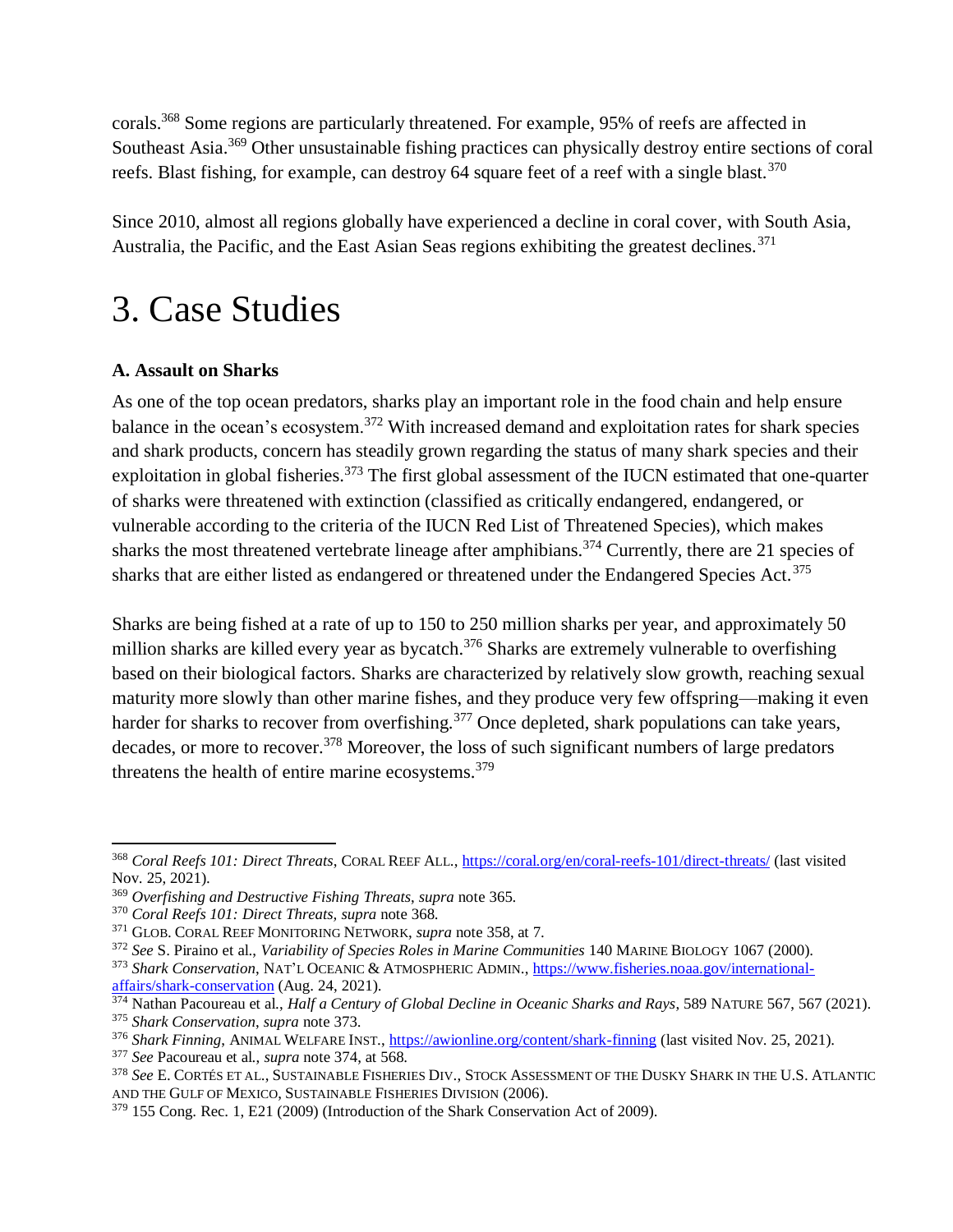Dusky sharks, for example, have experienced population declines of 85 percent due to overfishing and bycatch. In 2010 alone, more than 3,400 dusky sharks were captured as bycatch in two bottom longline fisheries in the southeast region of the U.S. But, duskies aren't the only species to be negatively impacted by bycatch; great whites, tigers, hammerheads, and many other species are also accidentally caught in fishing gear around the world. Throughout the 1990s, fishermen captured 12 million sharks and rays as bycatch every year, just in international waters alone.<sup>380</sup>

Many shark species have been over-exploited because their fins are highly valued for shark fin soup, an Asian delicacy eaten around the world. The demand for shark fins continues to increase. Shark fins are considered one of the highest-priced food items in the world, reaching prices as high as \$700 per kg.<sup>381</sup> In the last 50 years, the slaughter of sharks has risen by 400%, and in the next decade, it is anticipated that 20 species of sharks could become extinct.<sup>382</sup> While shark fin soup does account for a considerable amount of shark consumption, it is estimated that of the sharks killed a year—almost half are being killed for other shark products, including shark oil and shark cartilage.

Shark 'finning' is the practice of cutting off the shark's fins at sea and discarding the rest of the shark. By keeping only the fins, a single vessel can kill an extraordinary number of sharks on a single trip. For example, in 2002, the U.S. vessel King Diamond II was caught by the U.S. Coast Guard off the coast of Guatemala with 32 tons of fins on board (estimated to represent 30,000 sharks), without the corresponding carcasses.<sup>383</sup> In the United States, the Shark Finning Prohibition Act of 2000 amended the MSA (Magnuson-Stevens Fisheries Act) to prohibit shark finning.<sup>384</sup> The law only prohibits any person under U.S. jurisdiction from engaging in the finning of sharks, possessing shark fins aboard a fishing vessel without the corresponding carcass, and landing shark fins without the corresponding carcass—it does not generally prohibit the possession of shark fins off of a vessel.<sup>385</sup> Ten U.S. states currently have shark fin laws that prohibit the possession and retention of shark fins even if they are legally landed under the requirements of the Shark Conservation Act.<sup>386</sup>

<sup>380</sup> Emily Tripp, *Bycatch Spotlight: One of the Biggest Issues Facing Sharks Today*, OCEANA, <https://usa.oceana.org/blog/bycatch-spotlight-one-biggest-issues-facing-sharks-today/> (Aug. 14, 2014).

<sup>&</sup>lt;sup>381</sup> THE PEW ENV'T GROUP, SHARKS IN TROUBLE: HUNTERS BECOME THE HUNTED 18 (2011).

<sup>382</sup> Federico Borella, *Sharks on the Brink of Extinction*, WATER SCI. POL'Y, [https://watersciencepolicy.com/article/sharks](https://watersciencepolicy.com/article/sharks-on-the-brink-of-extinction-c7e884e846e0?language=English)[on-the-brink-of-extinction-c7e884e846e0?language=English](https://watersciencepolicy.com/article/sharks-on-the-brink-of-extinction-c7e884e846e0?language=English) (Apr. 8, 2021).

<sup>383</sup> Edward Dorson, *Shark and Awe in the U.S. Senate*, HUFFPOST, [https://www.huffpost.com/entry/shark-and-awe-in-the](https://www.huffpost.com/entry/shark-and-awe-in-the-us-s_b_776240)us-s<sub>b\_776240</sub> (Oct. 29, 2010).

<sup>&</sup>lt;sup>384</sup> Shark Finning Prohibition Act of 2000, H.R. 5461, 106th Cong. (2000).

<sup>385</sup> *Shark Conservation Act*, NAT'L OCEANIC & ATMOSPHERIC ADMIN.[, https://www.fisheries.noaa.gov/national/laws-and](https://www.fisheries.noaa.gov/national/laws-and-policies/shark-conservation-act)[policies/shark-conservation-act](https://www.fisheries.noaa.gov/national/laws-and-policies/shark-conservation-act) (Aug. 2, 2021). <sup>386</sup> *Id*.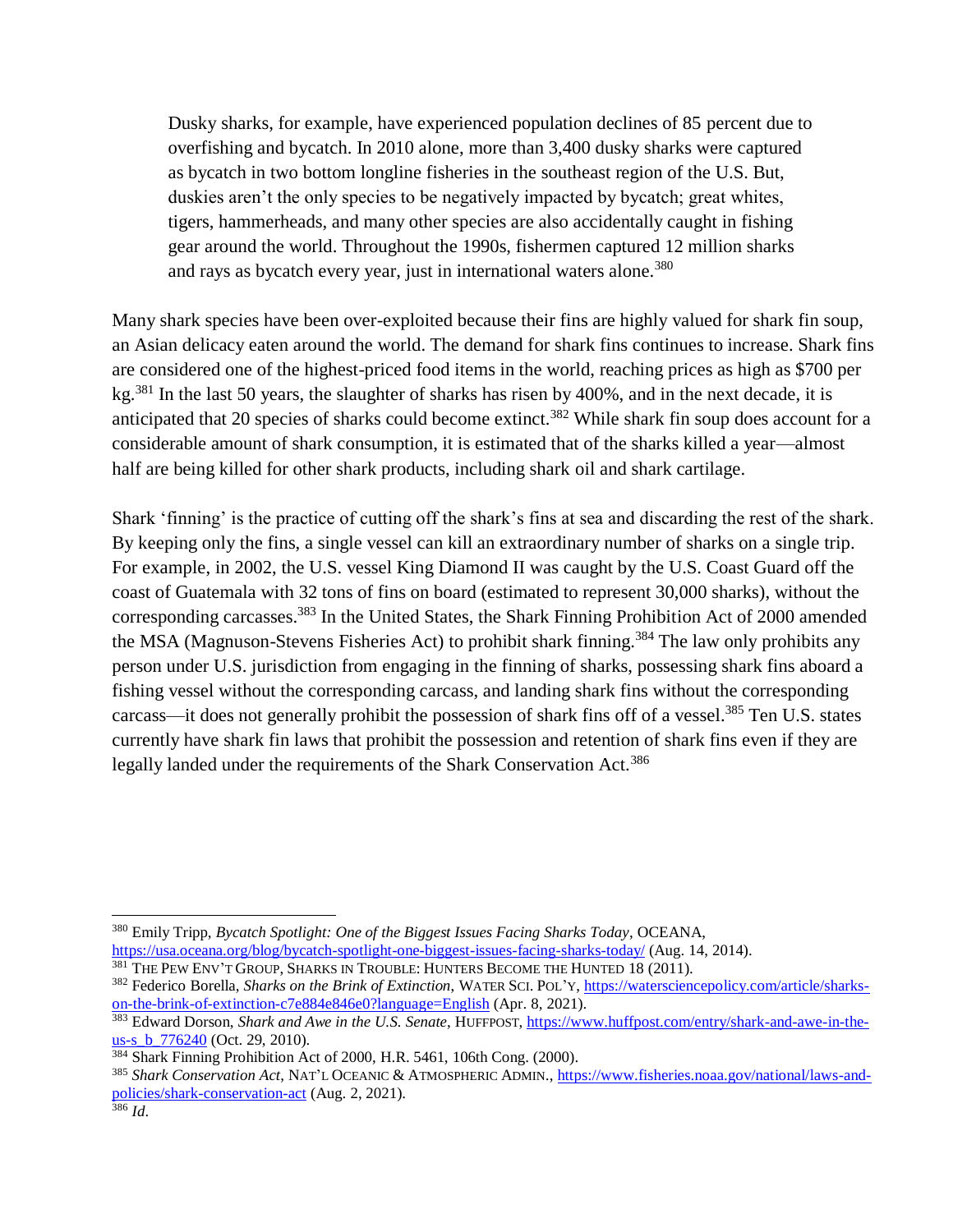#### <span id="page-45-0"></span>**B. Whaling**

The hunting and killing of cetaceans by humans is termed 'whaling.' People have been whaling for thousands of years, with an estimated 2.9 million whales being killed during the 20th century.<sup>387</sup> Historically whaling was for oil, rendered from whale fat or blubber, and spermaceti, from the head cavity of sperm whales which was used to make candles and cosmetics.<sup>388</sup> Today, cetaceans are mainly hunted for food commercially and by Indigenous peoples for nutritional and cultural subsistence, termed Aboriginal Subsistence Whaling (ASW). Cetaceans are also killed to reduce competition for fishes and several small cetaceans are hunted for use as bait to catch fishes. 389 Odontocetes are hunted in some communities for their teeth, which are used as currency.<sup>390</sup>

Because whales migrate worldwide through both coastal waters and the open oceans, the need for international cooperation in their conservation became clear. In 1946, several countries came together to create the International Whaling Commission (IWC) under the International Convention for the Regulation of Whaling  $(ICRW)$ .<sup>391</sup> IWC's purpose is to prevent the overhunting of whales.

In 1986, the IWC agreed to a moratorium to halt commercial whaling.<sup>392</sup> Despite the moratorium on commercial whaling Japan, Norway, and Iceland have declined to join (or left) the countries that agreed to the terms of the international whaling agreement and have continued to commercially whale.<sup>393</sup> Japan allows the sale of whale products despite claiming that it's whaling is for scientific research, Norway objected to the moratorium which allows it to continue commercial whaling, and Iceland has a disputed reservation to the moratorium, which it has used to justify commercial catch quotas since 2006.<sup>394</sup> The three countries have killed over 38,000 whales since 1986 when the moratorium went into effect.<sup>395</sup> Japan has killed fewer whales since leaving the agreement as it can now only whale in its own waters. Iceland has announced that it intends to end its whaling operations in 2024 due to dwindling demand.<sup>396</sup>

The IWC allows for whaling of otherwise protected animals when it is conducted by certain indigenous people to satisfy subsistence needs. The rules for ASW are contained in paragraph 13 of the Schedule to the ICRW and allow for "aborigines" who's cultural, subsistence, and nutritional

 $\overline{\phantom{a}}$ 

<sup>395</sup> *See* ENV'T INVESTIGATION AGENCY, supra note 387.

<sup>&</sup>lt;sup>387</sup> ENV'T INVESTIGATION AGENCY, COMMERCIAL WHALING: UNSUSTAINABLE, INHUMANE, UNNECESSARY 4 (2018).

<sup>&</sup>lt;sup>388</sup> *Whaling*, ANIMAL WELFARE INST.,<https://awionline.org/content/whaling> (last visited Nov. 26, 2021).

<sup>389</sup> *Small Cetacean Hunts*, ANIMAL WELFARE INST.[, https://awionline.org/content/small-cetacean-hunts](https://awionline.org/content/small-cetacean-hunts) (last visited Nov. 26, 2021).

<sup>390</sup> *Whaling*, *supra* note 388.

<sup>391</sup> *History and Purpose*, IWC,<https://iwc.int/history-and-purpose> (last visited Dec. 2, 2021).

<sup>392</sup> *See* ENV'T INVESTIGATION AGENCY, supra note 387.

<sup>393</sup> *Id*.

<sup>394</sup> *Norway Now Kills More Whales Than Japan*, INT'L MARINE MAMMAL PROJECT, <https://savedolphins.eii.org/news/norway-now-kills-more-whales-than-japan> (July 20, 2019).

<sup>396</sup> *Iceland To End Whaling in 2024 as Demand Dwindles*, THE GUARDIAN[, https://www.theguardian.com/environment/](https://www.theguardian.com/environment/%202022/feb/04/iceland-to-end-whaling-in-2024-demand-dwindles)  [2022/feb/04/iceland-to-end-whaling-in-2024-demand-dwindles](https://www.theguardian.com/environment/%202022/feb/04/iceland-to-end-whaling-in-2024-demand-dwindles) (Feb. 4, 2022).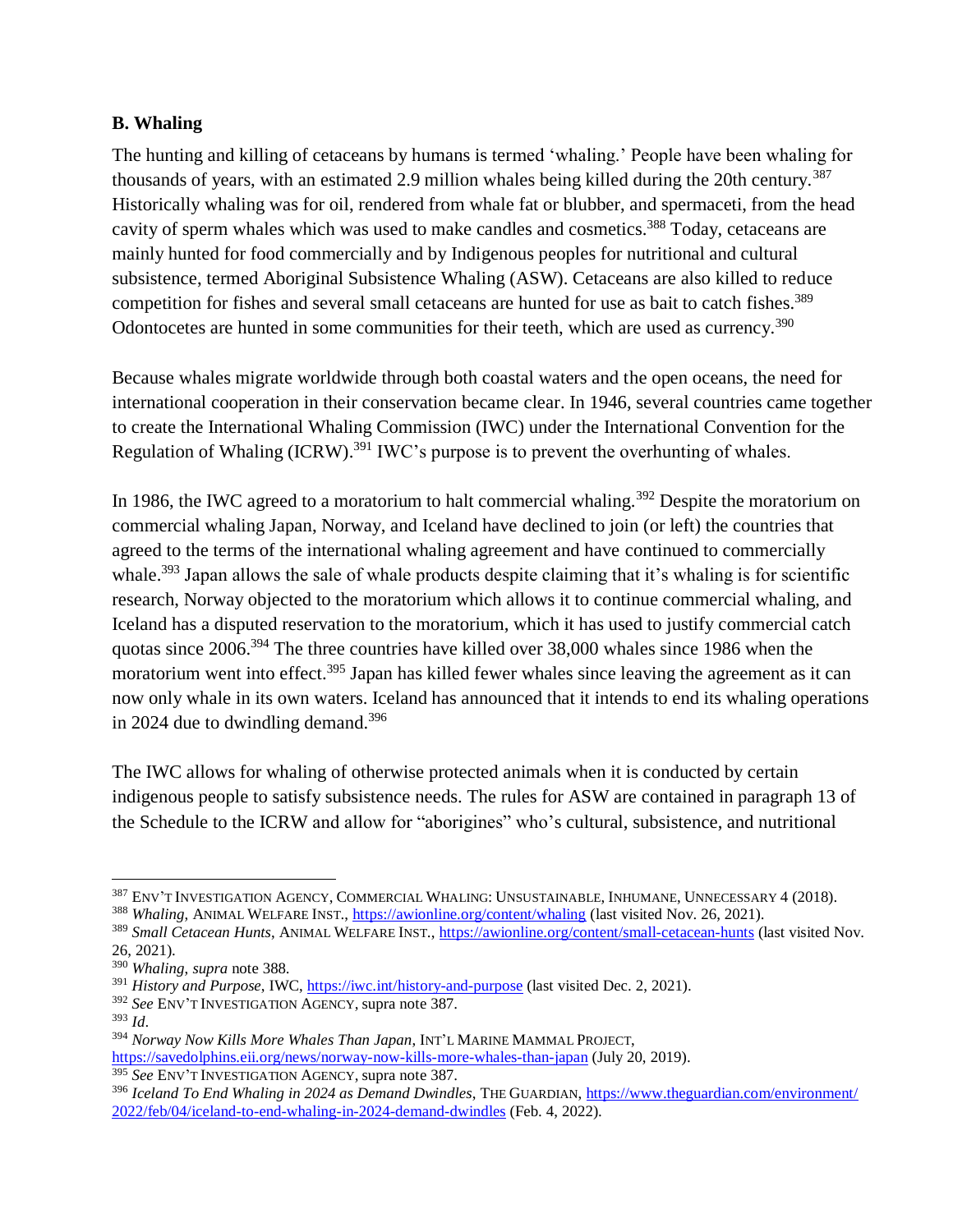need for whales and whaling has been recognized by the IWC, to hunt some baleen whale species "exclusively for local consumption."<sup>397</sup>

### <span id="page-46-0"></span>4. Sustainability

#### <span id="page-46-1"></span>**A. How We Currently Approach Sustainability**

i. The Code

In 1991, the 19<sup>th</sup> session of the FAO Committee on Fisheries (COFI) requested that FAO outline the concept of responsible fisheries and develop a code of conduct.<sup>398</sup> The Code of Conduct for Responsible Fisheries (the Code) was adopted by the FAO in 1995 and is considered a foundational document that sets out international principles and standards for the use of fisheries and aquaculture resources, including thorough regional mechanisms and cooperation to ensure sustainable use of aquatic living resources in harmony with the environment.<sup>399</sup> According to the FAO, the Code recognizes the nutritional, economic, social, environmental, and cultural importance of fisheries and aquaculture.<sup>400</sup> It is directed toward members and non-members of FAO, fishing entities, subregional, regional, and global organizations (governmental and nongovernmental), everyone concerned with conserving fishery resources, managing fisheries, and developing fisheries, and other users of the aquatic environment concerning fisheries.<sup>401</sup> The Code does not consider the welfare of the animals involved.

#### ii. Sustainable Development Goal (SDG) 14

The Sustainable Development Goals (SDGs) are a universal call to end poverty, protect the planet, and improve lives.<sup>402</sup> There are 17 SDGs and 169 targets that were adopted by the United Nations (UN) Member States in 2015, as part of the 2030 Agenda for Sustainable Development. Goal 14— Life Below Water—is to conserve and sustainably use the oceans, seas, and marine resources for sustainable development. $403$  The targets of Goal 14 include: $404$ 

 $\overline{\phantom{a}}$ <sup>397</sup> *Aboriginal Subsistence Whaling*, ANIMAL WELFARE INST.,<https://awionline.org/content/subsistence-whaling> (last visited Nov. 26, 2021).

<sup>398</sup> FAO, SUSTAINABILITY IN ACTION, *supra* note 181, at 93.

<sup>399</sup> *Id*.

<sup>400</sup> *Id*.

<sup>401</sup> *Code of Conduct for Responsible* Fisheries, NAT'L OCEANIC & ATMOSPHERIC ADMIN.,

<https://www.fisheries.noaa.gov/national/international-affairs/code-conduct-responsible-fisheries> (last visited Dec. 2, 2021).

<sup>402</sup> *Sustainability Development Goals*, UNITED NATIONS[, https://www.un.org/sustainabledevelopment/development](https://www.un.org/sustainabledevelopment/development-agenda/)[agenda/](https://www.un.org/sustainabledevelopment/development-agenda/) (last visited Nov. 29, 2021).

<sup>403</sup> G.A. Res. A/70/1, at 14 (Oct. 21, 2015).

<sup>404</sup> *Id*. at 23-24.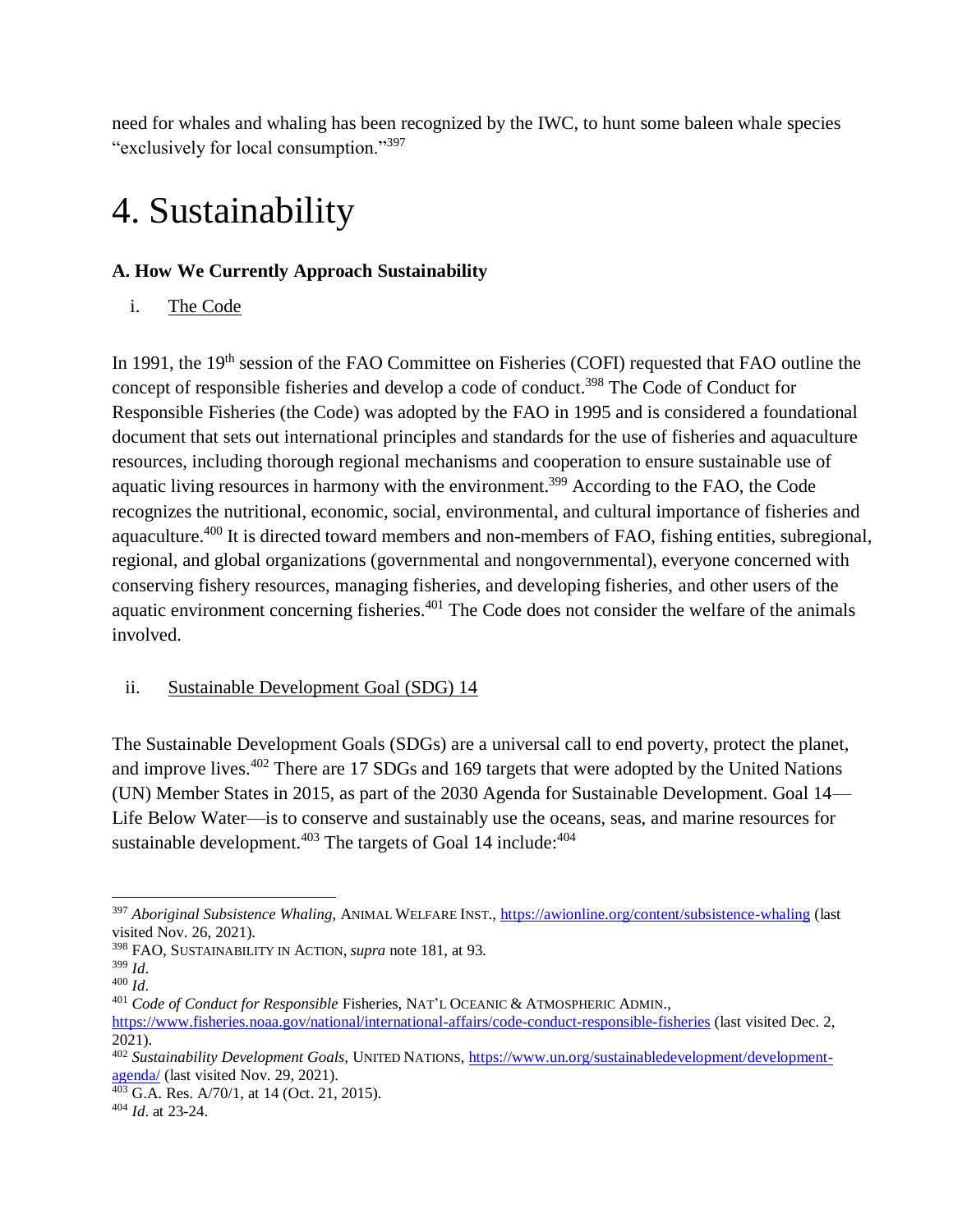| <b>Target</b> | <b>Target</b><br>Year | <b>Target Description</b>                                                                                                                                                                                                                                                                                                                                                                                                                                                     |
|---------------|-----------------------|-------------------------------------------------------------------------------------------------------------------------------------------------------------------------------------------------------------------------------------------------------------------------------------------------------------------------------------------------------------------------------------------------------------------------------------------------------------------------------|
| #1            | 2025                  | "prevent and significantly reduce marine pollution of all kinds, in<br>particular from land-based activities, including marine debris and nutrient<br>pollution"                                                                                                                                                                                                                                                                                                              |
| #2            | 2020                  | "sustainably manage and protect marine and coastal ecosystems to avoid<br>significant adverse impacts, including by strengthening their resilience,<br>and take action for their restoration in order to achieve healthy and<br>productive oceans"                                                                                                                                                                                                                            |
| #3            | n/a                   | "Minimize and address the impacts of ocean acidification, including<br>through enhanced scientific cooperation at all levels"                                                                                                                                                                                                                                                                                                                                                 |
| #4            | 2020                  | "effectively regulate harvesting and end overfishing, illegal, unreported<br>and unregulated fishing and destructive fishing practices and implement<br>science-based management plans, in order to restore fish stocks in the<br>shortest time feasible, at least to levels that can produce maximum<br>sustainable yield as determined by their biological characteristics"                                                                                                 |
| #5            | 2020                  | "conserve at least 10 per cent of coastal and marine areas, consistent with<br>national and international law and based on the best available scientific<br>information"                                                                                                                                                                                                                                                                                                      |
| #6            | 2020                  | "prohibit certain forms of fisheries subsidies which contribute to<br>overcapacity and overfishing, eliminate subsidies that contribute to illegal,<br>unreported and unregulated fishing and refrain from introducing new such<br>subsidies, recognizing that appropriate and effective special and<br>differential treatment for developing and least developed countries should<br>be an integral part of the World Trade Organization fisheries subsidies<br>negotiation" |
| #7            | 2030                  | "increase the economic benefits to Small Island developing States and<br>least developed countries from the sustainable use of marine resources,<br>including through sustainable management of fisheries, aquaculture and<br>tourism"                                                                                                                                                                                                                                        |
| #A            | n/a                   | "Increase scientific knowledge, develop research capacity and transfer<br>marine technology, taking into account the Intergovernmental<br>Oceanographic Commission Criteria and Guidelines on the Transfer of<br>Marine Technology, in order to improve ocean health and to enhance the<br>contribution of marine biodiversity to the development of developing<br>countries, in particular small island developing States and least developed<br>countries"                  |
| #B            | n/a                   | "Provide access for small-scale artisanal fishers to marine resources and<br>markets"                                                                                                                                                                                                                                                                                                                                                                                         |
| #C            | n/a                   | "Enhance the conservation and sustainable use of oceans and their<br>resources by implementing international law as reflected in UNCLOS,<br>which provides the legal framework for the conservation and sustainable<br>use of oceans and their resources"                                                                                                                                                                                                                     |

These targets are formulated in anthropocentric terms, meaning that they are to be achieved for the sake of humans. This implies that the SDGs highlights values that are of interest to humans. This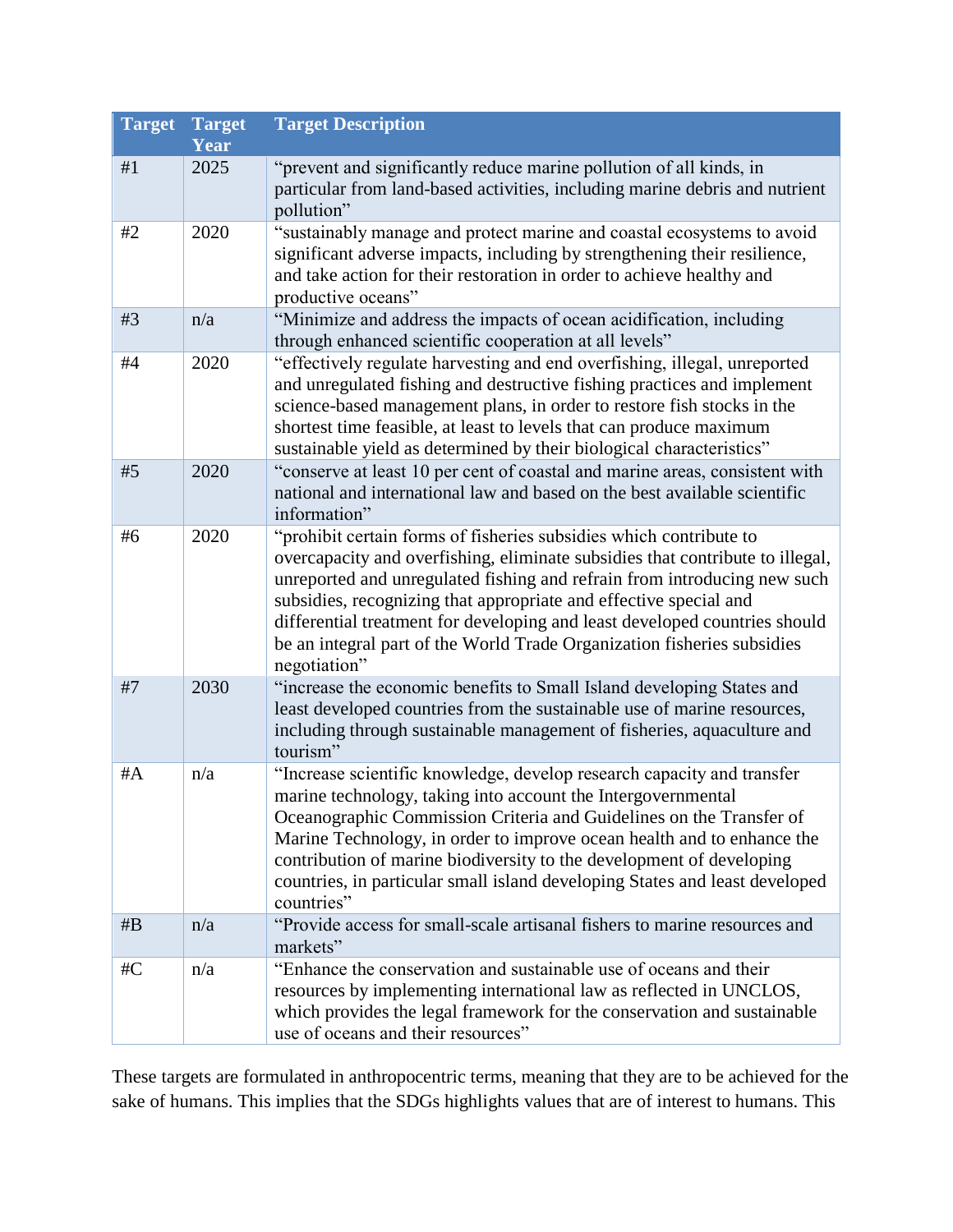becomes clear when reading the descriptions of the respective SDGs—in this case, SDG 14—and their targets, as well as the reasons why it is important to achieve a sustainable future. SDG 14 is also directly relevant to non-human animals, which should include goals that pertain to their welfare as well.

#### iii. Magnuson-Stevens Act (MSA)

In the United States the MSA—the primary law that governs marine fisheries in the United States first passed in 1976, was created to "foster the long-term biological and economic sustainability of marine fisheries."<sup>405</sup> The MSA's objectives include preventing overfishing, rebuilding overfished stocks, increasing long-term economic and social benefits, and ensuring a safe and sustainable supply of seafood.<sup>406</sup> Congress has made two significant revisions to the MSA. First in 1996, with the passage of the Sustainable Fisheries Act, and in 2007 with the MSA Reauthorization Act.<sup>407</sup> The Sustainable Fisheries Act includes strengthened requirements to prevent overfishing and rebuilding overfished areas, national standards to address bycatch, and introduced fish habitat as a key component in fisheries management.<sup>408</sup> MSA Reauthorization Act includes requirements that establish annual catch limits and accountability measures.<sup>409</sup>

The current framework on wild-caught fishing sustainability seems to focus mainly on replenishing fishing stocks in order to continue fishing. None of the frameworks goes any further than suggesting that only overfishing is the main sustainability concern. Looking at wild-caught fishing through a holistic framework would include animal welfare, less environmentally damaging fishing gear, less fishing in general, more areas that are completely protected from fishing, other environmental stressors and more harms in order to regain healthy aquatic habitats.

#### iv. Current Definitions

Currently, NOAA suggests "[w]ell-managed wild-capture fisheries and environmentally responsible marine aquaculture play an increasingly important role in our food supply, our health, and the environment."<sup>410</sup> It is unclear from NOAA's definition what they consider to be 'well-managed' and 'environmentally responsible'. This definition also leaves out any indication of animal welfare issues and focuses only on human food supply from fishes. 'Sustainable seafood' is not possible unless the animals used for seafood and the animals incidentally caught are addressed in definitional language within agencies and organizations.

 $\overline{\phantom{a}}$ <sup>405</sup> *Laws & Policies: Magnuson-Stevens Act*, *supra* note 178.

<sup>406</sup> Magnuson-Stevens Fishery Conservation and Management Reauthorization Act of 2006, 16 U.S.C. § 1801 (2007).

<sup>407</sup> *Laws & Policies: Magnuson-Stevens Act*, *supra* note 178.

<sup>408</sup> Sustainable Fisheries Act, 16 U.S.C § 1801 (1996).

<sup>409</sup> Magnuson-Stevens Fishery Conservation and Management Reauthorization Act of 2006, 16 U.S.C. § 1801 (2007). <sup>410</sup> *Understanding Sustainable Seafood*, NAT'L OCEANIC & ATMOSPHERIC ADMIN.,

<https://www.fisheries.noaa.gov/insight/understanding-sustainable-seafood> (last visited Nov. 29, 2021).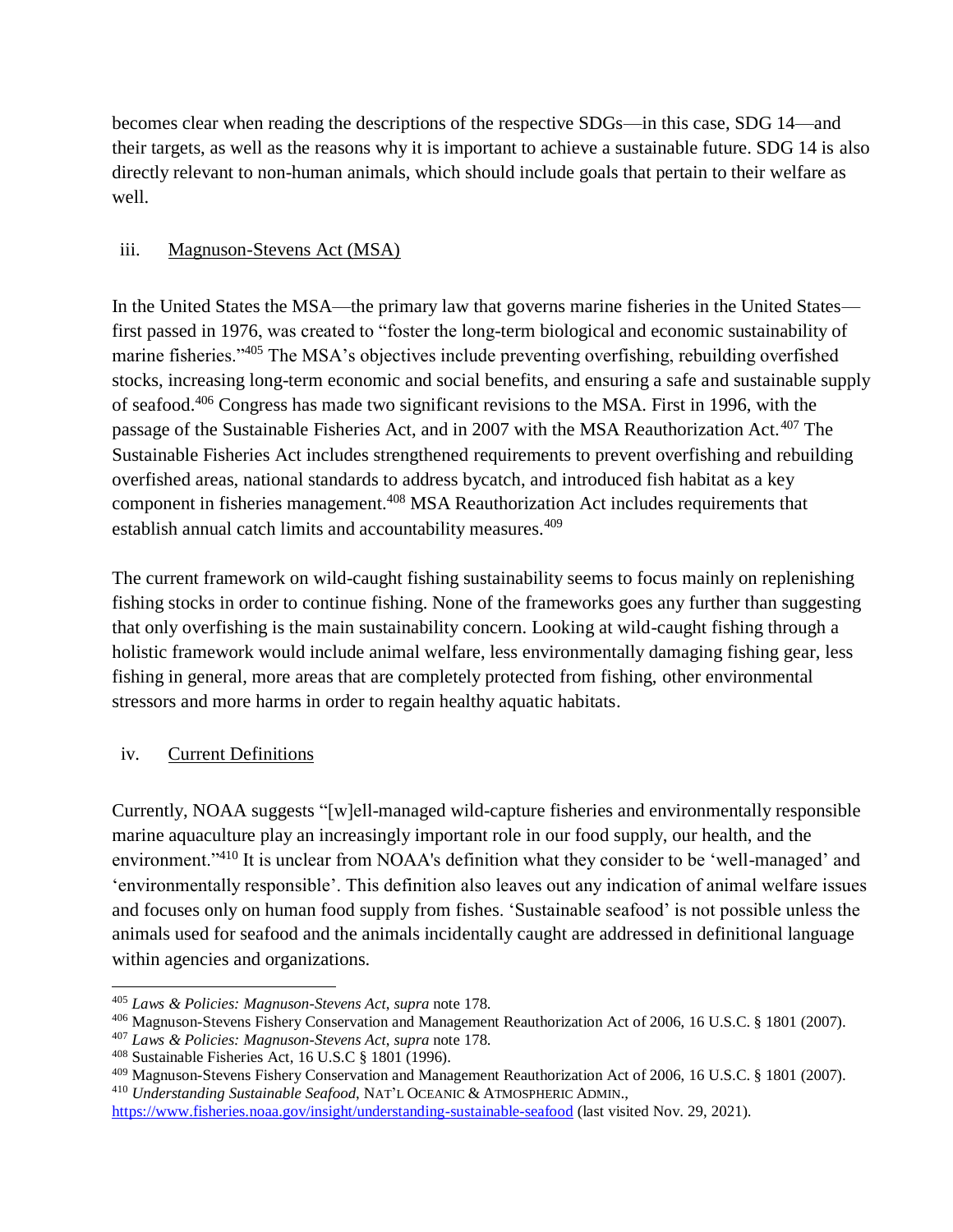The FAO defines 'sustainable development' as "the management and conservation of the natural resource base, and the orientation of technological and institutional change in such a manner as to ensure the attainment and continued satisfaction of human needs for present and future generations. Such sustainable development (in the agriculture, forestry, and fisheries sectors) conserves land, water, plant and animal genetic resources, is environmentally non-degrading, technologically appropriate, economically viable and socially acceptable."<sup>411</sup>

More specifically, the FAO defines 'sustainable agriculture' and 'rural development' as processes that meet the following criteria:

*(1) they ensure that the basic nutritional requirements of present and future generations, qualitatively and quantitatively, are met while providing a number of other agricultural products;* 

*(2) they provide durable employment, sufficient income and decent living and working conditions for all those engaged in agricultural production;* 

*(3) they maintain and, where possible, enhance the productive capacity of the natural resource base as a whole, and the regenerative capacity of renewable resources, without disrupting the functioning of basic ecological cycles and natural balances, destroying the socio-cultural attributes of rural communities, or contaminating the environment;* 

*(4) they reduce the vulnerability of the agriculture sector to adverse natural and socioeconomic factors and other risks, and strengthen self-reliance.<sup>412</sup>*

The Marine Stewardship Council—an international non-profit organization that certifies sustainable seafood—measures and assesses sustainability with three main principles. First, fishing must be at a level population to remain productive and healthy.<sup>413</sup> Second, fishing activity must be managed carefully so that other species and habitats within the ecosystem remain healthy.<sup>414</sup> Lastly, complying with relevant laws and being able to adapt to changing environmental circumstances is necessary.<sup>415</sup>

 $\overline{\phantom{a}}$ 

<sup>411</sup> FLAVIO CORSIN ET AL., FOOD & AGRIC. ORG. OF THE U.N., A QUALITATIVE ASSESSMENT OF STANDARDS AND CERTIFICATION SCHEMES APPLICABLE TO AQUACULTURE IN THE ASIA-PACIFIC REGION (2007). <sup>412</sup> *Id*.

<sup>413</sup> *What is the MSC?*, MARINE STEWARDSHIP COUNCIL, [https://www.msc.org/about-the-msc/what-is-the-msc;](https://www.msc.org/about-the-msc/what-is-the-msc) (last visited Nov. 29, 2021); *What is Sustainable Fishing?*, MARINE STEWARDSHIP COUNCIL[, https://www.msc.org/what-we-are](https://www.msc.org/what-we-are-doing/our-approach/what-is-sustainable-fishing)[doing/our-approach/what-is-sustainable-fishing](https://www.msc.org/what-we-are-doing/our-approach/what-is-sustainable-fishing) (last visited Nov. 29, 2021).

<sup>414</sup> *Id*. <sup>415</sup> *Id*.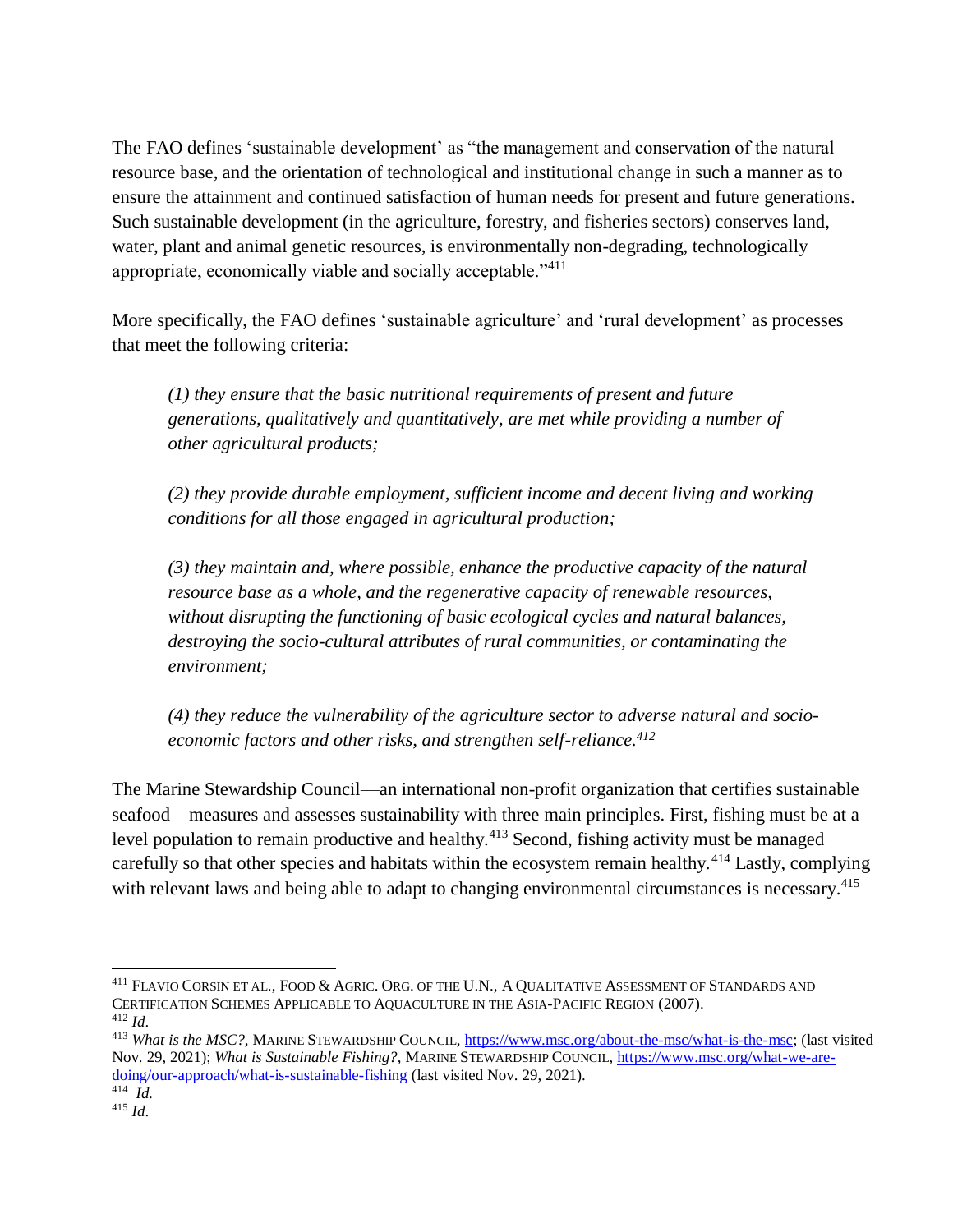Again, we can see that these agencies and organizations do little to define sustainability beyond concepts that focus solely on population sizes. The Marine Stewardship Council does address other species and habitats within their definition. But it falls short in actually describing what true sustainability in wild-caught fishing would look like.

#### <span id="page-50-0"></span>**B. True Sustainability**

i. Indigenous Practices

There is growing recognition that the ecological knowledge and stewardship practices of Indigenous peoples can offer pathways for effective and socially just conservation and resource management. Traditional ecological knowledge systems are combined with practices, concepts, and modes of teaching and learning that can be related directly and indirectly to resource stewardship and conservation.<sup>416</sup>

The foundation of effective and resilient resource management systems addresses the health of ecosystems within legal and political institutions. In the same way that global economics shapes Western political institutions, pre-Western salmon fisheries have and continue to shape Indigenous institutions. Within these systems, the right to access land goes hand in hand with a set of responsibilities that protect future abundance and promote long-term stability. For example, some principles that guide the work of the Haíłzaqv Nation in modern management plans are:

"The right to use a river system comes with the responsibility to maintain a river system."

"The primary focus should be on what is left behind, not what is taken."<sup> $417$ </sup>

Indigenous fishing technologies are highly effective and allow fishers to harvest large quantities of fishes; the main difference between Indigenous and non-indigenous fishing practices is the methodology.<sup>418</sup> These technologies have been regulated by traditional structures of resource management that control harvest pressure.<sup>419</sup> Western societies emphasize the extraction of resources for short-term profit in a capitalistic society, whereas Indigenous resource management is guided by key differences in cultural values and knowledge. Emphasis is placed on multigenerational sustenance and reciprocity to protect the world beyond reasons that are human-centric. The

 $\overline{\phantom{a}}$ 

<sup>416</sup> Nancy J. Turner, *Coming to Understanding: Developing Conservation through Incremental Learning in the Pacific Northwest*, 34 HUM. ECOLOGY 495, 496 (2006).

<sup>417</sup> William I. Atlas et al., *Indigenous Systems of Management for Culturally and Ecologically Resilient Pacific Salmon (Oncorhynchus spp.) Fisheries*, 71 BIOSCIENCE 186, 190 (2021).

<sup>418</sup> *See* Charles R. Menzies & Caroline F. Butler, *Returning to Selective Fishing through Indigenous Fisheries Knowledge*, 31 AM. INDIAN Q. 441 (2007).

<sup>419</sup> *Id*. at 442.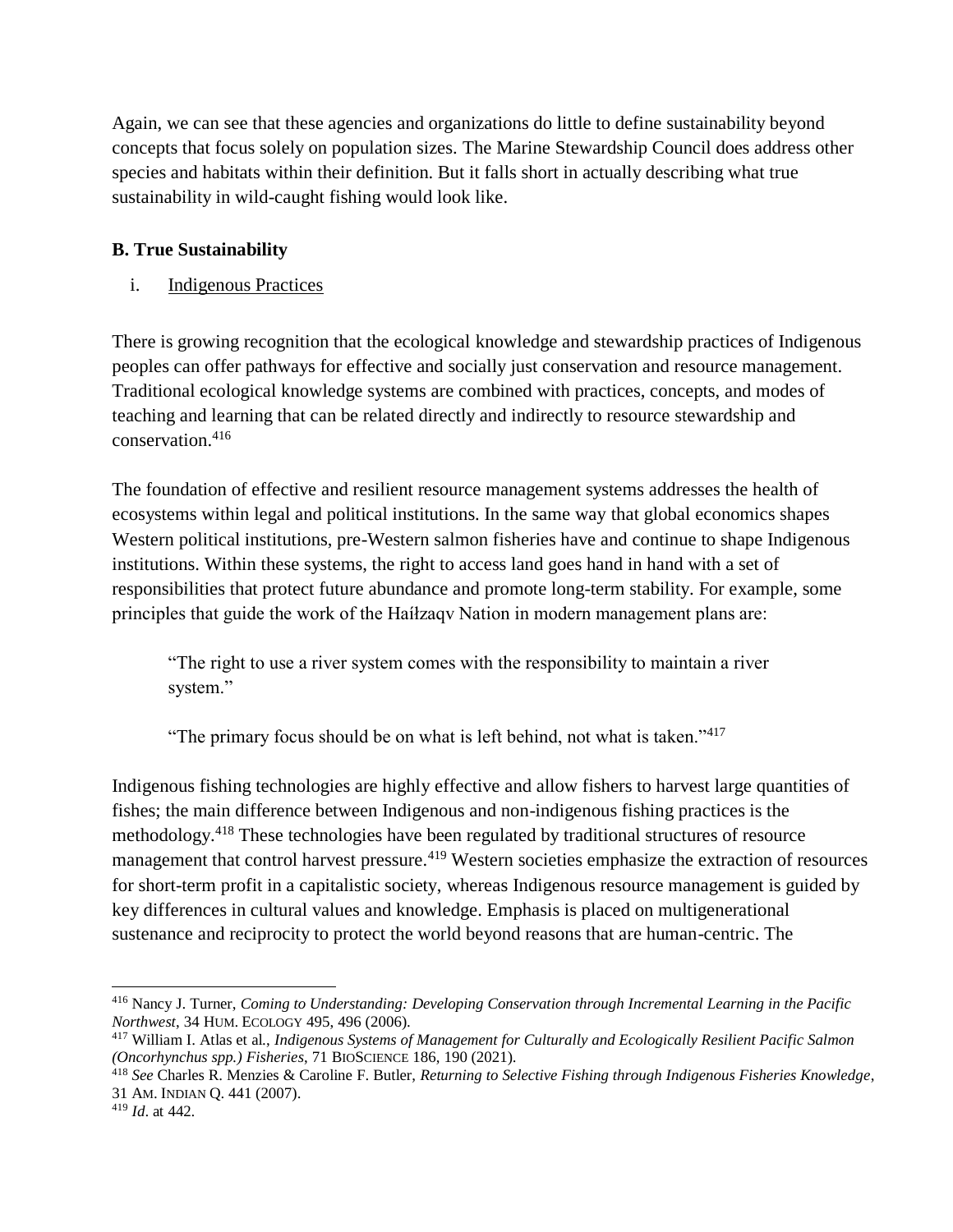reintroduction of traditional Indigenous fishing techniques is crucial for sustainable fisheries, in particular the traditional fishing gear that reduces ecological damage.<sup>420</sup>

A study published by *BioScience* reviewed Indigenous management of salmon, including selective fishing technologies, harvest practices, and governance grounded in multigenerational place-based knowledge.<sup>421</sup> The study found when they contrasted Indigenous systems with contemporary Western management, they found vulnerabilities of Western governance and harvest management that have contributed to declining salmon fisheries.<sup>422</sup> The study focused on Indigenous peoples of the Northern Pacific Rim who have harvested salmon for more than 10,000 years, evidence suggests that Indigenous peoples had been using salmon long-term and intensively deliberate and well-honed systems of salmon management.<sup>423</sup> All the systems used were rooted in traditional laws, cultural beliefs, spiritual beliefs, and best management practices that promote sustainability and access to salmon by limiting the risks of overharvesting and population decline. The study went on to suggest that revitalizing traditional systems of salmon management can improve prospects for sustainable fisheries and healthy fishing communities. $424$ 

In New Zealand, all fisheries after 1980 have been managed under a system that allocates a certain quota of fishes to fishers around the country.<sup>425</sup> Māori were largely left out of the decision-making process and few rights were granted to them. Because of this, proceedings started and concluded in 1992 with Māori being awarded 10% of the original quota, 20% of the new quota, and \$150 million to purchase additional quota and half of the largest seafood company in the country.<sup>426</sup> Currently, Māori own about 40% of the fishing quota in New Zealand, and New Zealand is recognized as having one of the most sustainable fishery management systems in the world.<sup>427</sup> Countries that have effective fisheries management systems generally have healthy fish stocks, while those without effective fisheries management have declining abundance and increasing fishing pressure on fish stocks.

Indigenous communities have inhabited the United States for millennia, and they have more experience than anyone in land management. Research has also shown that biodiversity tends to decline more slowly on land managed by Indigenous peoples.<sup>428</sup> Indigenous peoples' practices can give us an insight into ways that we can transform our current wild-caught fishing practices into ones that are less harmful to animals. Creating a sustainability framework that includes both Indigenous

<sup>420</sup> *See id*.

<sup>421</sup> *See* Atlas et al., *supra* note 417.

<sup>422</sup> *See id*.

<sup>423</sup> *Id*. at 286-87.

<sup>424</sup> *Id*. at 287.

<sup>425</sup> *Social & Environmental Justice in Seafood*, SUSTAINABLE FISHERIES[, https://sustainablefisheries-uw.org/seafood-](https://sustainablefisheries-uw.org/seafood-101/social-environmental-justice-in-seafood/)[101/social-environmental-justice-in-seafood/](https://sustainablefisheries-uw.org/seafood-101/social-environmental-justice-in-seafood/) (last visited Dec. 2, 2021).  $\frac{426}{1}$ *Id.* 

<sup>427</sup> *Id*.

<sup>428</sup> Benji Jones, *The Biden Administration Has a Game Changing Approach to Nature Conservation*, VOX, <https://www.vox.com/2021/5/7/22423139/biden-30-by-30-conservation-initiative-historic> (May 7, 2021).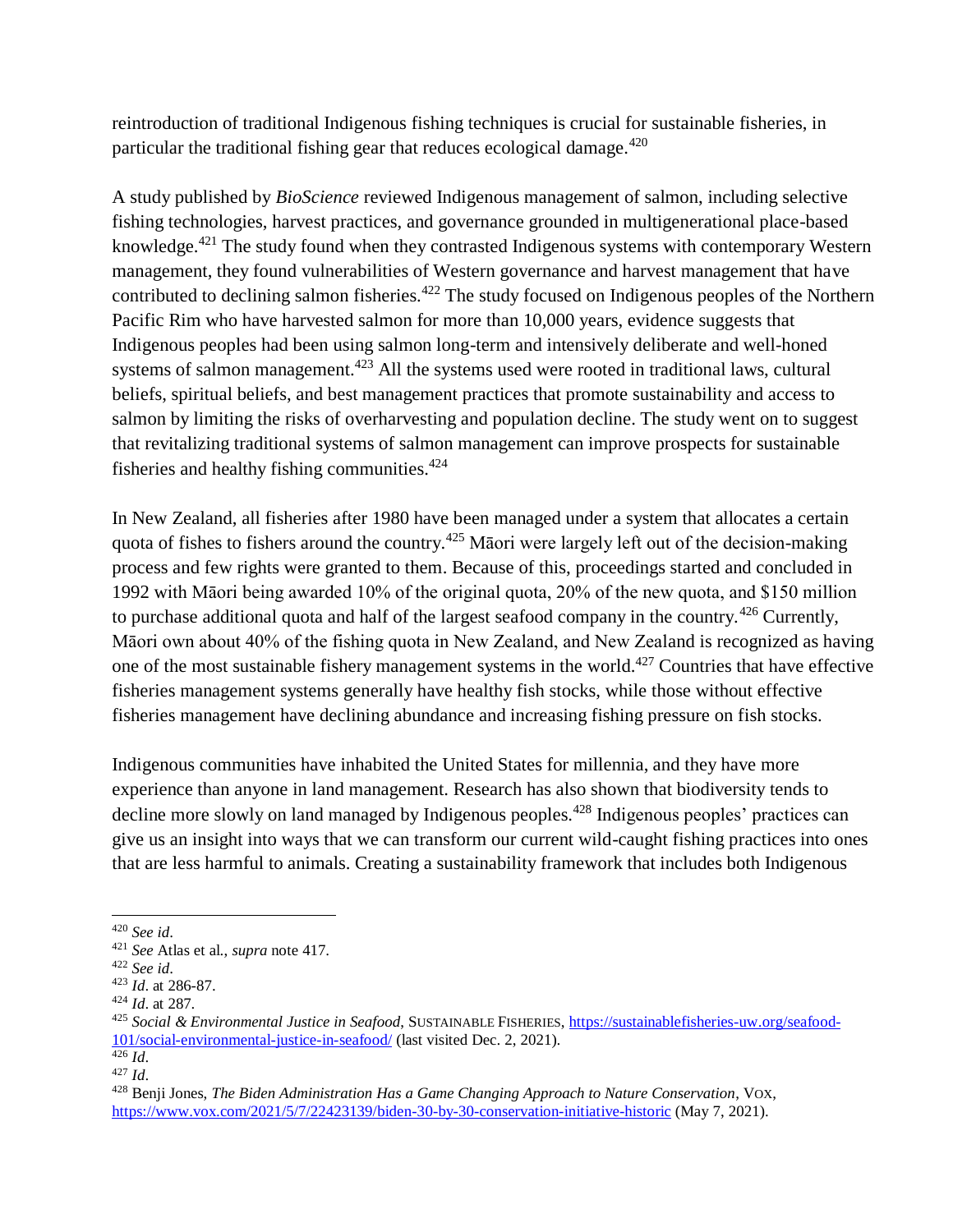knowledge and scientific data may be an avenue to base sustainability assessment on. When it comes to the conversation about sustainable fishing, it is important to include the voices of Indigenous peoples who have been living and fishing on these lands for thousands of years.

#### ii. Disentangling The Sustainability Myth

The word 'sustainability' has become overused and has become somewhat meaningless—a sort of buzzword. When trying to find a definition of the word 'sustainability' it becomes increasingly clear that 'sustainability' is a word used without precise definitional language. In 1987, the UN Brundtland Commission defined sustainability as "meeting the needs of the present without compromising the ability of future generations to meet their own needs."<sup>429</sup> The Brundtland Report goes on to define 'needs' specifically in terms of prioritizing the essential needs of the world's poor.<sup>430</sup>

When it comes to narrowing 'sustainability' and defining 'wild-caught fishing sustainability' we have seen (*above*) organizations and agencies give the phrase more precise language than 'sustainability.' We have not seen wild-caught fishing organizations or agencies address the welfare of the animals or come close to defining wild-caught fishing sustainability without an anthropocentric focus.

'Sustainability' is an economic and ecological concept, but it is not currently a good wild-caught fishing conservation term. Organizations and agencies tend to base sustainability on estimating the population size of fish stocks in terms of replenishing. Multi-species interactions are also an important concern in establishing population size and catch limits. Given the current framing of 'sustainability' as a fisheries management goal and the historical economic origins of the term, fishing to maximum sustainable yield is often seen as one of potentially many goals of successful fisheries management. The term underfished also has clear exploitation connotations, implying that more should be done to increase the harvest of these stocks, rather than the true meaning that these populations are depleted, but not yet to the extent that their reproductive capacity has been damaged.<sup>431</sup> Predators eat prey species, and prey species provide food for predators.<sup>432</sup> As such, fixing a level of mortality for a given fish stock may not be reasonable, as different species will influence each other's population sizes.<sup>433</sup>

Wild-caught fishing from a conservation perspective needs to consider the ocean in an allencompassing approach, this approach must include animal welfare. Understanding the overall impact of fishing, rather than whether each individual stock is still able to replenish its population size in the following year, would be a better alternative.

<sup>429</sup> *Sustainability*, *supra* note 39.

<sup>430</sup> *Id*.

<sup>431</sup> Richard Stafford, *Sustainability: A Flawed Concept for Fisheries Management?*, 7 ELEMENTA 1, 3 (2019).

<sup>432</sup> *Id*. <sup>433</sup> *Id*.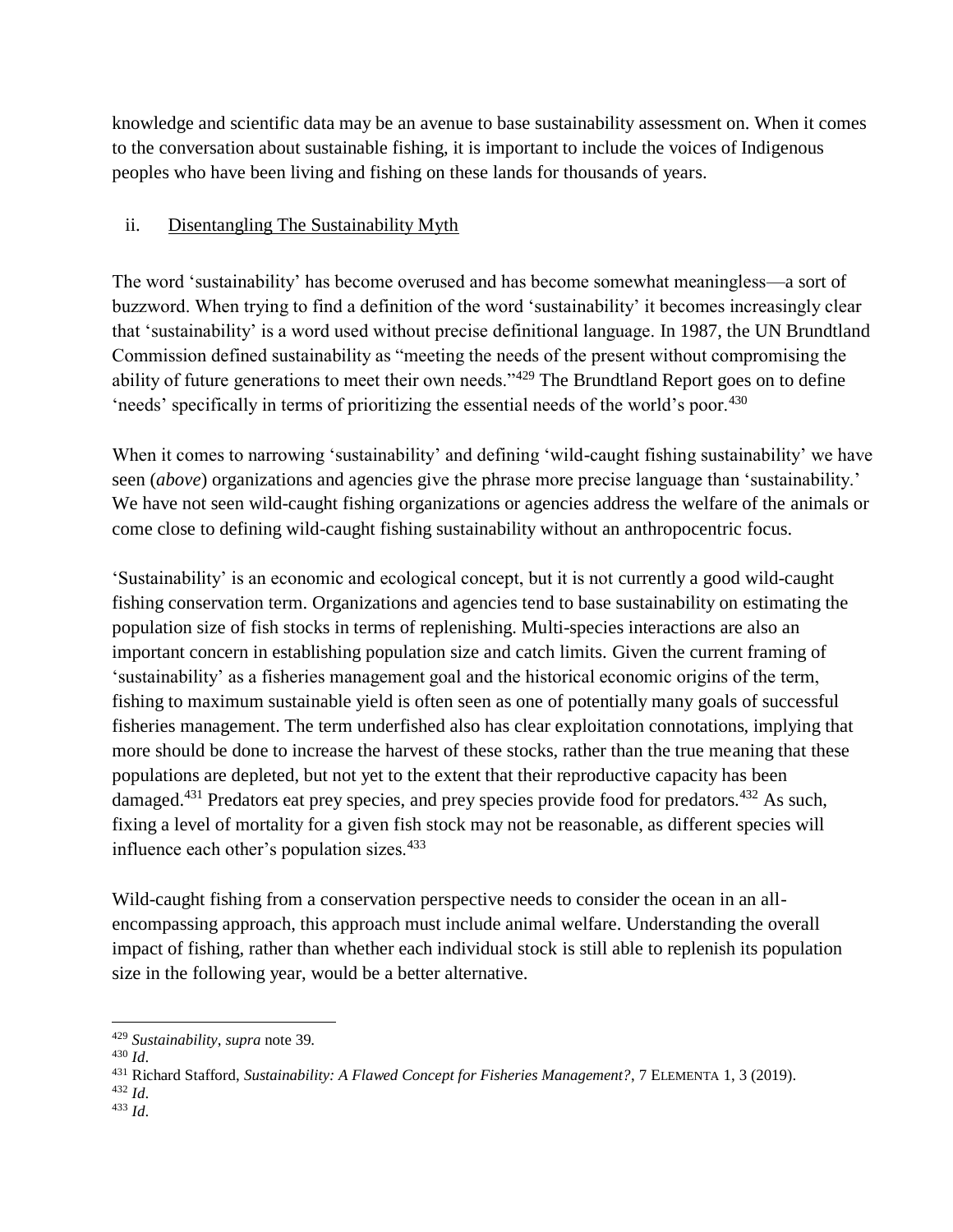One study published by *Nature* suggested marine protected areas (MPAs) as an effective tool for restoring ocean biodiversity and ecosystems.<sup>434</sup> Most MPAs restrict or prohibit harmful extraction uses to some degree.<sup>435</sup> Nearly every country in the world has agreed to a goal of protecting at least 10% of the world's coastal and marine areas by 2020.<sup>436</sup> As of June 2020, MPAs that prohibit commercial fishing account for 23% of U.S. waters.<sup>437</sup> Only 3% of U.S. waters are highly protected, prohibiting all extractive uses (or "no take").<sup>438</sup> Developing a conservation planning framework that prioritizes highly protected MPAs would result in benefits including protecting fishes, biodiversity, and securing marine carbon stocks that are at risk from human activities. <sup>439</sup> The *Nature* study found "that we could achieve 90% of the maximum potential biodiversity benefits from MPAs by strategically protecting 21% of the ocean." <sup>440</sup> This would increase the average protection of endangered and critically endangered species from currently 1.5% and 1.1% of their ranges to 82% and 87%, respectively.<sup>441</sup> This suggests that the best method to sustain wild-caught fishing is to not allow any sort of commercial fishing within MPAs.

In January of 2021, President Biden signed Executive Order 14008, *Tackling the Climate Crisis at*  Home and Abroad.<sup>442</sup> The Executive Order commits to a "30 by 30" goal that was first envisioned in the *Ocean-Based Climate Solution Act*, which was introduced into the United States House of Representatives in 2020.<sup>443</sup> This "30 by 30" plan aims to commit 30% of lands and oceans to conservation by 2030, which in the House version of the bill entails a complete ban on "commercial extractive use" in areas of the ocean conserved.<sup>444</sup> Title II of the Act would require the executive branch to establish MPAs over 30% of oceans in the U.S., an action that the Biden administration said it plans to take even without the passage of the Act.<sup>445</sup>

The United States is among more than 50 countries that have committed to "30 by 30."<sup>446</sup> Currently, in the United States, one-quarter of the oceans are within permanently protected areas.<sup>447</sup> Language in

 $\overline{\phantom{a}}$ <sup>434</sup> *See* Enric Sala et al., *Protecting the Global Ocean for Biodiversity, Food and Climate*, 592 NATURE 397 (2021). <sup>435</sup>*Understanding Area-based Management in U.S. Waters*, NAT'L OCEANIC & ATMOSPHERIC ADMIN.,

<https://marineprotectedareas.noaa.gov/gallery/understanding-area-based-mgmt-in-us-waters.html> (last visited Dec. 2, 2021).

 $436$  *Id.* 

<sup>437</sup> *Id*.

<sup>438</sup> *Id*.

<sup>439</sup> Sala et al., *supra* note 434.

<sup>440</sup> *Id*. at

<sup>441</sup> *Id*. at

<sup>442</sup> U.S. DEP'T OF THE INTERIOR, CONSERVING AND RESTORING AMERICA THE BEAUTIFUL, 10 (2021).

<sup>443</sup> *See* Ocean-Based Climate Solution Act of 2021, H.R. 3764, 117th Cong. (introduced).

<sup>444</sup> *Id*. at 6.

<sup>445</sup> Chris Chase, *Biden's "30 by 30" Order Could Close-off 30 Percent of US Ocean to Fishing*, SEAFOOD SOURCE [https://www.seafoodsource.com/news/environment-sustainability/biden-s-planned-30-by-30-order-draws-widespread](https://www.seafoodsource.com/news/environment-sustainability/biden-s-planned-30-by-30-order-draws-widespread-opposition-from-commercial-fishing)[opposition-from-commercial-fishing](https://www.seafoodsource.com/news/environment-sustainability/biden-s-planned-30-by-30-order-draws-widespread-opposition-from-commercial-fishing) (Jan. 27, 2021).

<sup>446</sup> Jones, *supra* note 428.

<sup>447</sup> *Id*.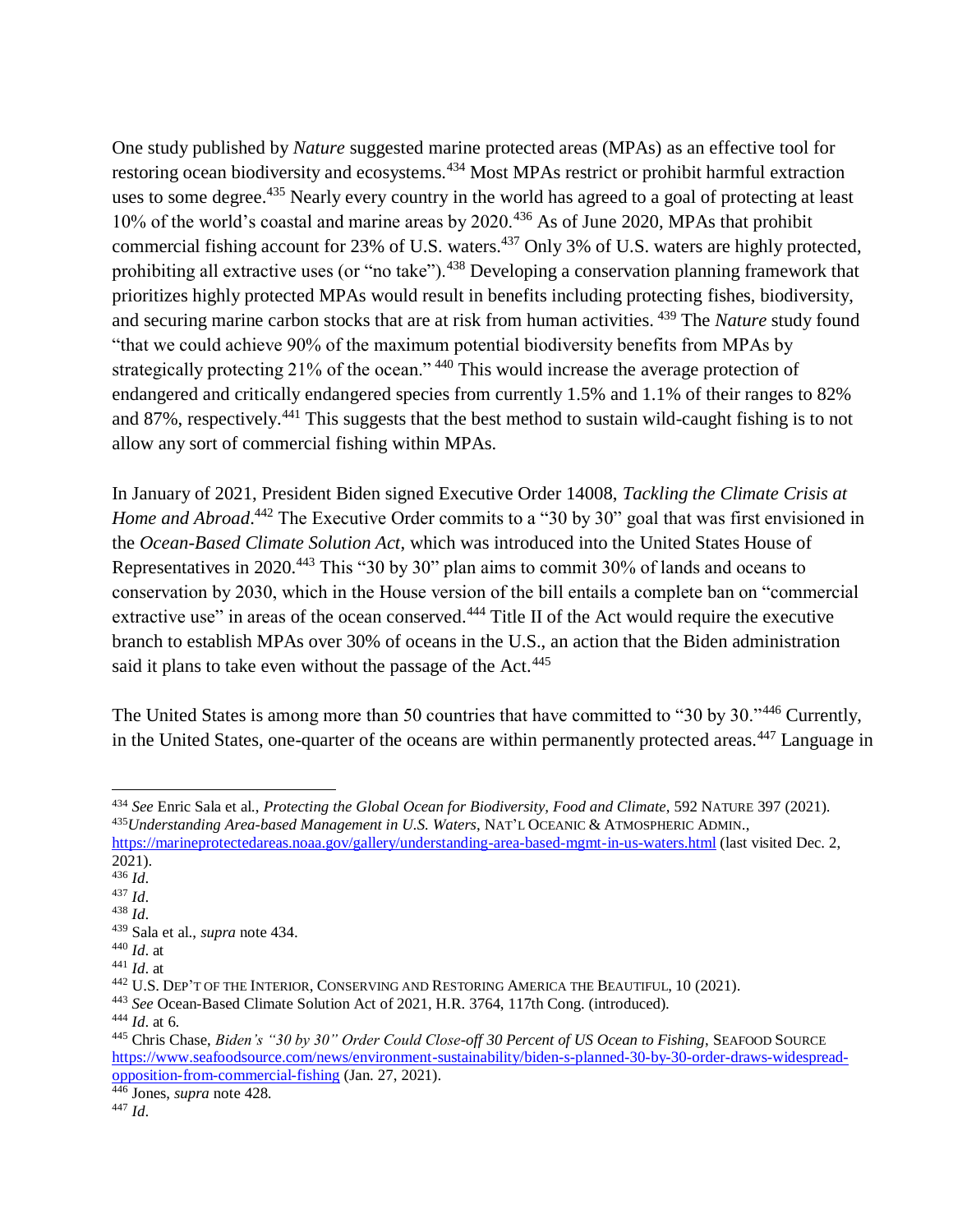the "30 by 30" plan is to "conserve" and does not include "protect." The Executive Order does not define the level of conservation that would be applied to measure progress toward the "30 by 30" target—Federal agencies will conduct further stakeholder engagement on formulating the concept or definition of "conserve."<sup>448</sup>

Creating more protected areas is a step that is needed in order to be sustainable within the wild-caught fishing sphere. An Agreement similar to the Central Arctic Ocean Fisheries Agreement (Agreement) is needed in order to make any difference. The Agreement created two basic commitments. First, the committed Parties, are not to allow vessels to conduct commercial fishing operations in the large portion of the Central Arctic Ocean.<sup>449</sup> The Agreement is a preventative measure in the area it is protecting since no commercial fishing has ever taken place in this area. This is because ice has covered it, until now. Due to climate change, the Arctic is warming causing a significant percentage of the Arctic Ocean to be free from ice for part of the year. The second commitment creates a Joint Program of Scientific Research and Monitoring for the Central Arctic Ocean, "with the aim of improving their understanding of the ecosystems of the Agreement Area and, in particular, of determining whether fish stocks might exist in the Agreement Area now or in the future that could be harvested on a sustainable basis and the possible impacts of such fisheries on the ecosystems of the Agreement Area."<sup>450</sup>

The Agreement includes representatives of Arctic Indigenous communities from Canada, Denmark, and the United States. Even though the Indigenous people and others who live near the Arctic coastline do not engage in high seas fishing, the potential depletion of fish stocks in the high seas area by commercial fishing vessels would threaten marine resources closer to shore on which those communities depend.<sup>451</sup>

The *Aquatic Animal Institute* recently published a report, *Benefits of Aquatic Animal Welfare for Sustainability*, with the objective of showing that animal welfare issues are linked to ethical, environmental, and social issues.<sup>452</sup> Yet, aquatic animals have largely been overlooked in the animal welfare movement, while animal welfare itself has been largely absent from the sustainability sector's discourse.<sup>453</sup> Although the report mostly focuses on aquaculture, the same can be said about sustainability and animal welfare issues pertaining to wild-caught fishes.

It is important to reduce the death and suffering of wild-caught fish by licensing, controlling, and design of fishing gear. Ongoing measures need to reduce habitat destruction, bycatch, and ghost gear

 $\overline{\phantom{a}}$ 

<sup>448</sup> *Understanding Area-based Management in U.S. Waters*, *supra* note 435.

<sup>449</sup> Agreement to Prevent Unregulated High Seas Fisheries in the Central Arctic Ocean, available at [https://www.mofa.go.jp/files/000449233.pdf.](https://www.mofa.go.jp/files/000449233.pdf)

<sup>450</sup> *Id*.

<sup>451</sup> David Balton, *The Arctic Fisheries Agreement Enters into Force*, POLAR INST.[, https://www.wilsoncenter.org/blog](https://www.wilsoncenter.org/blog-post/no-9-arctic-fisheries-agreement-enters-force)[post/no-9-arctic-fisheries-agreement-enters-force](https://www.wilsoncenter.org/blog-post/no-9-arctic-fisheries-agreement-enters-force) (June 25, 2021).

<sup>&</sup>lt;sup>452</sup> AQUATIC ANIMAL INST., BENEFITS OF AQUATIC ANIMAL WELFARE FOR SUSTAINABILITY (Sep. 2021). <sup>453</sup> *Id*.